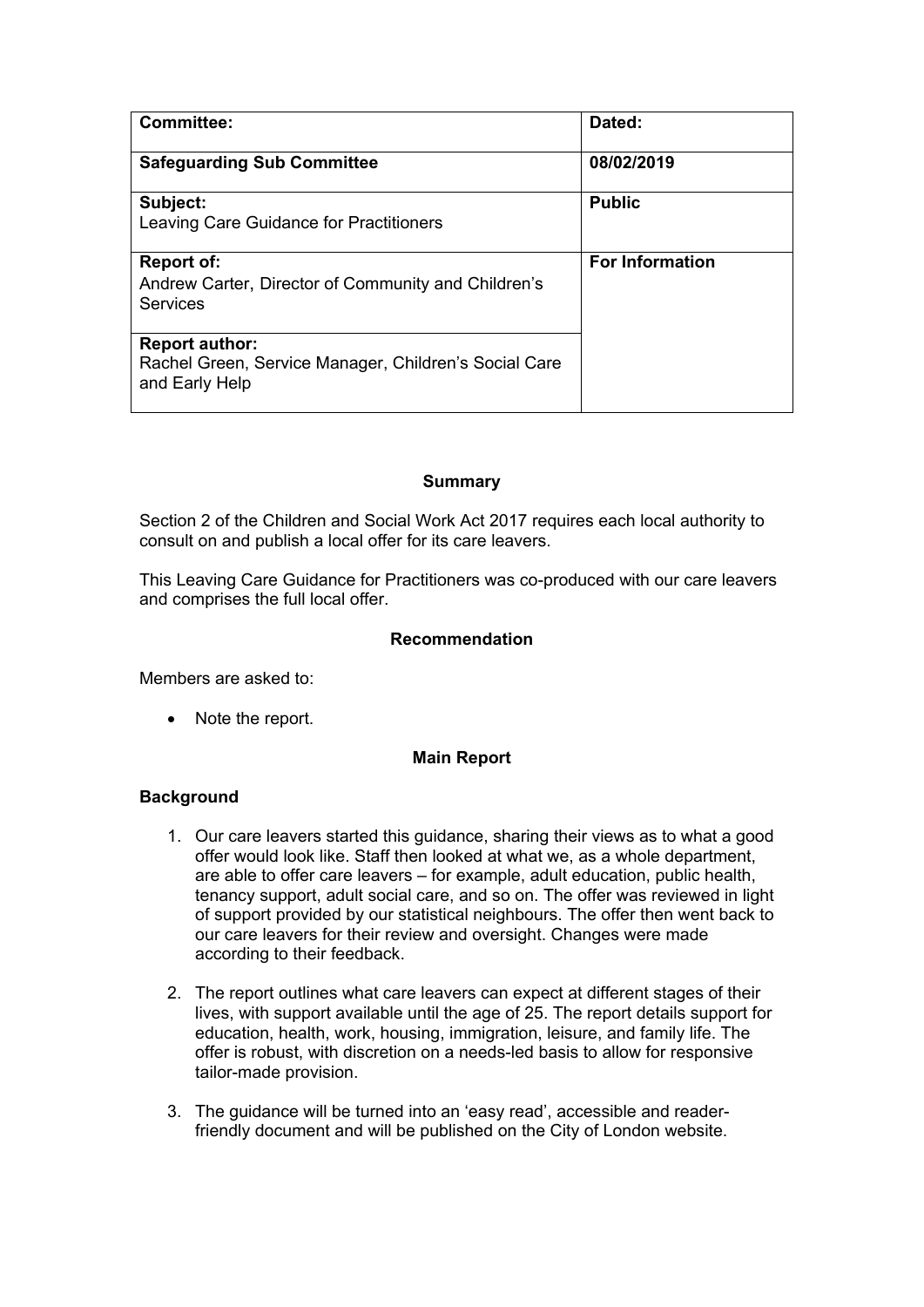#### **Exceptional in the City**

4. The offer to care leavers in the City of London is above the statutory requirements and offers an exceptional service to young people.

#### *Consistent relational support*

- 5. Young people benefit from having long-term working relationships with their social workers. The City of London offers care leavers qualified social workers until the age of 25, with regular face-to-face visits, at least once every six to eight weeks, as agreed in the Pledge. This offers young people an excellent, consistent, quality of support.
- 6. Care leavers are exempt from council tax wherever they live. They are offered support until age 25, regardless of their immigration status. Tenancy support is guaranteed to all care leavers to at least age 21.

#### *Support from Corporate Parents*

7. The City of London is corporate parent to our children in care and care leavers. Care leavers benefit from support across the Department of Community and Children's Services (DCCS), including from adult education with apprenticeships and additional English for Speakers of Other Languages (ESOL) classes, from the Cultural Mile, including the use of Spice Credits to access activities.

#### *Housing*

- 8. After the age of 18, young people are encouraged, where needed, to 'stay put' with their foster carer. This means that young people can stay in a family environment for longer, until they are ready to move into their own tenancy. Young people are also supported with a generous starting home grant that can cover all essentials. Budgetary guidance is also given so that recipients can make the most of the funding.
- 9. Winter heating money is given for the first year in tenancy to ensure that young people do not suffer from the cold when they are learning financial management skills.

#### **Implications**

- 10. At this time the financial implications are being contained in budget.
- 11. The Home Office does not provide a grant for Unaccompanied Asylum-Seeking Care Leavers aged 18 or over.
- 12. This will be an area that is closely monitored on an ongoing basis.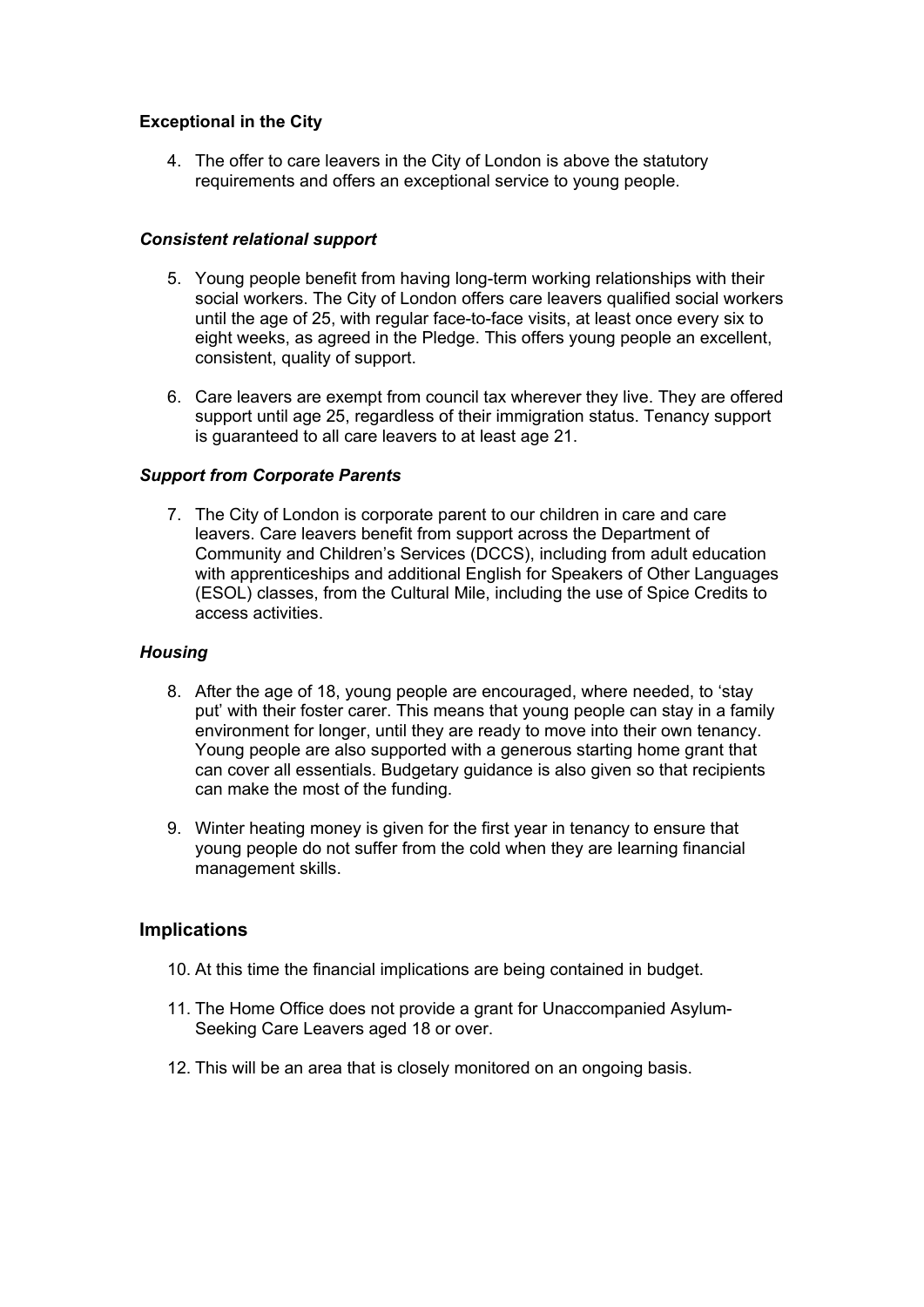### **Appendices**

- Appendix 1: Local offer
- Appendix 2: Legislation and definitions
- Appendix 3: Universal credit
- Appendix 4: Alternative housing options

#### **Rachel Green**

Service Manager, Children's Social Care and Early Help

T:. 020 7332 3501

E:. [Rachel.Green@cityoflondon.gov.uk](mailto:Rachel.Green@cityoflondon.gov.uk)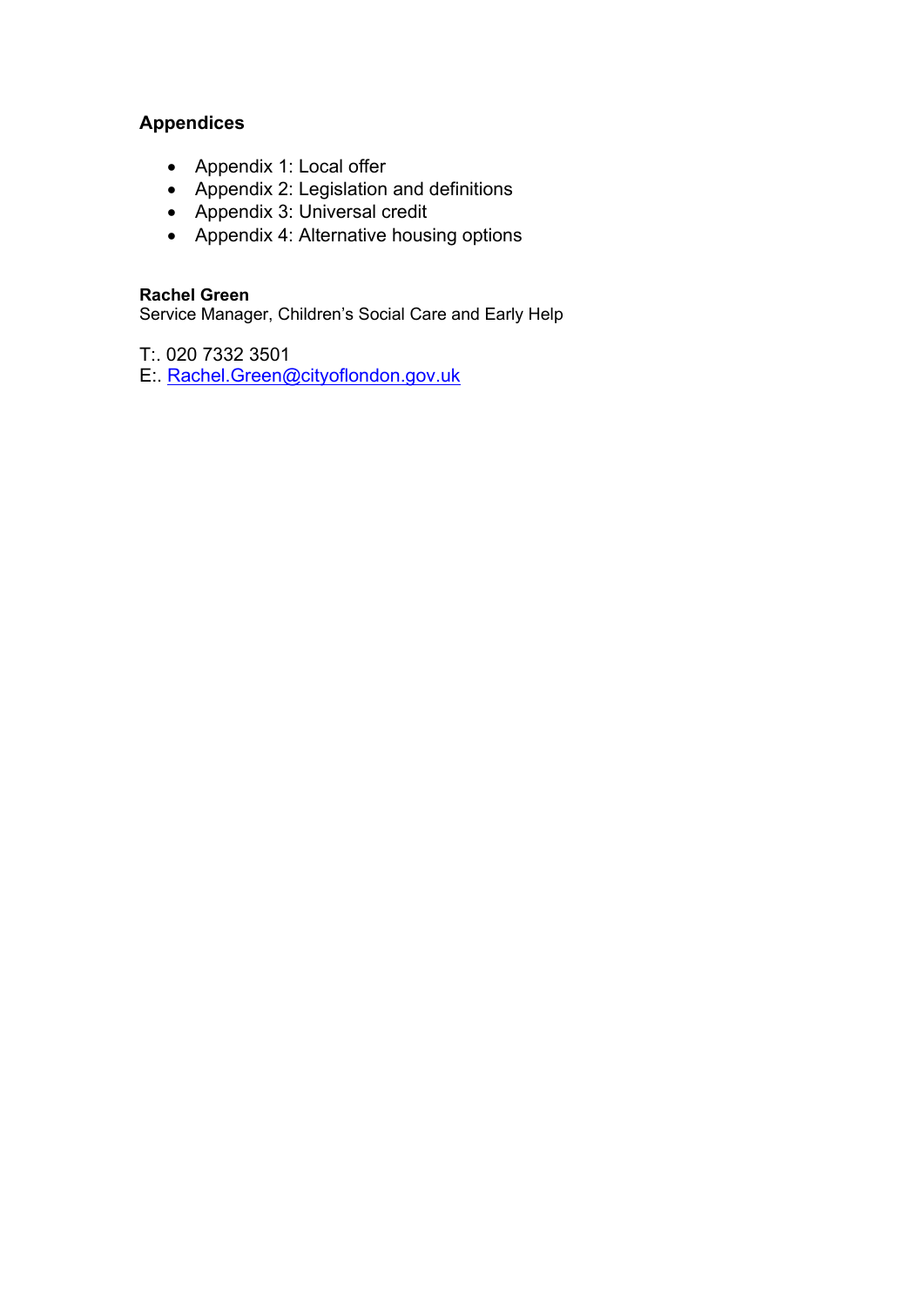

# **COLC Leaving Care Guidance for Practitioners**

Version 5.0 November 2018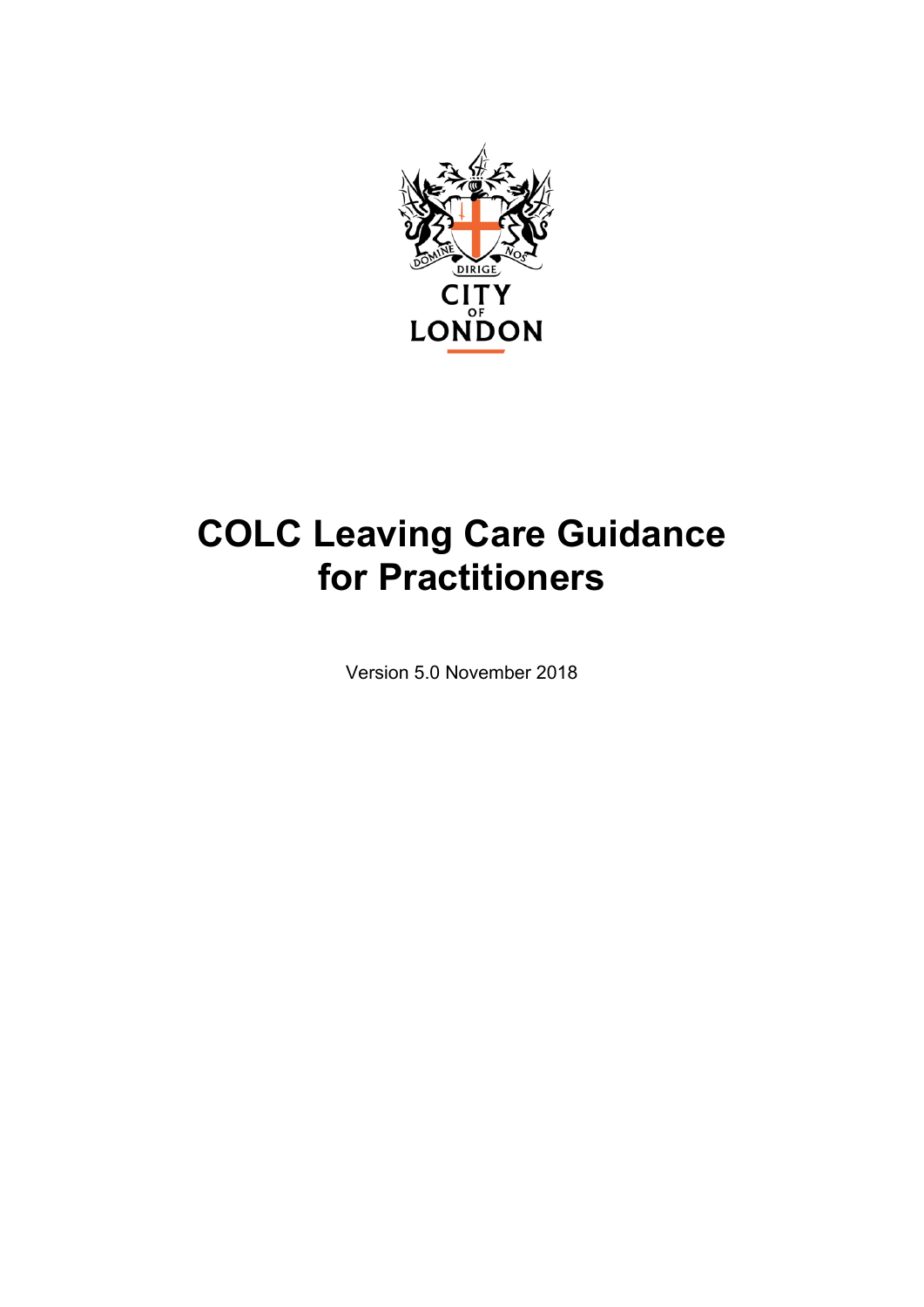## **Contents**

| $\mathbf 1$     |                                                              | . 2 |
|-----------------|--------------------------------------------------------------|-----|
| 2.              | Social workers, Pathway Plans and contact with young people3 |     |
| 3.              |                                                              |     |
| 4.              |                                                              |     |
| 5.              |                                                              |     |
| 6.              |                                                              |     |
| 7.              |                                                              |     |
| 8.              |                                                              |     |
| 9.              |                                                              |     |
| 10 <sub>1</sub> | Young people who live at home with parents 14                |     |
| 11.             | Unaccompanied asylum-seeking children (UASC)15               |     |
| 12.             |                                                              |     |
| 13.             |                                                              |     |
| 14.             |                                                              |     |
| 15.             |                                                              |     |
| 16.             |                                                              |     |
| 17.             |                                                              |     |
| 18.             |                                                              |     |
| 19.             |                                                              |     |
|                 |                                                              |     |
|                 |                                                              |     |
|                 |                                                              |     |
|                 |                                                              |     |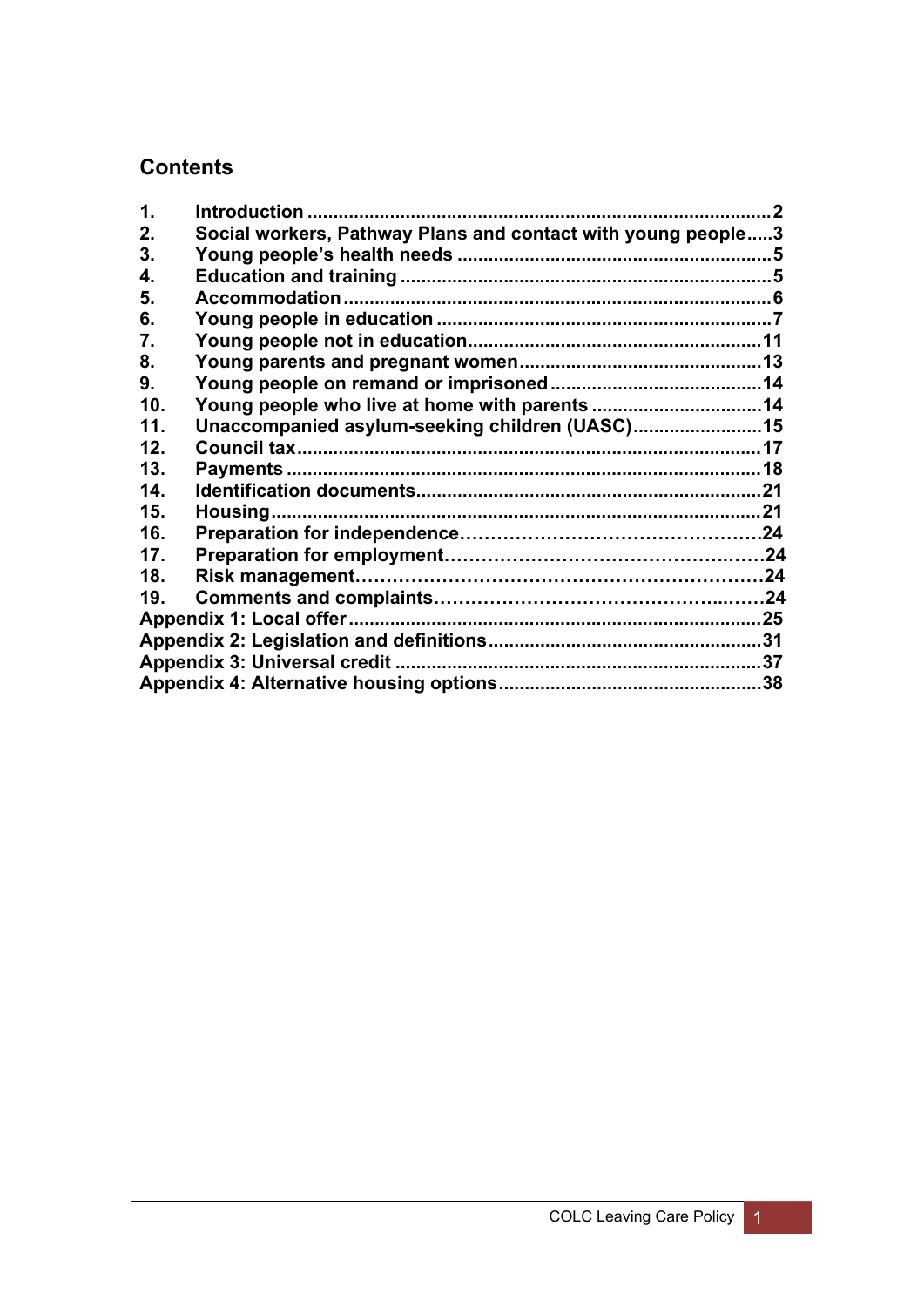## <span id="page-5-0"></span>**1. Introduction**

The City of London Corporation (COLC) acts as a corporate parent to children who are looked after. Being a corporate parent means that we provide support, practical advice and assistance to young people as would be expected of a good parent. Employees and carers are trained, qualified and supported to undertake their roles as corporate parents, including their responsibilities to prepare young people for adult life.

The aim of this guidance is to lay out our policies for care leavers who are 16– 25 years old so practitioners who work with them know what they are entitled to and how to access it. This is to ensure the consistency and transparency of our work with care leavers.

Our care experienced young people have full access to activities in the Cultural Mile, including museums and libraries. Care leavers have access to: support within the Department of Community and Children's Services (DCCS); transition support and special educational needs and disability (SEND) support from the Education and Early Years Service; transition support from adult social care; tenancy support to all care leavers from age 16 and 17; and after-tenancy support to age 25 and beyond (Housing Department). Care leavers can also access work experience, additional English for Speakers of Other Languages (ESOL) provision and apprenticeships to age 25, regardless of immigration status (Education and Skills Department), and to the Making Every Contact Count approach in the National Health Service.

This guidance is in line with our Children and Young People's Plan 2018–21 and assists in ensuring that the five priorities – Safe, Potential, Independence, involvement and choice, Health and wellbeing, and Community – and all the objectives that sit within them, are met for the young people leaving care.

The Children and Social Work Act 2017 increased the age that local authorities are required to provide social work support for care leavers from 21 to 25, regardless if that young person is in education or not. The Children and Social Work Act 2017 also requires all local authorities to publish their local offer to care leavers. Our local offer is attached as Appendix 1, and this policy supplements the local offer and guides practitioners on how it should be implemented.

Our role is to advise, assist and support young people in their transition to adulthood. City of London's provision of continuing leaving care support must ensure that each care leaver is provided with leaving care services through frequent contact with their social worker, with their needs being subject to ongoing assessment and review.

All young people aged 16 to 25 who are in and leaving the care of the COLC are supported by a qualified social worker. All young people are offered support regardless of immigration status, including those without recourse to public funds.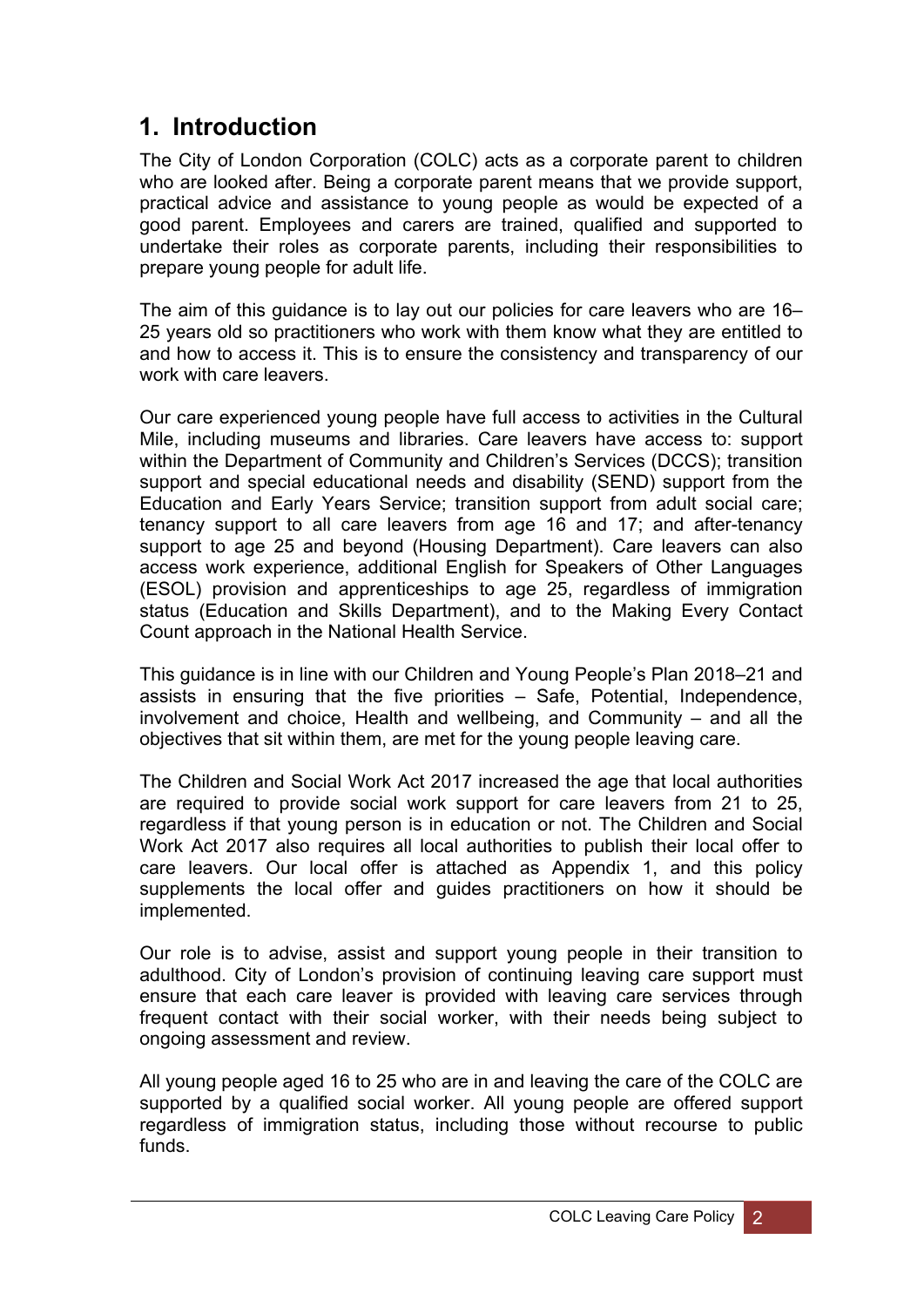Young people are supported throughout their care experience by the same team, and most often by the same worker. Young people tell us that this is very important. The Pledge, which was created by and for our young people, sets out our promises to the young people that we care for.

The young people referred to in this document are those young people who are eligible, relevant (see Appendix 2 for definition), former relevant and qualifying young people under the Children (Leaving Care) Act 2000 and the Care Leavers (England) Regulations 2010. Please see Appendix 2 (Legislation and definitions) for an explanation of these categories of care leavers. Please note that a full looked-after child service is offered to age 18, and as such, there are no young people in the 'relevant' category.

Universal credit has replaced a number of welfare benefits in the City of London. It is being rolled out across London, but some boroughs have not adopted it yet and will still have welfare benefits in place. Where this document identifies a possible benefit entitlement, this is for signposting purposes only. Universal Credit legislation is complex, and no person has an absolute guarantee that they will receive Universal credit, even where they have an underlying entitlement. City Advice (T: 020 7392 2919) and the COLC Benefits Section (T: 020 7332 1622/ E: benefits@cityoflondon.gov.uk) can provide further advice and information on all benefit-related matters. Please see Appendix 3 for more information.

## <span id="page-6-0"></span>**2. Social workers, Pathway Plans and contact with young people**

### **2.1. Social worker support and staying in touch**

- The COLC has a duty to promote contact with all care leavers aged 16– 25 years old.
- Local authorities have a proactive duty to keep in touch with care leavers aged 18–20 and to provide social worker (SW) support.
- From the age of 21–25 the proactive contact duty does not apply, but SW support must be provided when requested. The COLC must make care leavers aware that they can continue to request SW support when they turn 21, and at least on an annual basis thereafter until they reach 25. Any care leaver who is not aware that they can receive support until the age of 25 should be contacted and informed of this (social workers are not expected to spend a disproportionate amount of time tracking care leavers down).
- The frequency of social work visits for a looked-after child aged 16–17 is within one week of first moving in, and then every week for the first four weeks, and subsequently every four weeks (six with agreement of team manager). If more frequent visits are required, dependent on need, this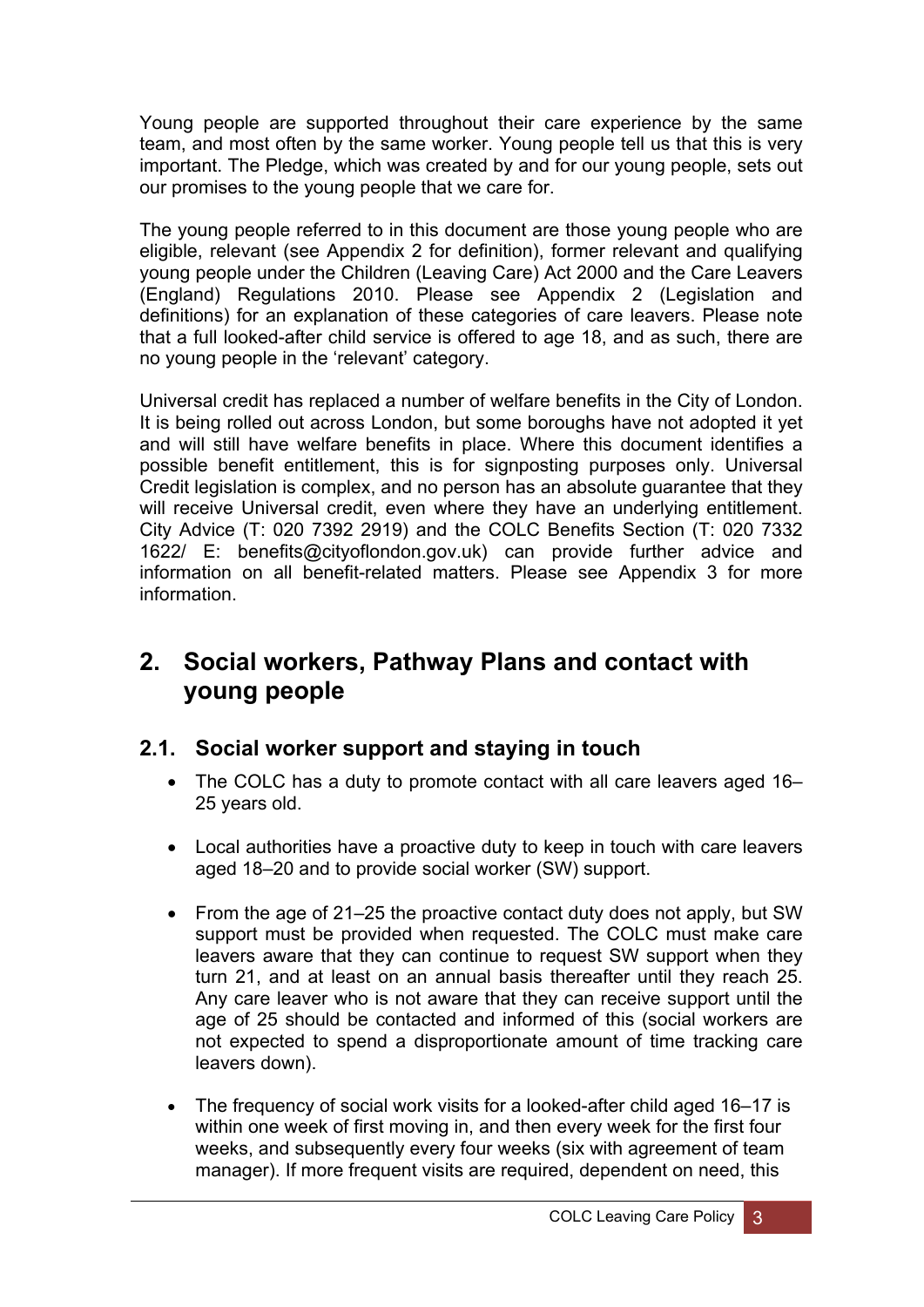can be requested. After one year, visits can be reduced to no less than one visit every three months if the young person, social worker and team manager are in agreement.

- For care leavers aged 18 and over, the frequency of visits should be determined based on the care leaver's wishes and feelings, alongside their needs. The Pledge offers social visits at least every six to eight weeks until age 25. Methods and frequency of keeping in touch should have some flexibility.
- It is important that contact is at agreed, regular intervals. This allows the social worker and young person the opportunity to establish a close, trusting relationship within which the social worker can provide advice, support and guidance based on the wishes and needs of the young person.

### **2.2. Standards of contact**

- It is important to visit a young person in their home environment to assess their living conditions.
- If attempts to contact a young person prove unsuccessful, the social worker must inform their team manager. The team manager will decide whether the social worker should proceed with an unannounced visit.
- If no contact is made after an unannounced visit, and this is out of character, and if the young person is considered vulnerable or under stress, then consideration must be given to reporting the young person to the police as missing. The social worker should consult with the team manager who will decide whether the police should be contacted.
- All unaccompanied asylum-seeking children (UASC) care leavers who go missing must be reported to the Home Office.

### **2.3. Monitoring and recording of contact**

- All contact with young people must be recorded on Mosaic.
- Contact will be monitored via supervision, file audits and at Pathway Plan review meetings.
- If a care leaver has refused the offer of continued support but the social worker is concerned that they are at risk of harm, they should try and continue to monitor the welfare of the care leaver and take appropriate action if necessary.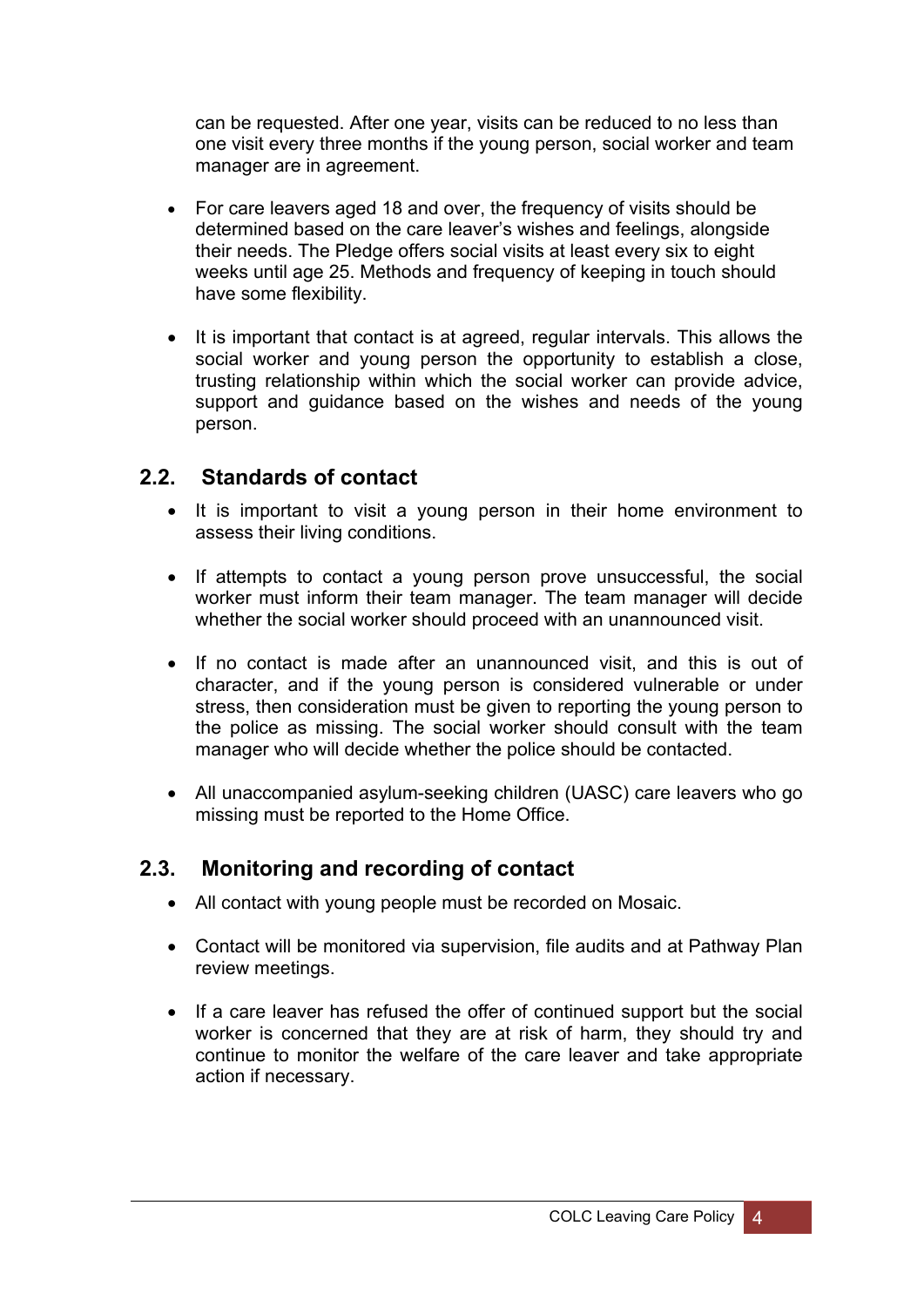### **2.4. Pathway Plans**

- Each care leaver will have a Pathway Plan that will be reviewed, at a minimum, on a six-monthly basis. They must also be reviewed whenever the care leaver requests it.
- Care leavers aged 16 to 20 must have a full Pathway Plan. For care leavers aged 21 or over, the duties to assess care leavers' needs, and develop and keep under review a Pathway Plan, apply only where the young person requests support. The Pathway Plan may be partially updated after the age of 21 to reflect only the area in which the young person requires ongoing support, unless the person is experiencing numerous or complex difficulties.

## <span id="page-8-0"></span>**3. Young people's health needs**

Every six months as part of young people's Pathway Plan assessments, the COLC Social Care team will assess physical and emotional health needs and how these needs will be met.

The young person's social worker will advise and encourage them to have regular health, dental and optical check-ups, and accompany them to appointments if requested by the young person.

Young people will be advised and signposted to health and support services as needed. They will be assisted to apply for reduced cost or free health care through the NHS. Counselling and therapeutic support will be accessed through mainstream services and, where specialist services are deemed necessary, funding can be considered. They will be supported in their transition from children to adult health services.

If a young person has no leave to remain, the COLC should cover their health costs (prescriptions and essential dentistry).

## <span id="page-8-1"></span>**4. Education and training**

The COLC has a comprehensive Adult Education and Skills offer that can benefit care leavers. There are three types of courses offered by the Adult Education and Skills team.

#### **1) Adult education offer**

These accredited and non-accredited education courses, including GCSE qualifications and ESOL courses, usually have a cost attached, but there are grants available for care leavers.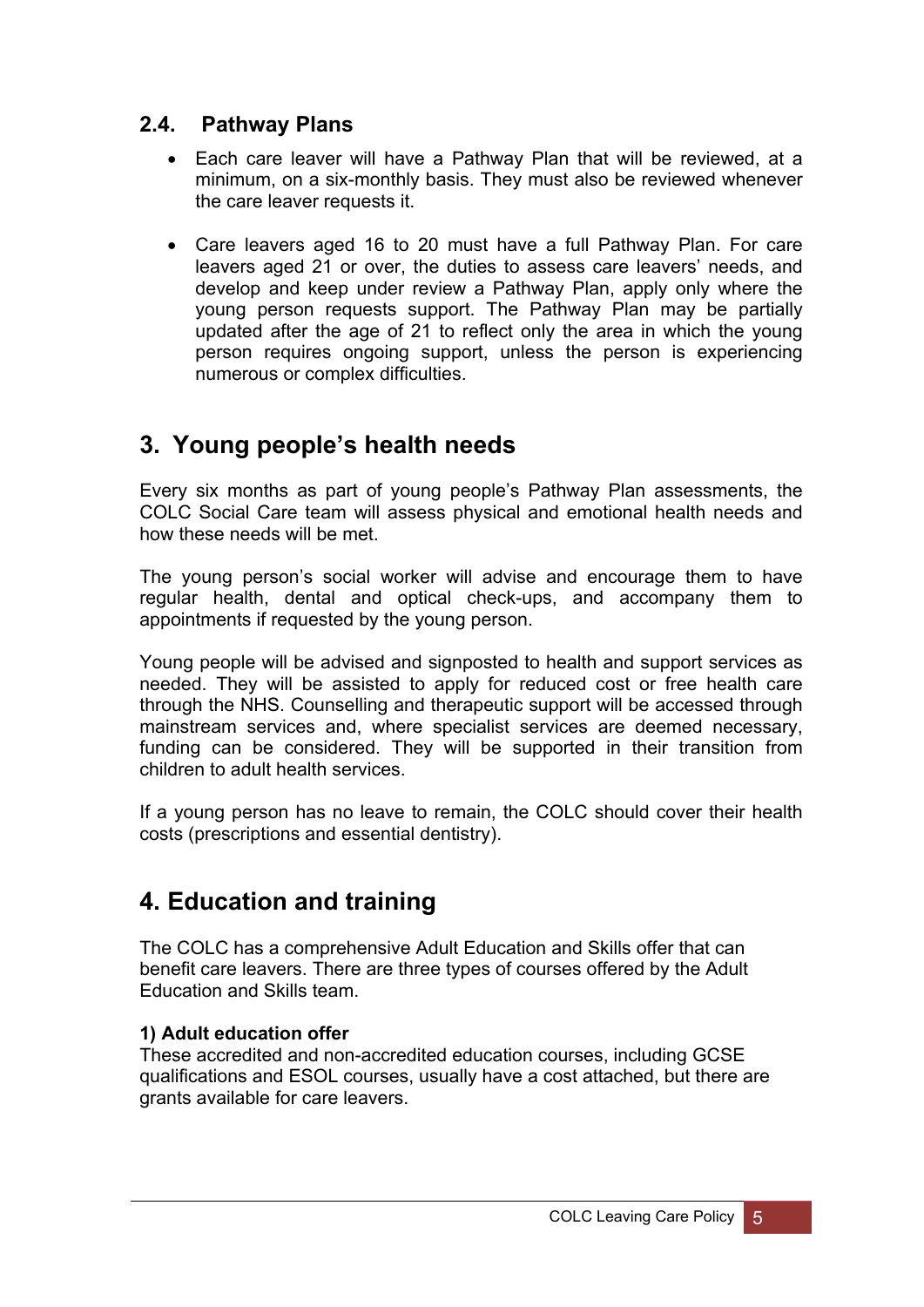### **2) Training**

These accredited industry-specific courses for local residents, such as food hygiene training, introduction to business and teacher training, are particularly useful for people considering starting their own business.

### **3) Apprenticeships**

Apprenticeships combine working and practical training in a job with studying to gain skills, knowledge and a recognised qualification. The Corporation offers a wide range of apprenticeships which are available to anyone aged 16 or over.

For more information about these courses and how the Corporation can support care leavers with education and training, please contact the Adult Education and Skills team on 020 7608 2753 or 020 7332 3918 or email adulteducation@cityoflondon.gov.uk.

## <span id="page-9-0"></span>**5. Accommodation**

In deciding whether accommodation is suitable to meet a care leaver's needs, the COLC must listen to their views about the accommodation they want.

The Care Leavers Housing Forum is a meeting between the Social Care team and housing managers to discuss and find housing for eligible current care leavers .

The social worker must review a care leaver's accommodation after 28 days – and at least every three months after that. The care leaver's social worker must visit them within the first week in a new accommodation, and at least every two months after that.

## **5.1. Age 16–17**

For young people aged 16–17, the COLC has an absolute duty to accommodate them and ensure that they have a suitable care placement.

The COLC does not encourage anyone under the age of 18 to apply for social housing. The social worker should encourage young people to stay in care up to the age of 18 at least, and then have a period of semi-independent living to develop independence skills before considering a social housing application. However, if they choose to leave care, the social worker will work with the young person to ensure that they have suitable accommodation and support.

## **5.2. Over 18**

As part of their assessment and Pathway Plan, a young person's plans for post-18 accommodation must be considered. Discussions with young people and foster carers should take place to establish their wishes and feelings regarding post-18 accommodation. A record should be produced, setting out all the issues discussed and tracking progress bi-annually. Post-18 placements are not foster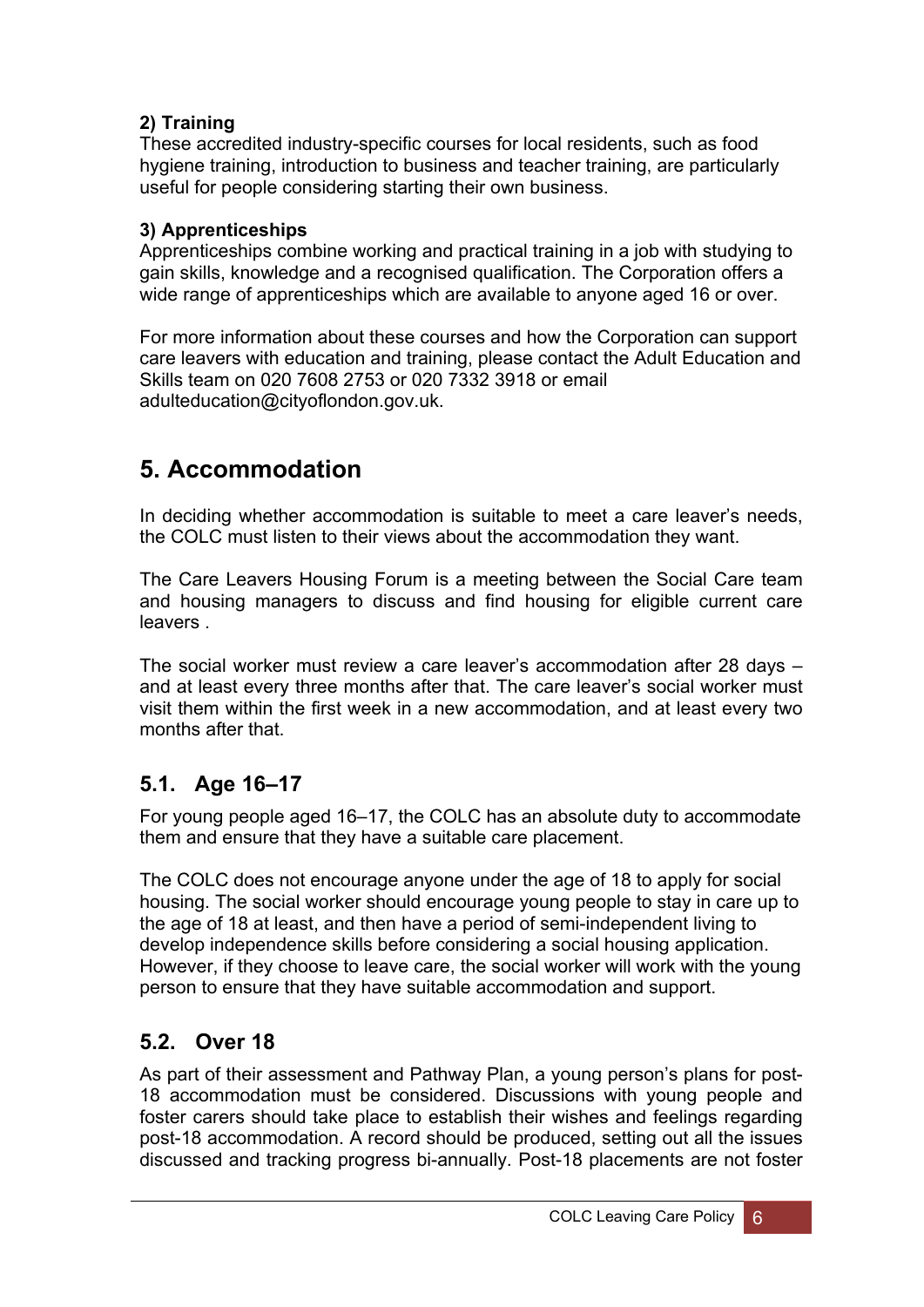care placements; they are supported lodging placements, or can also be on a room-only basis.

Social workers should help young people find suitable accommodation. There are several suitable accommodation options, including:

- remaining with foster carers (see more information on this below)
- semi-independent accommodation
- COLC housing tenancy.

Private rental is generally not considered for care leavers; they should remain in semi-independent accommodation until a social tenancy becomes available. See section 15 for more information on the housing process for care leavers.

### **5.3. Young people who wish to remain with their foster carer beyond age 18**

If a young person wishes to remain in their foster placement beyond 18 years of age, arrangements can be made as long as this is deemed to be in their best interest, it is specified in their Pathway Plan, and the foster carer is in agreement. This is reflecting the Staying Put Guidance – a framework of best practice to assist all parties involved in an arrangement where a young person stays with their foster family beyond the age of 18.

Staying in foster care will allow stability if the young person is undertaking an educational course. It will also give time to make a transition into independent living. Young people Not in Education, Employment or Training (NEET) can also remain with their foster carers, provided this is agreed as part of their Pathway Plan.

The rate will be negotiated with the foster carer and their fostering agency as a supported living or tenancy rate. Young people over 18 can claim universal credit to cover housing and subsistence and will be expected to do so. Payment of any universal credit to the young person will affect the rate that will be paid to the foster carer by City of London.

This arrangement will continue for the specified duration in the young person's Pathway Plan, as in their best interests.

For more information on universal credit and how to apply see Appendix 3.

## <span id="page-10-0"></span>**6. Young people in education**

A young person can leave school on the last Friday in June if they will be 16 by the end of the summer holidays. They must do one of the following until they are 18:

- stay in full-time education, for example, at a college
- start an apprenticeship ([www.gov.uk/apprenticeships-guide](http://www.gov.uk/apprenticeships-guide)) or traineeship [\(www.gov.uk/find-traineeship](http://www.gov.uk/find-traineeship))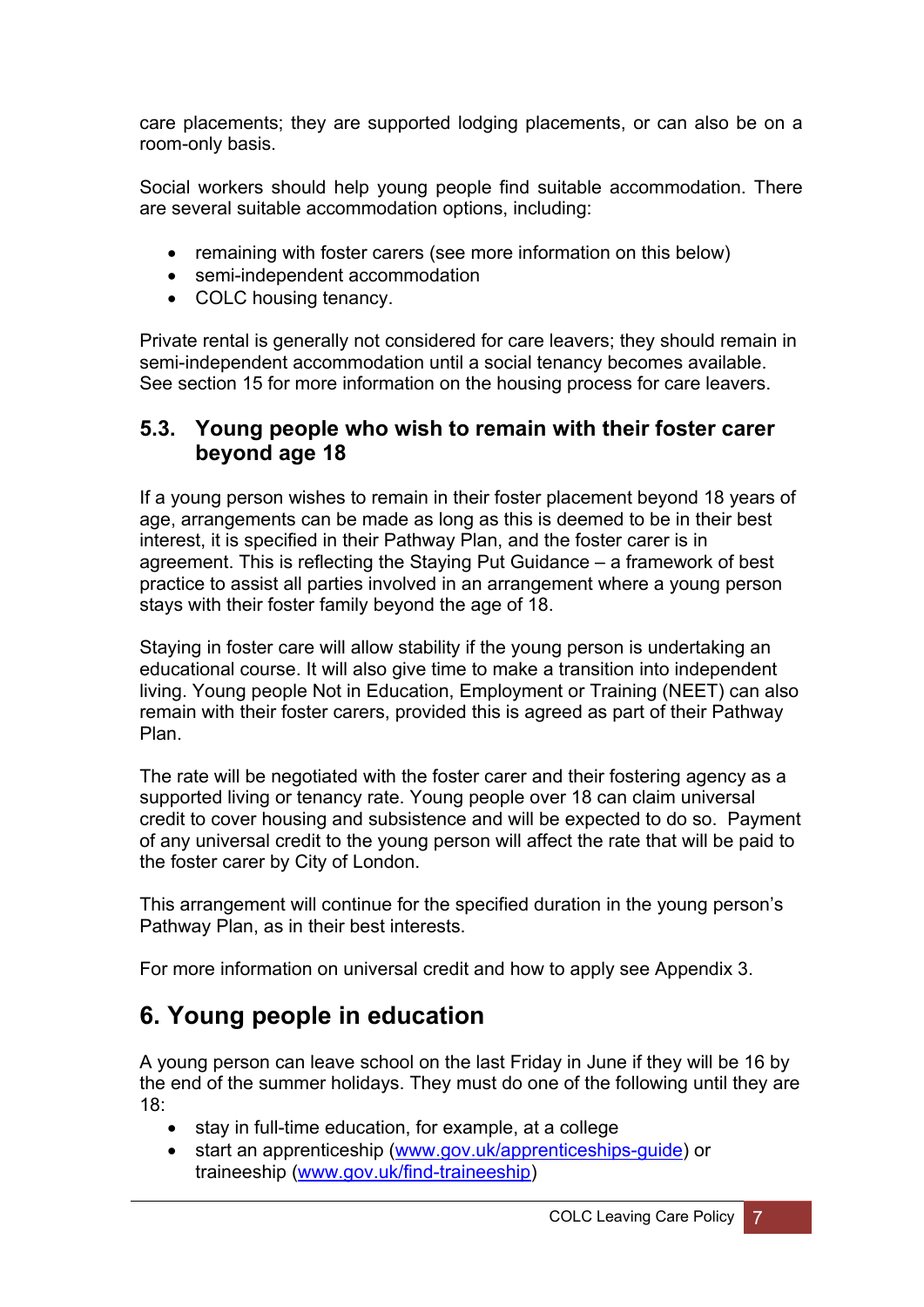• spend 20 hours or more a week working or volunteering, while in parttime education or training.

## **6.1. Aged 16–17**

#### **Personal allowance**

COLC has a duty to provide for the maintenance of young people who are eligible and relevant at the minimum in line with universal credit rates. If they are living independently, the allowance is to cover food, household bills, toiletries and clothes. Other personal expenditure will be considered, for example, travel expenses.

Those in foster care aged 16 and 17 years old receive an allowance through their foster carer, which is paid by COLC to the foster care agency.

#### **Rent**

The COLC generally meets accommodation costs associated with provision of foster care placements. Where young people have a liability to pay rent, it is the duty of the COLC to pay this.

#### **16–19 Bursary Fund**

The 16–19 bursary fund entitles young people in care and care leavers in further education to receive a bursary of £1,200 per year if they stay in full-time education. The bursary is managed by the education provider (school/college). Larger bursaries can be paid if the provider considers this necessary to enable the young person to continue in education or training.

To be eligible, the young person must be aged under 19 on 31 August in the academic year in which they start their programme of study. Where a young person turns 19 during their programme of study, they can continue to be supported until the end of the academic year in which they turn 19, or to the end of the programme of study, whichever is sooner.

Young people must also satisfy the residency criteria:

- Must have the legal right to be resident in the UK at the start of their programme.
- Any person subject to a Home Office Deportation Order will ordinarily be ineligible for funding until their situation has been resolved to the satisfaction of the Home Office, as funding should only be claimed for learners who can complete their programmes.
- The person must have been ordinarily resident in the UK for the three years preceding the 'relevant date' (the first day of the first academic year of the course).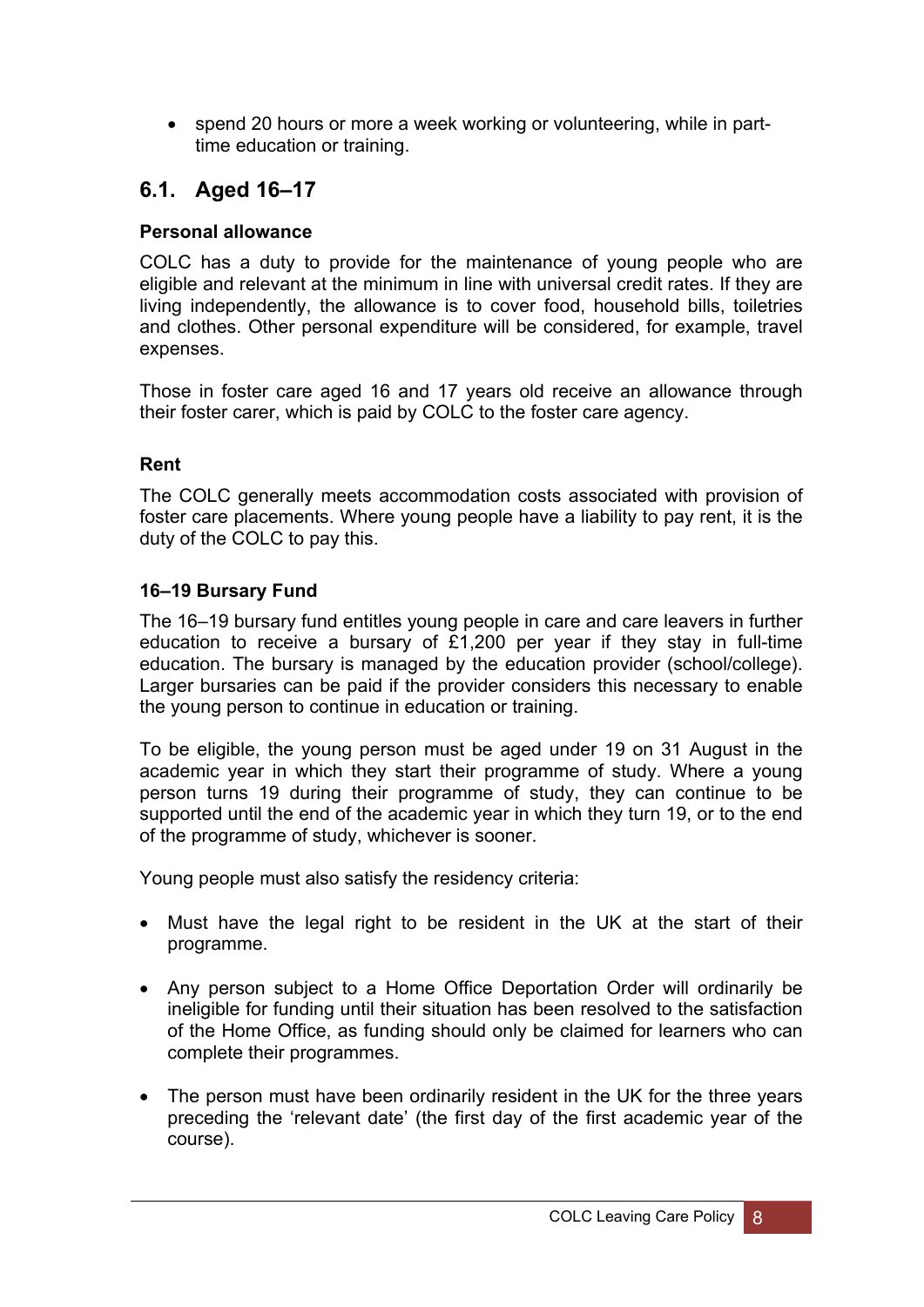• The person must be 'settled' in the UK – this means having either indefinite leave to enter or remain, or having the right of abode in the UK, and aged 18 years and older.

For further information and the most up-to-date information on the 16–19 bursary, please see the Department for Education's website at www.education.gov.uk/childrenandyoungpeople/youngpeople/studentsupport/fu nding/a00203061/16-19-bursaries.

#### **Clothing allowance**

Where an eligible or relevant young person is living independently, semiindependent or in supported lodgings and is in education, they will receive a clothing allowance of £150 a year. There will be an additional £50 available once a year to buy clothing for festivals or special occasions at a time the young person chooses.

### **6.2. Aged 18 and over**

#### **Course fees**

Where all avenues for the funding of course fees have been explored, but the young person has been unsuccessful, the COLC may provide some discretionary financial support. This will be based on the assessed needs of the young person, including the appropriateness of the course, whether the course that meets the young person's educational need is the closest to their home, how it will help them to achieve their ambitions, immigration status and what other options are available to that young person to help them attain their longterm goals. These details will be agreed by the team manager and recorded in the young person's Pathway Plan.

#### **Education-related costs – books/materials/laptops**

Once other sources have been exhausted, young people in further education can request discretionary financial assistance to purchase essential reading materials, uniforms and equipment necessary to support the successful completion of the course. These details will be agreed by the team manager and recorded and agreed on in the young person's Pathway Plan.

#### **Travel**

Where a young person remains in further education post 18 and is living independently, the COLC will provide the young person with the cost of a weekly bus pass to support the continuation of their course of study/training. In the event that the young person's travel costs are more than the weekly bus pass, additional finance will be considered. This will include details of how far they live from the college, current financial circumstances, what other means of transport are available. These details will be agreed by the team manager and recorded in the young person's Pathway Plan.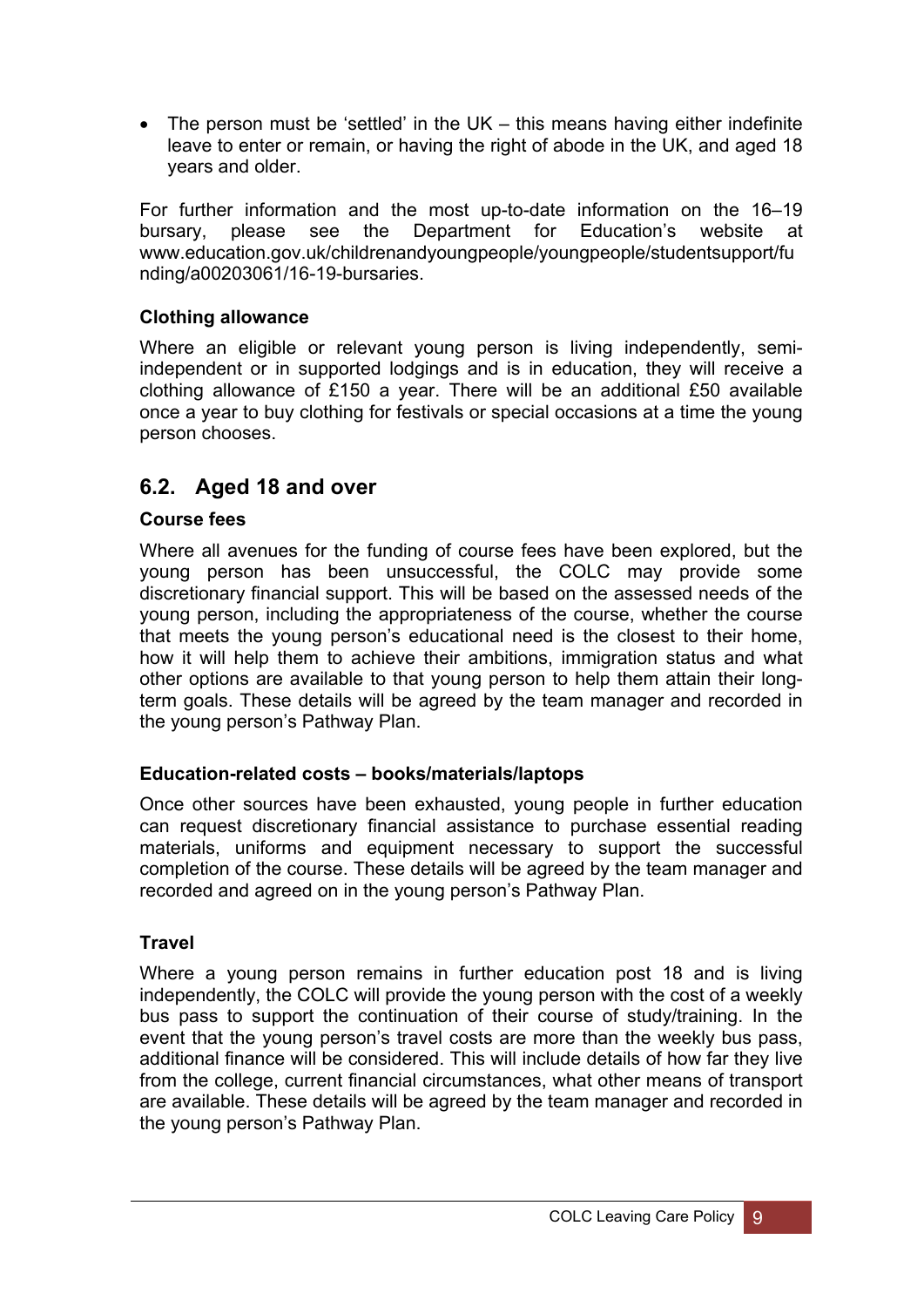## **6.3. Education/university**

#### **Planning**

As part of the ongoing support offered to young people by the COLC Social Care team in relation to their education, students completing A levels or equivalent courses should be signposted to information about bursaries and support available. They will also be given details of Buttle UK and Article 26 (Helena Kennedy Foundation) who provide grants and other support and information about continuing education for care leavers.

#### **Student loans/grants/bursaries**

Young people will be entitled to claim a range of student loans, grants and bursaries while they are studying full-time at an advanced level. Students can apply for the following: Repayable

|           |                                          | Repayable |
|-----------|------------------------------------------|-----------|
| $\bullet$ | Maintenance grant                        | No        |
| $\bullet$ | Loan for tuition fees                    | Yes       |
| $\bullet$ | Loan for maintenance                     | Yes       |
| $\bullet$ | Local authority higher education bursary | No        |
| $\bullet$ | University bursary                       | No        |
|           |                                          |           |

To qualify for the university bursary, young people must identify themselves as a care leaver to the university to ensure that they access the full range of funds.

The Virtual School Headteacher and the Information, Advice, Guidance and Resilience Practitioner can help care leavers with the process of claiming a bursary.

#### **The COLC higher education bursary**

COLC has a duty to provide a bursary to young people at university, as required within The Children Act 1989 (Higher Education Bursary) (England) Regulations 2009. The bursary offered by COLC is £2,000 per year. This bursary will be paid in weekly or monthly instalments into the young person's bank account.

This bursary is dependent on the young person maintaining satisfactory attendance and having acceptable reports from the university. This will be monitored by the young person's social worker.

A bursary will also be considered for those in further education as part of their Pathway Plan.

#### **Travel**

The COLC will pay for the travel expenses for young people to visit prospective universities. The Social Care team will purchase a travel card to enable cheaper travel. In the event that the young person's travel costs are more than the weekly bus pass, additional finance will be considered.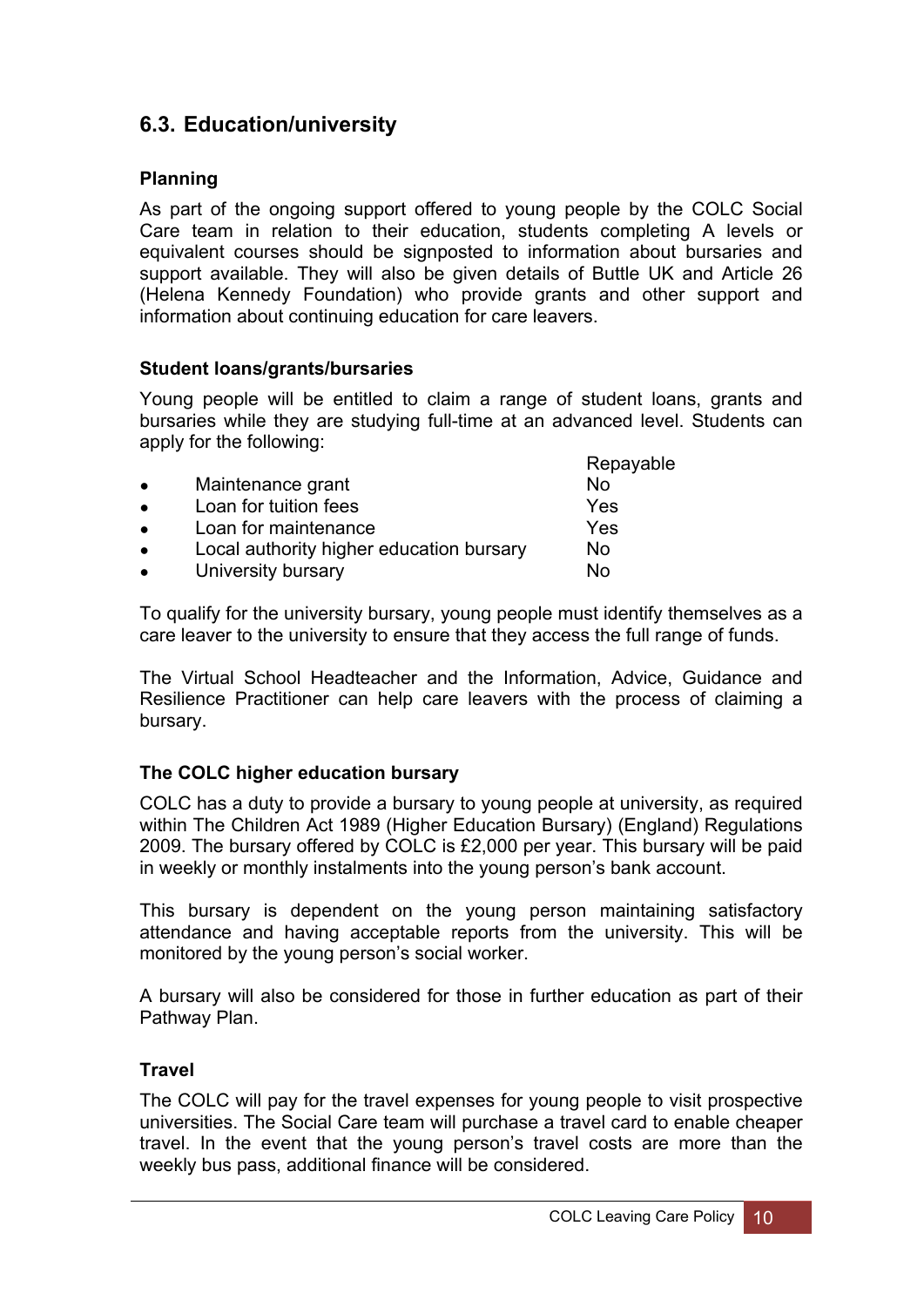#### **Accommodation**

The Social Care team will explore accommodation options with all young people. They will support young people to apply for social housing through the COLC Housing Department. If a young person is not entitled to public funds, the COLC will consider meeting accommodation costs up to the shared local housing allowance but only on a case-by-case basis, dependent on the immigration situation.The Assistant Director's approval will be needed.

#### **Vacation accommodation**

If a young person is in university accommodation, it is important that they have somewhere that offers the stability of 'home' to which they can return during vacations. Where possible, young people should be aware of their vacation accommodation prior to starting their course and, wherever possible, this should be somewhere they are familiar with.

Financial support will be provided for vacation accommodation for care leavers in higher education. This will be to a maximum of the single person's rent level for the area where the young person wishes to spend their vacation.

#### **Treatment of earnings**

Young people are encouraged to participate in part-time work while studying at university, as their student loans, grants and bursaries are not affected by any earnings.

#### **Postgraduate study (e.g. Masters / PhD/ Teaching Qualification)**

For any young person who would like to go on to postgraduate study, their social worker will help them to explore their options. This will be recorded within the young person's Pathway Plan, including details of any discretionary financial support that may be offered to them, based on their individual circumstances.

## <span id="page-14-0"></span>**7. Young people not in education**

The following section applies to care leavers who are not in education. This includes care leavers in training, in work and NEET.

## **7.1. Aged 16–17**

#### **Personal allowance**

The COLC has a duty to provide for the maintenance of young people who are eligible or relevant (see Appendix 2 for definitions). This maintenance will be included in fees paid to the foster carer, or if in independent living, in line with universal credit rates.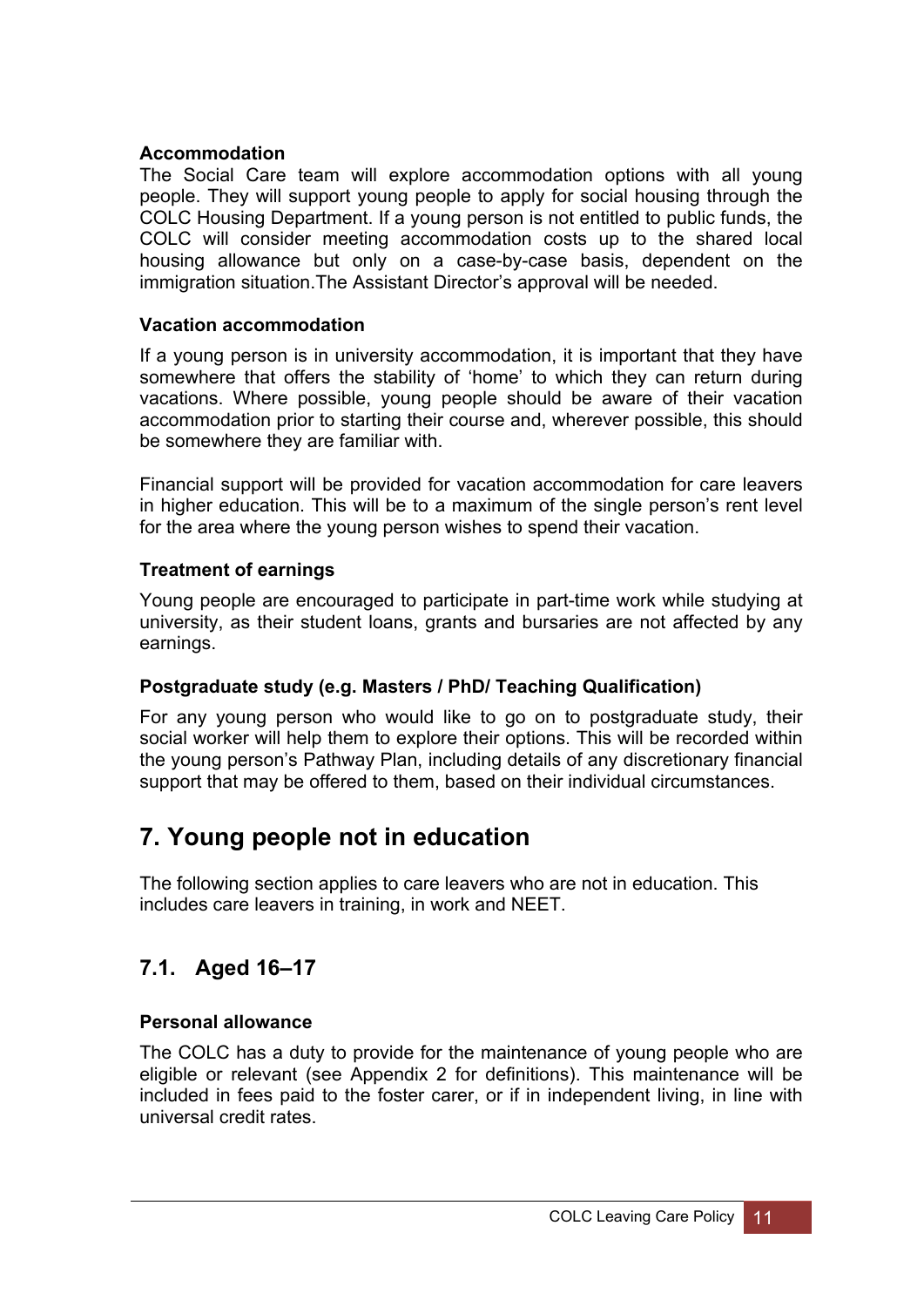If the young person has a sickness or disability and is not entitled to the work capability component of universal credit, the City has a duty to pay them a personal allowance in line with universal credit rates.

#### **Travel**

The COLC will support 16- and 17-year-olds in training with travel expenses through the fostering allowance, or for young people living independently, directly in the form of a weekly bus pass. Where a young person is living independently and is NEET, the COLC will provide a weekly bus pass (or equivalent) if they are attending appointments and interviews and for their first month in employment. In the event that the young person's travel costs are more than the weekly bus pass, additional finance will be considered.

#### **Rent**

Eligible and relevant16- and 17-year-olds are unable to claim universal credit until they are 18 years old. Where they have a liability to pay rent, it is the duty of the COLC to pay this. Any earnings will not affect these rental payments.

#### **Clothing allowance**

Where an eligible or relevant young person (under 18) is living independently, semi-independent or in supported lodgings and is in training, they will receive a clothing allowance of £150 twice a year. There will be an additional £50 available once a year to buy clothing for festivals or special occasions at a time the young person chooses.

### **7.2. 18 years and over**

#### **Rent**

Young people who are over 18 years old and attending training courses, working or unemployed may be able to claim universal credit to help them to pay their rent (see Appendix 3).

#### **Treatment of earnings/universal credit entitlement**

A young person who is working for less than 16 hours per week or is NEET could claim universal credit if they are on a low wage (see Appendix 3).

## **7.3. Young people in training (including apprenticeships)**

#### **Training-related costs – books/ materials/equipment**

Once other sources have been exhausted, the COLC may provide young people with discretionary finance to purchase essential reading materials, uniforms and equipment necessary to support the successful completion of their training course. This will be based on the assessed needs of the young person, including the appropriateness of the training course, how it will help them to achieve their ambitions, and what other options are available to them. These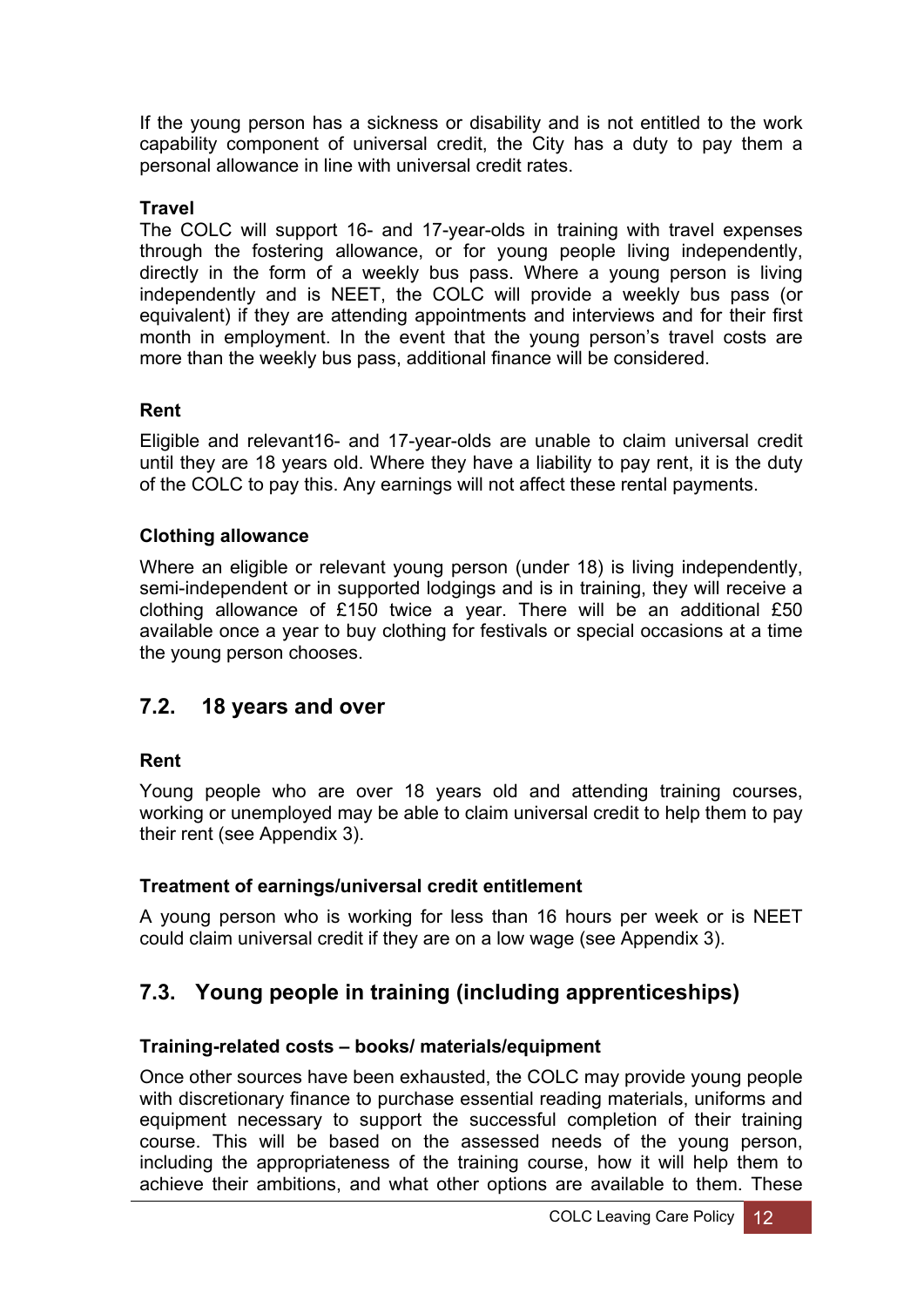details will be agreed by the team manager, recorded and agreed on in the young person's Pathway Plan.

### **7.4. Young people unable to work due to sickness/disability**

#### **Universal credit entitlement**

If a young person is deemed as not capable of working due to sickness or disability, they may be eligible to claim the work capability component of universal credit. If they are over 18, they may also be able to claim universal credit to help them pay rent.

Additionally, if a young person has an ongoing disability or a condition that affects their daily life, they should consider making a claim for personal independence payments.

For more information on universal credit/personal independence payments and how to claim them, see Appendix 3.

## <span id="page-16-0"></span>**8. Young parents and pregnant women**

#### **Healthy Start scheme**

Health experts recommend Healthy Start vitamins for pregnant woman. In the City, Healthy Start vitamins are provided free of charge to all pregnant women, mums who have had a baby in the last year, and babies and children from four weeks until their fourth birthday. For information on how to claim the vitamins, see the Hackney Council website's Healthy Start page: [https://hackney.gov.uk/healthy-start.](https://hackney.gov.uk/healthy-start)

Healthy Start vouchers can be exchanged for milk, fresh fruit, fresh vegetables and infant formula at Healthy Start registered retailers. Pregnant women and mothers qualify for vouchers if they or their partner are on certain benefits, or if they are under 18. For more information about the Healthy Start vouchers, please visit the City of London Corporation website's Healthy Start page: <http://fyi.cityoflondon.gov.uk/kb5/cityoflondon/fyi/service.page?id=BnYJe-9t4Rc>

#### **Maternity grant**

Young people who are eligible or relevant are able to access the Sure Start Maternity Grant of £500 from 11 weeks before the baby is due until the baby is three months old. Usually to qualify for a Sure Start Maternity Grant there must be no other children in the family and the parent or their partner must receive one of these benefits:

- income support
- income-based jobseeker's allowance
- income-related employment and support allowance
- pension credit
- child tax credit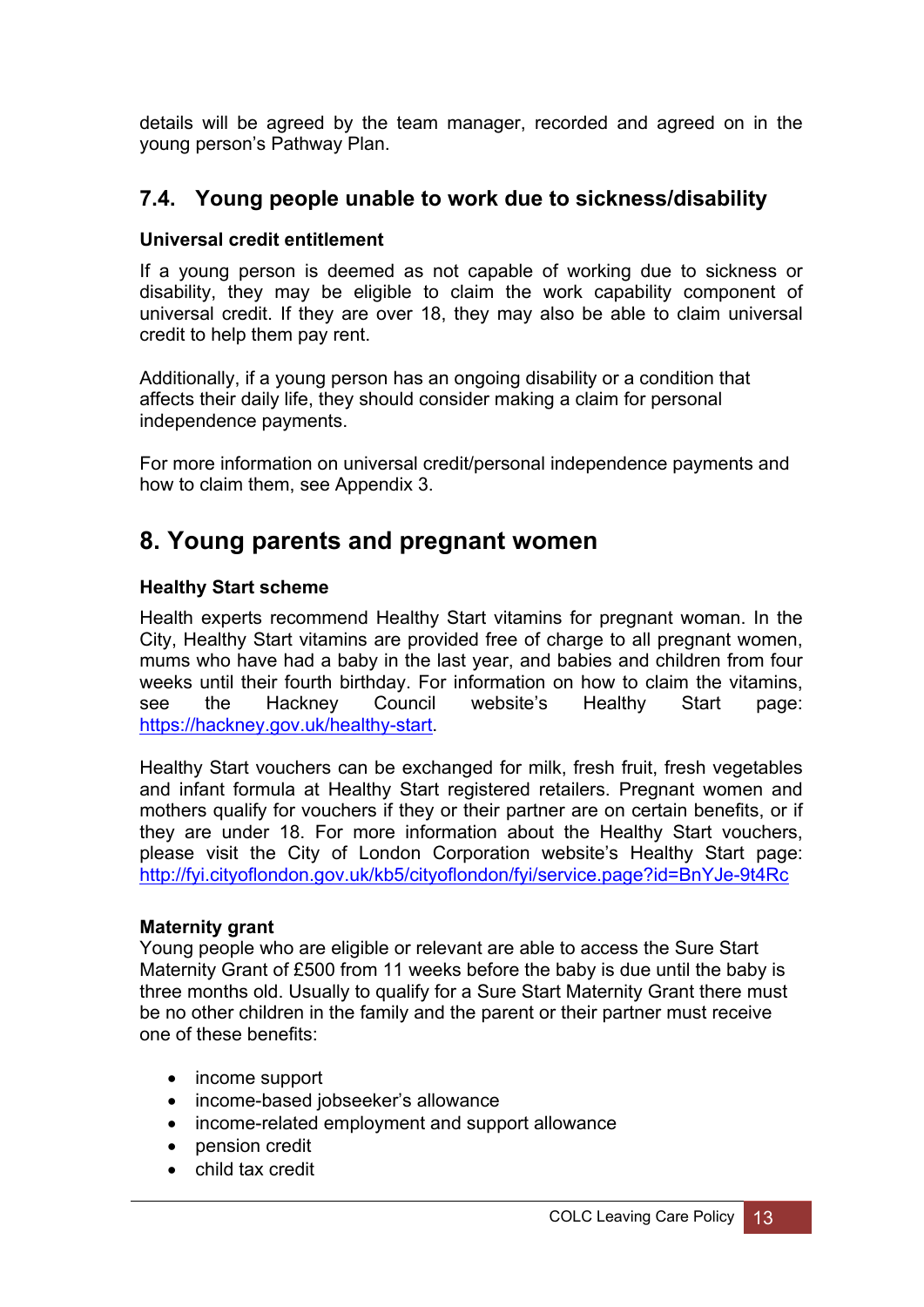- working tax credit that includes a disability or severe disability element
- universal credit

The Sure Start Maternity Grant comes from Social Care via Section 17 (child in need) of the Children Act 1989 budget. This is discretionary financial support and will be spent with the young person's social worker on essential items.

For further information visit the Gov.uk website: [www.gov.uk](http://www.gov.uk/).

#### **Baby grant**

The COLC will provide a one-off grant of £200 just prior to or subsequent to the birth of a baby to a care leaver. If a care leaver is not eligible for the maternity grant, the COLC will also match the maternity grant (currently £500) and provide the additional £200.

#### **Universal credit**

There are a number of benefits that young parents and pregnant women may be entitled to under universal credit. See Appendix 3 for more information.

#### **Care to Learn**

Young parents who are under 20 years old and in education may be able to get help with childcare costs via the Care to Learn scheme. Further information is available from the GOV.uk website: [www.gov.uk/care-to-learn](http://www.gov.uk/care-to-learn).

## <span id="page-17-0"></span>**9. Young people on remand or imprisoned**

## **9.1. Aged 16–17**

Young people on remand or imprisoned are considered to be looked-after children. They are under the responsibility of the Social Care team and will be given support identified in their Pathway Plan.

## **9.2. 18 years and older**

The universal credit rules connected to young people who are detained in custody awaiting trial or sentence, or who are serving a custodial sentence, are complex. Advice should be sought from City Advice for young people in these circumstances.

## <span id="page-17-1"></span>**10. Young people who live at home with parents**

## **10.1. Aged 16–17**

Young people who were previously accommodated under Section 20 of the Children Act 1989, and have had a successful return home for six months or more, revert to legal status Section 24 of the Children Act 1989 (Qualifying Child). This means that they are then able to access the universal credit system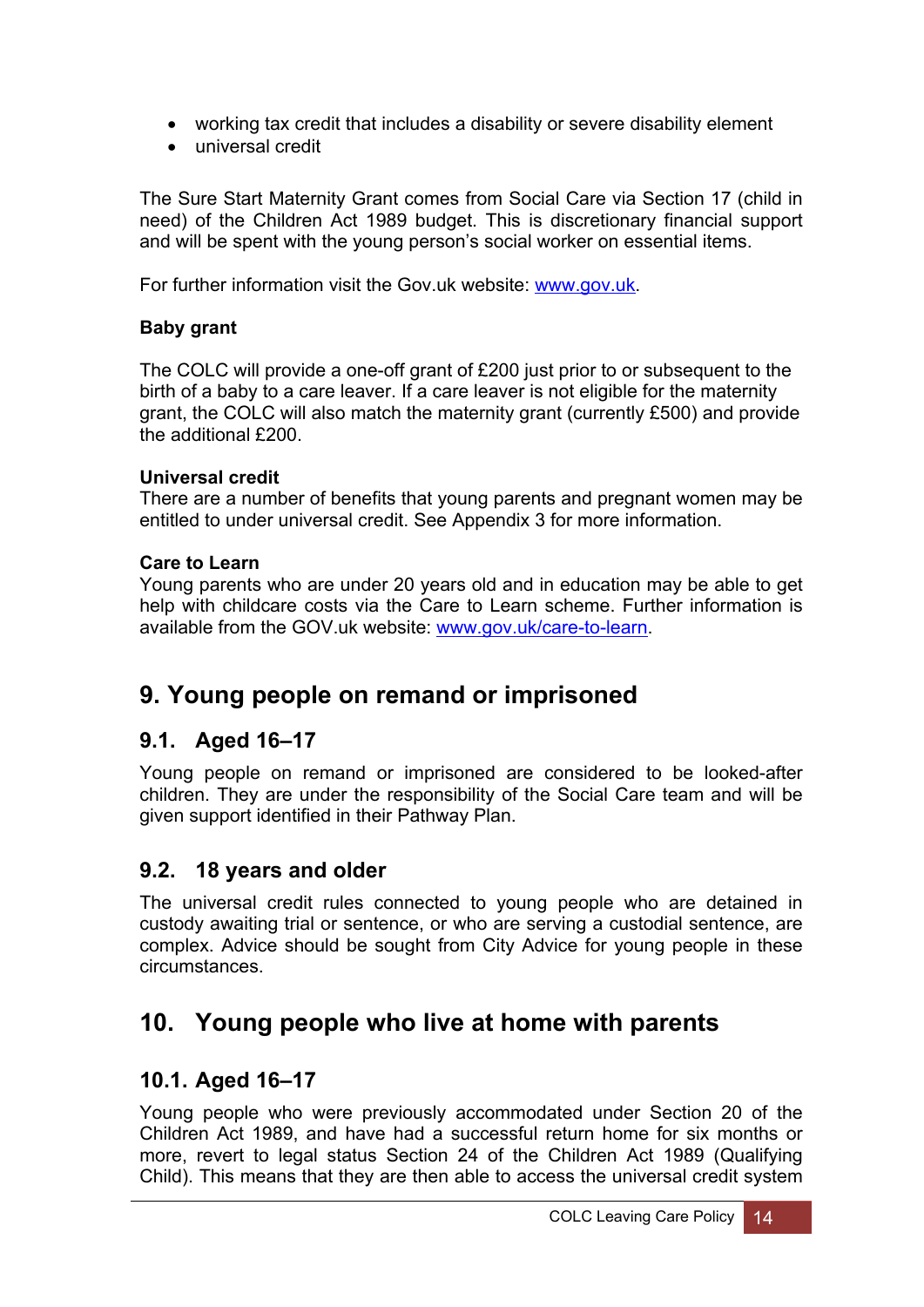(or their parents can claim for them). The COLC will not pay a personal allowance or accommodation costs for these young people once they have been at home for six months and have reverted to legal status Section 24.

Young people who are subject to a Care Order under Section 31 of the Children Act 1989 are not able to access the universal credit system, nor can their family claim benefits for them, (with the exception of the child benefit that the parent can claim for the young person if they are in education).

Social Care has a duty to pay a personal allowance to those 16- and 17-yearolds living at home who are Section 23a (for the first six months) or Section 31, but not rent. This is in line with the universal credit rate.

## **10.2. 18 years and older**

In most circumstances, young people who are over 18 years old and living with their parents will have full access to universal credit if they are not in employment.

They can claim universal credit if they are unemployed and available for and actively seeking employment.

If the young person is in education, their parents will be eligible to continue to claim child tax credits and child benefit for them until their 21st birthday.

Young people will not be eligible to claim universal credit to help them pay rent where they are living with their parents or another close relative.

## <span id="page-18-0"></span>**11. Unaccompanied asylum-seeking children (UASC)**

Asylum-seeking young people within the City of London usually have equal access to financial support from social care as detailed within this document. However, depending on their immigration status, they may have differing entitlements to public funds that could affect their entitlement to claim universal credit and to access education-related funding.

Most asylum-seeking children who arrive in the UK without a parent or guardian make an application to the Home Office, and are granted Discretionary Leave for three years, or until they are 17-and-a-half years old, whichever comes first. They then have the opportunity to make an 'in-time application' for this leave to be extended. As long as they do this before their original leave has expired, they will usually have access to public funds, which includes entitlement to welfare benefits, while they are awaiting a decision from the UK Border Agency.

If the decision on their asylum claim is negative, but they make an 'in-time' appeal, they still have access to public funds until all of their asylum appeal rights have been exhausted.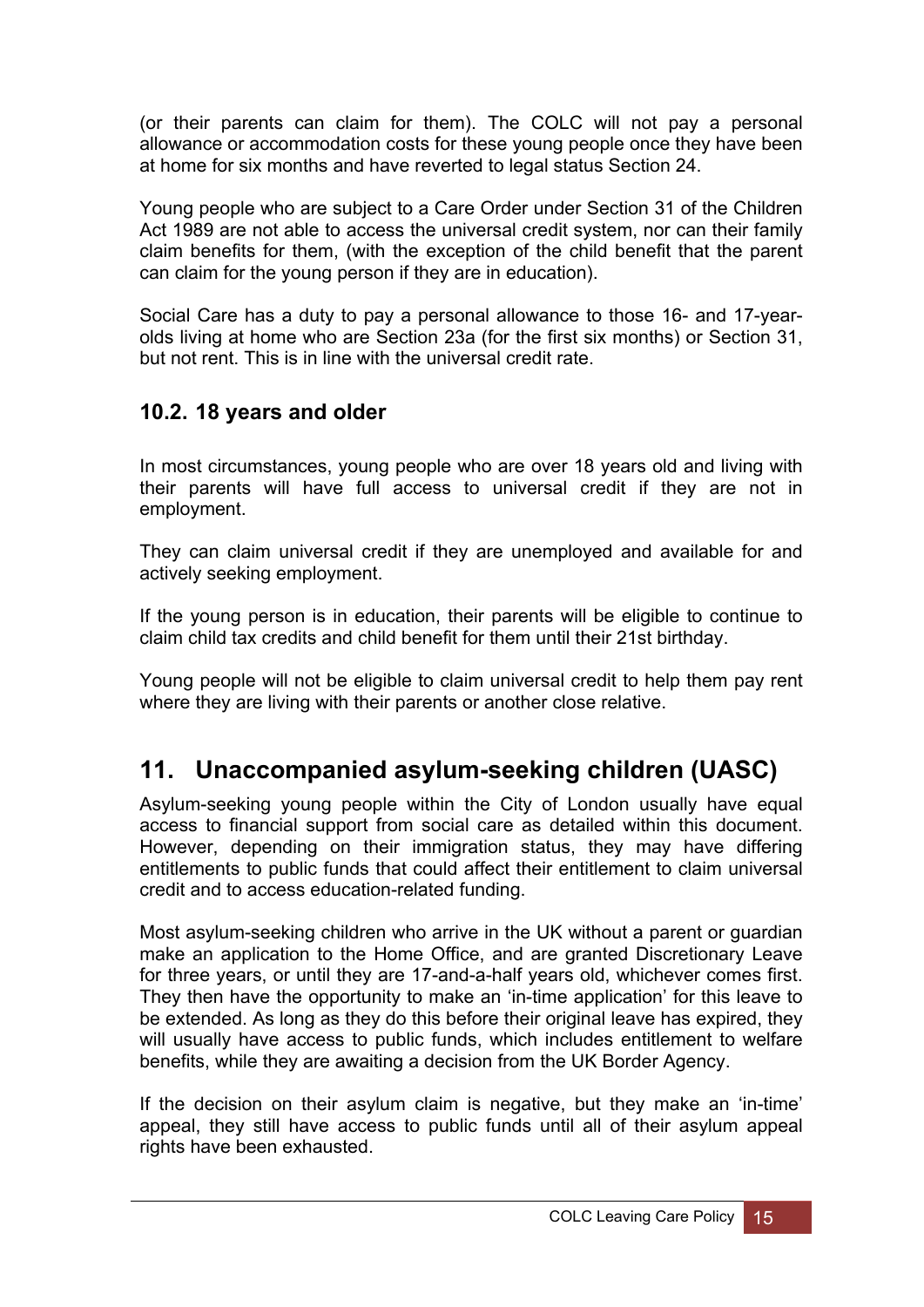For those young people who are refused asylum and have exhausted all of their appeal rights, their entitlement to public funds, including welfare benefits, would usually end. At this point, Children's Social Care will liaise with the Home Office to provide financial support to these young people while they are waiting for instructions and assistance in leaving the country, until they reach the age of 21. After the age of 21, the COLC will provide support to the young person until they turn 25, including accommodation and subsistence, on the basis that to remove accommodation/support would be to breach their human rights, given their express wish to claim asylum in the UK. The COLC will support the young person as a care leaver first.

- This is the most common route for UASC entering the UK, but there are other possible outcomes of the asylum claim.
- The young person could be granted refugee status (i.e. granted asylum), they would have leave to remain and access to public funds for five years.
- The young person could be refused asylum but granted Humanitarian Protection (HP) with leave to remain for five years, again usually with access to public funds. HP is most commonly granted when the person is at some risk of 'ill treatment' in the particular country they left but does not meet the criteria of the Refugee Convention. This is a rare category for UASC.
- There is also the possibility that the Home Office could refuse asylum with no grant of leave. In this case the UASC would be returned to his/her country of origin. Social workers will always consider returning home with young people in pathway planning as a parallel plan.

On 9 February 2011 new rules were announced concerning asylum seekers' access to higher education. From this date only those with a settled status and right of permanent residence will be eligible to home fees and student support for a higher education course in England. This does not affect UASC who:

- are studying in Wales, Scotland or Northern Ireland, or apply for student support in one of those countries
- are studying in England and their course began before 1 April 2011
- applied for student support before 9 February 2011
- are taking a further education course in England.

Plans for transition to adulthood must be in place for all looked-after children aged 16 and 17 who have been looked after for at least 13 weeks after they reached the age of 14. The 13 weeks can be continuous or made up of separate episodes of care; they exclude short-term placements made by way of respite care, but must include a period of time (at least 24 hours) after reaching the age of 16.

Young people who were previously eligible and have returned home and become relevant and subsequently qualifying, will revert to being relevant if this arrangement breaks down before their 18th birthday.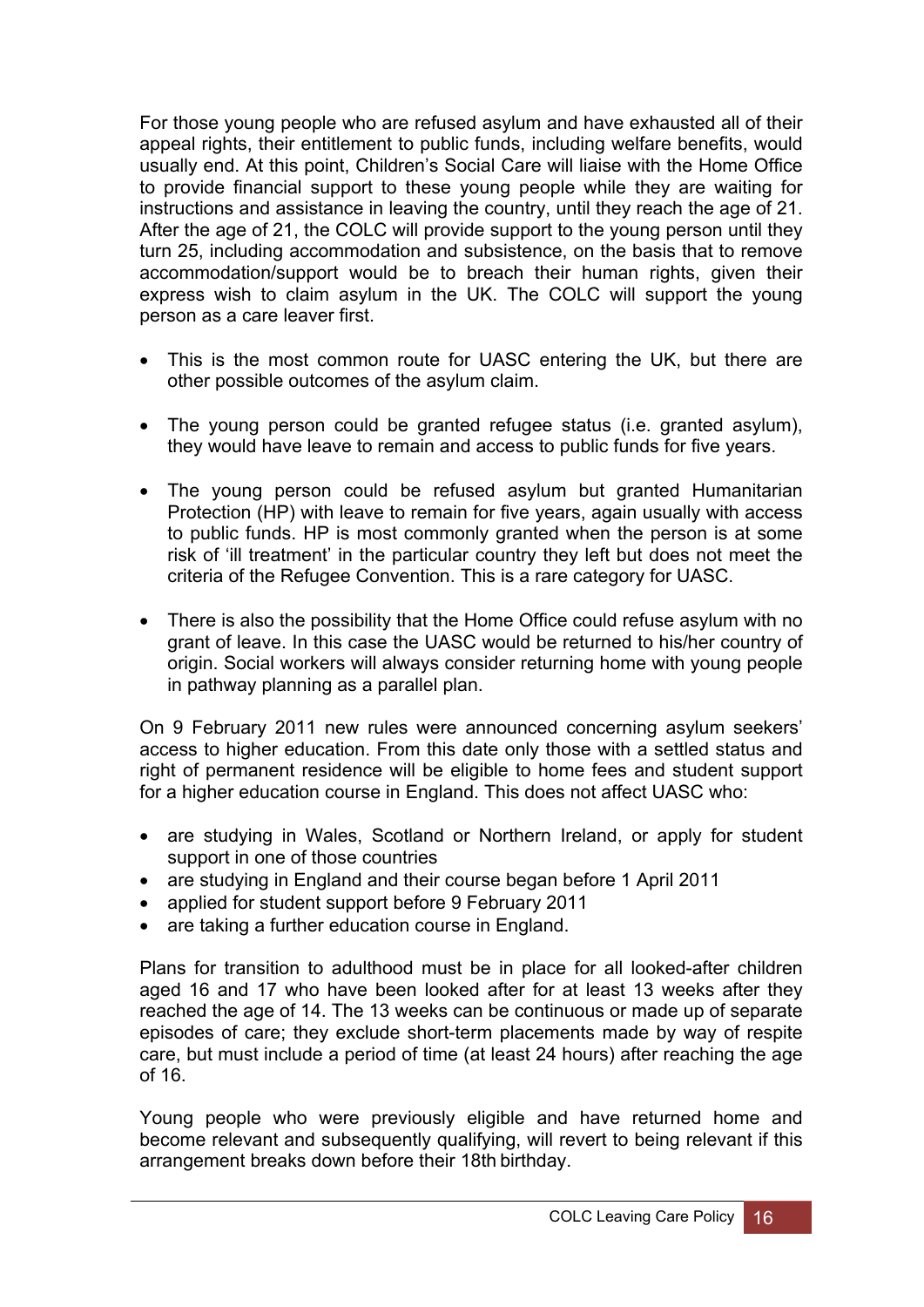## **11.1. Former UASC**

If a former UASC care leaver has not been recognised as a refugee or been granted any other valid form of leave to remain and becomes 'appeal rights exhausted' (ARE), the Home Office ceases to provide leaving care funding to the local authority within three months. The COLC will provide support to the young person until they turn 25, including accommodation and subsistence, on the basis that to remove accommodation/support would be to breach their human rights, given their express wish to claim asylum in the UK. The COLC will support the young person as a care leaver first.

## <span id="page-20-0"></span>**12. Council tax**

From 1 April 2018 all City of London care leavers are exempt from paying council tax. The COLC will exempt care leavers who are resident in the Square Mile from paying council tax and will fund the balance of any council tax payable by care leavers in accommodation outside the Square Mile.

## **12.1. Care leavers living within the City of London**

Social workers should advise the City of London's Council Tax Manager of a new care leaver by emailing [counciltax@cityoflondon.gov.uk](mailto:counciltax@cityoflondon.gov.uk)**.** They should provide the following information:

- Full name of care leaver
- Proof of age (they have to be under  $25$ )
- Address within the City of London
- Written statement from the DCCS by email that the individual is a care leaver under 25 supported by the City of London
- Confirmation that they live alone at the address if known. This exemption will only apply to accommodation occupied solely by care leavers, but the Council Tax team should be notified of all occupation by any care leaver, even if a joint council tax liability applies. The team will review each on a case-by-case basis and may direct the care leaver to the Council Tax Reduction Scheme, if relevant.

The Council Tax team will assess entitlement to statutory discounts, single occupier discount and student status first. Any resulting charge will be reviewed for a care leavers' discretionary discount. The Council Tax team will make necessary changes as part of their annual billing and will confirm to the DCCS when confirmation has been issued to the relevant individuals.

It is unlikely, but not impossible, that a care leaver under 18 is living alone in unsupervised accommodation. In these circumstances, they cannot be held liable for council tax. The Council Tax team should still be notified if this occurs.

## **12.2. Care leavers living in other boroughs**

The social worker will determine which borough the care leaver lives in. If the borough offers exemptions to all care leavers in their borough then the care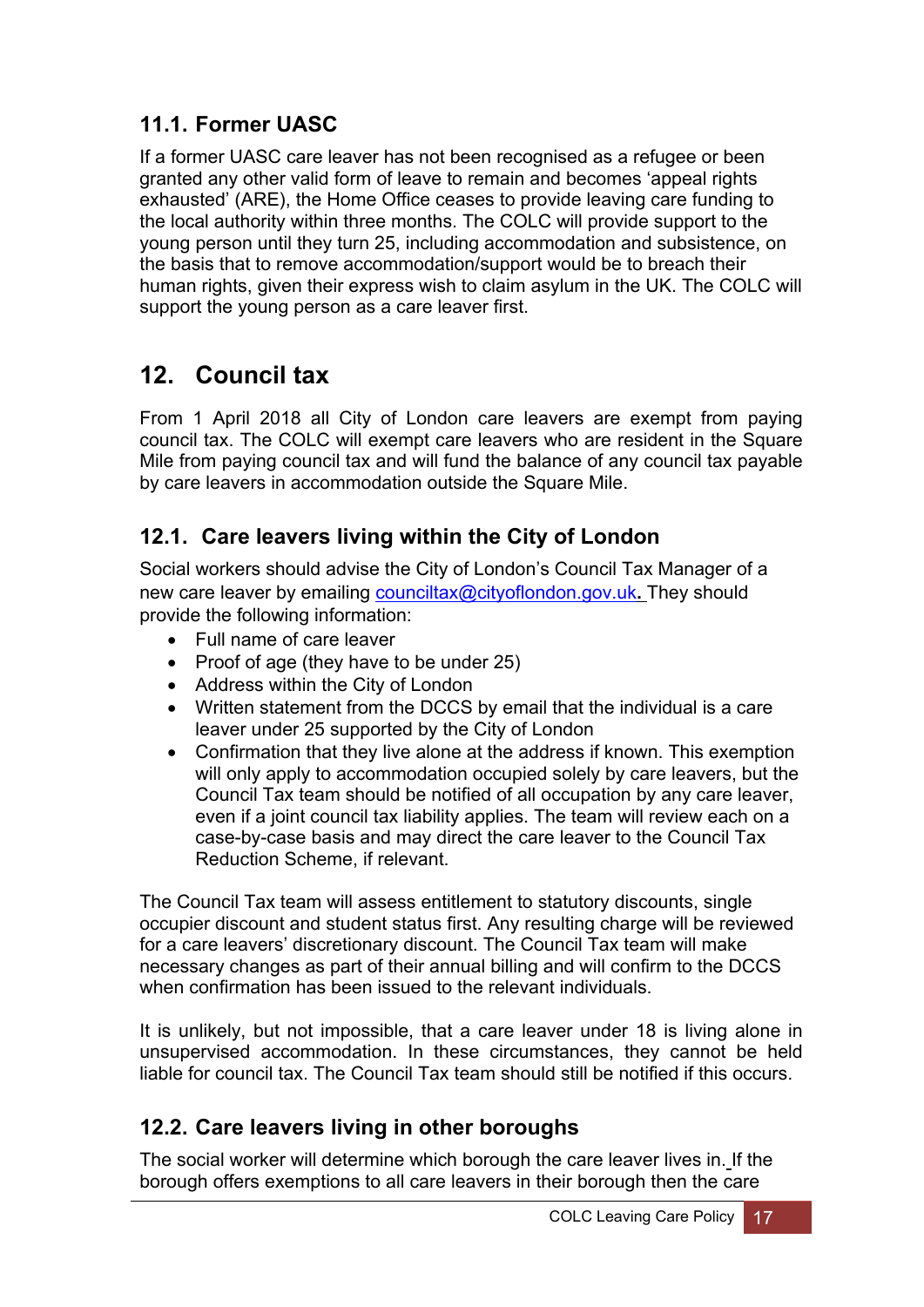leaver should make an application for exemption, with support from their social worker when needed.

If the borough doesn't offer the exemption to City clients, then the cost will come from the child social care or asylum seekers budget. The social worker should liaise with the borough to raise an invoice to pay the council tax (after application of any financial assistance to which they may be entitled under the Local Council Tax Support Scheme of the borough in which they reside).

## <span id="page-21-0"></span>**13. Payments**

### **13.1. Health costs**

The NHS Health Costs Scheme helps people who are on a low income to pay for the following chargeable NHS services:

- NHS prescriptions
- NHS dental treatment
- NHS sight tests
- glasses and contact lenses
- necessary costs of travel to receive NHS treatment under the care of a consultant, or through a referral by a doctor or dentist
- NHS wigs and fabric supports.

If the young person is a student or in receipt of certain universal credit, they can provide evidence of this to claim funds to help with these health costs. Eligible and relevant young people who receive a personal allowance from social care will need to complete a HC1 form to claim help with these costs, as will those over 18 who are working and on a low income.

HC1 forms can be obtained from Jobcentre Plus offices, NHS hospitals and from some doctors, dentists and opticians. A form can also be found on the NHS website at: www.nhs.uk/NHSEngland/Healthcosts/Documents/2016/HC1-April-2016.pdf.

## **13.2. Setting Up Home grant**

Social Care have a duty to provide eligible and relevant young people a Setting Up Home Grant when they leave care and move into independent or semiindependent accommodation. This grant will be based on the young person's assessed needs, and will be up to a maximum amount of £3,000.

The grant will be administered by the young person's social worker, and will be used to ensure that the young person has the appropriate equipment and household items to set up safe, secure and stable accommodation. The young person will be able to choose the essential items that they need within this overall budget. These will include essential items of furniture, furnishings,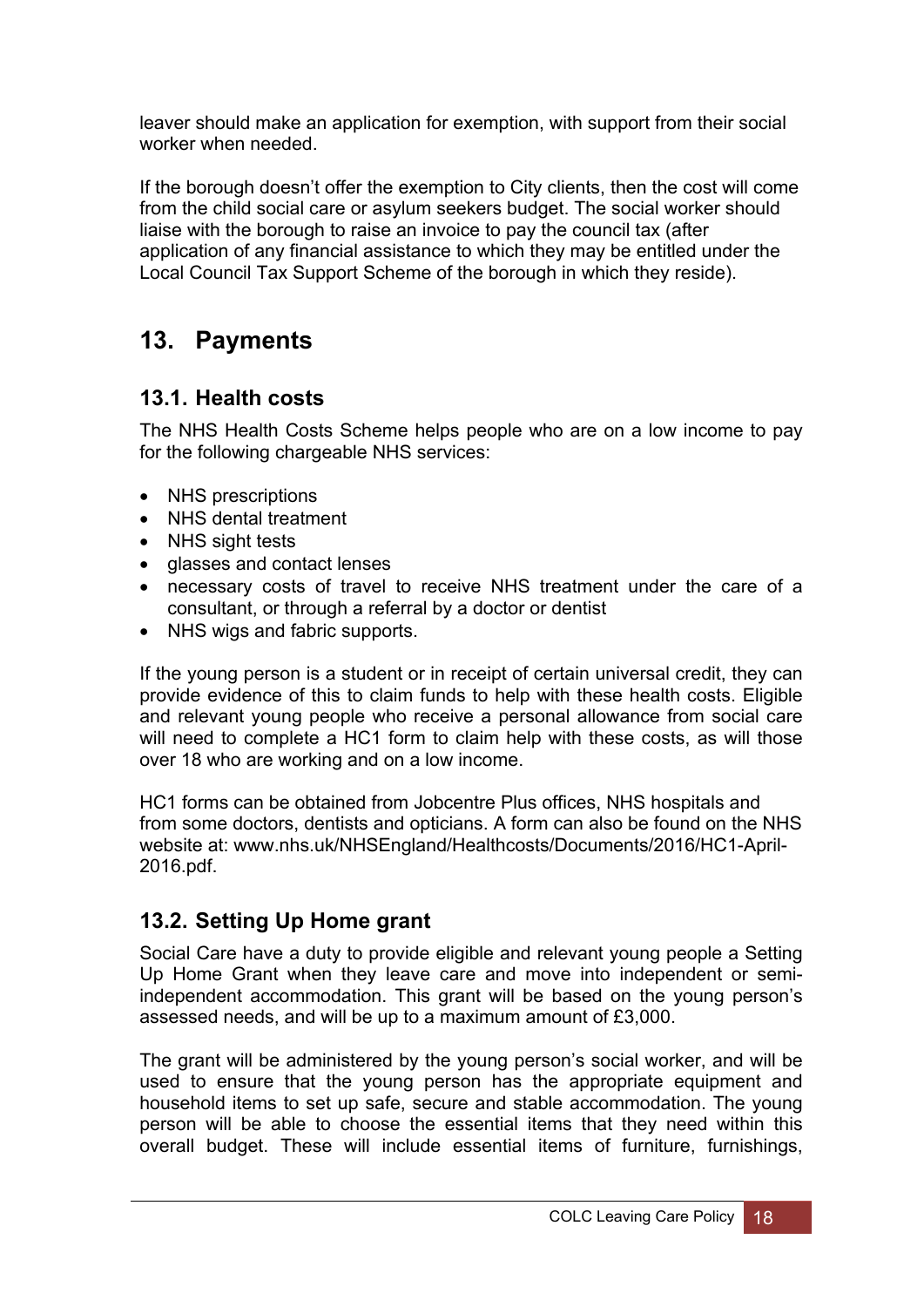bedding, and kitchen equipment, installation of gas and electrical appliances as necessary, and removal costs.

*Decorating Allowance –* New COLC social housing tenants may be entitled to a decorating allowance. This amount will vary, depending on the condition and size of the property. The COLC Rents team, who sit within the Housing Department, can advise further. It is expected that social workers support their young people to claim the decorating grant, particularly for goods such as carpet or decoration which a young person may not be able to take with them to subsequent properties.

In addition, the COLC Housing Needs team has access to various furniture projects which are available for care leavers to access.

### **13.3. Discretionary £250 settling in allowance**

If a young person does not qualify for a Setting Up Home Grant and is required to move into new accommodation at short notice, the COLC may provide financial support by way of a £250 allowance to assist them to purchase the following items, should they need them:

- basic food supplies
- cleaning materials
- light bulbs
- essential toiletries.

#### **13.4. Other payments**

#### **TV licences**

The first television licence fee required for eligible, relevant and former relevant young people will be purchased by the COLC. The young person will then be expected to budget for subsequent licences, unless there are exceptional circumstances.

#### **Winter heating allowance**

During their first winter of independent living, the COLC will give care leavers £10 per month from October to March. This will be paid directly to the young person who will need to budget.

#### **Birthdays/ religious festivals**

All eligible, relevant and former relevant young people will receive a birthday card and £50 from the COLC annually around their birthday, up until they are 25. This is the responsibility of the young person's social worker.

#### **Support for 16- and 17-year-olds living independently with cultural and leisure activities**

Young people are encouraged to make use of leisure facilities and to pursue sports and hobbies and cultural activities. Where the Pathway Plan identifies these activities and the young person shows a continued commitment, the COLC may provide financial support, depending on the need identified, and contribute towards related costs for eligible and relevant young people who are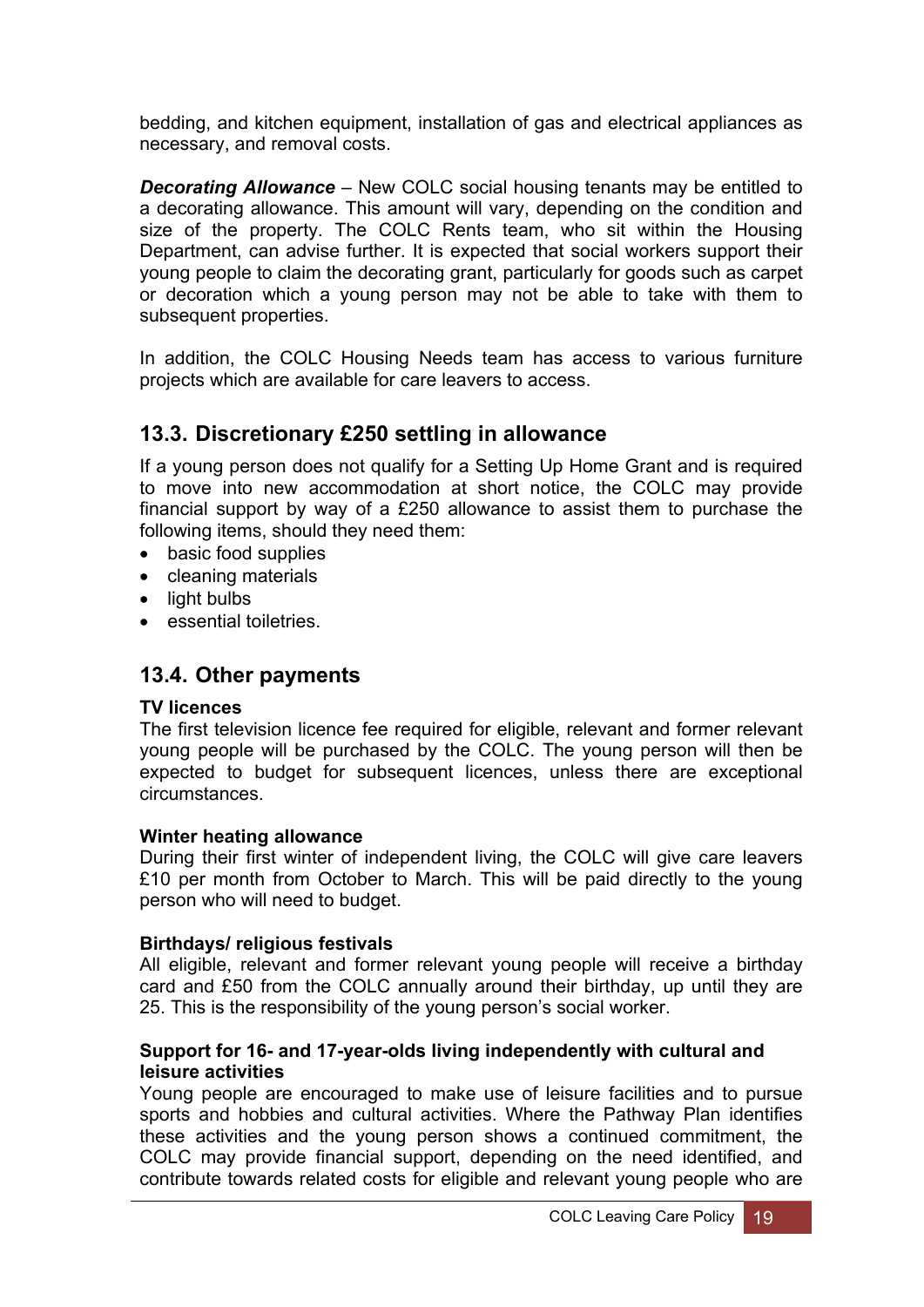living independently (i.e. not in foster care or residential care) such as membership fees for clubs, purchasing sports equipment.

#### **Visits to friends/family**

The Social Care team will consider requests in relation to financial support to visit friends and family and will make a decision based on individual circumstances.

#### **Payments and emergencies**

The COLC can provide discretionary financial support if the young person has no other resources while waiting for their universal credit claim to be processed once they turn 18. The Social Care team can also consider an emergency payment if a young person requests this for essential items and has no other means of paying for them.

#### **Clothing**

The COLC will provide one payment of £150 per year to care leavers over the age of 18 for winter clothing. Any additional provision will be needs assessed. There will be an additional £30 available once a year to buy clothing for festivals or special occasions at a time they choose.

#### **Emergencies**

In an emergency, the young person should initially contact their social worker or, in their absence, the duty worker.

If an emergency occurs out of office hours then the Emergency Duty Service can be contacted on 020 8356 2710. The service is open 365 days a year, Monday to Friday 5:00pm to 9:00am hrs and 24 hours Saturday and Sunday.

#### **Other items**

The COLC Social Care team will be flexible at administering the payments to, or on behalf of, young people. Where possible, the payment will be made directly to the provider or supplier of goods or services. In some cases, where this is not possible, the young person can purchase the items themselves and provide receipts for reimbursement.

## **13.5. Payments to young people – grants and loans**

The Children (Leaving Care) Act 2000 Regulations and Guidance states that:

"No young person should receive a package for their accommodation and maintenance which comes to a value less than they would have received if they had been entitled to claim universal credit, and housing benefit. A relevant child has an absolute right that accommodation and maintenance should be provided by his or her responsible authority so long as his or her welfare requires it. This duty on the responsible authority is not qualified by any requirements on the young person."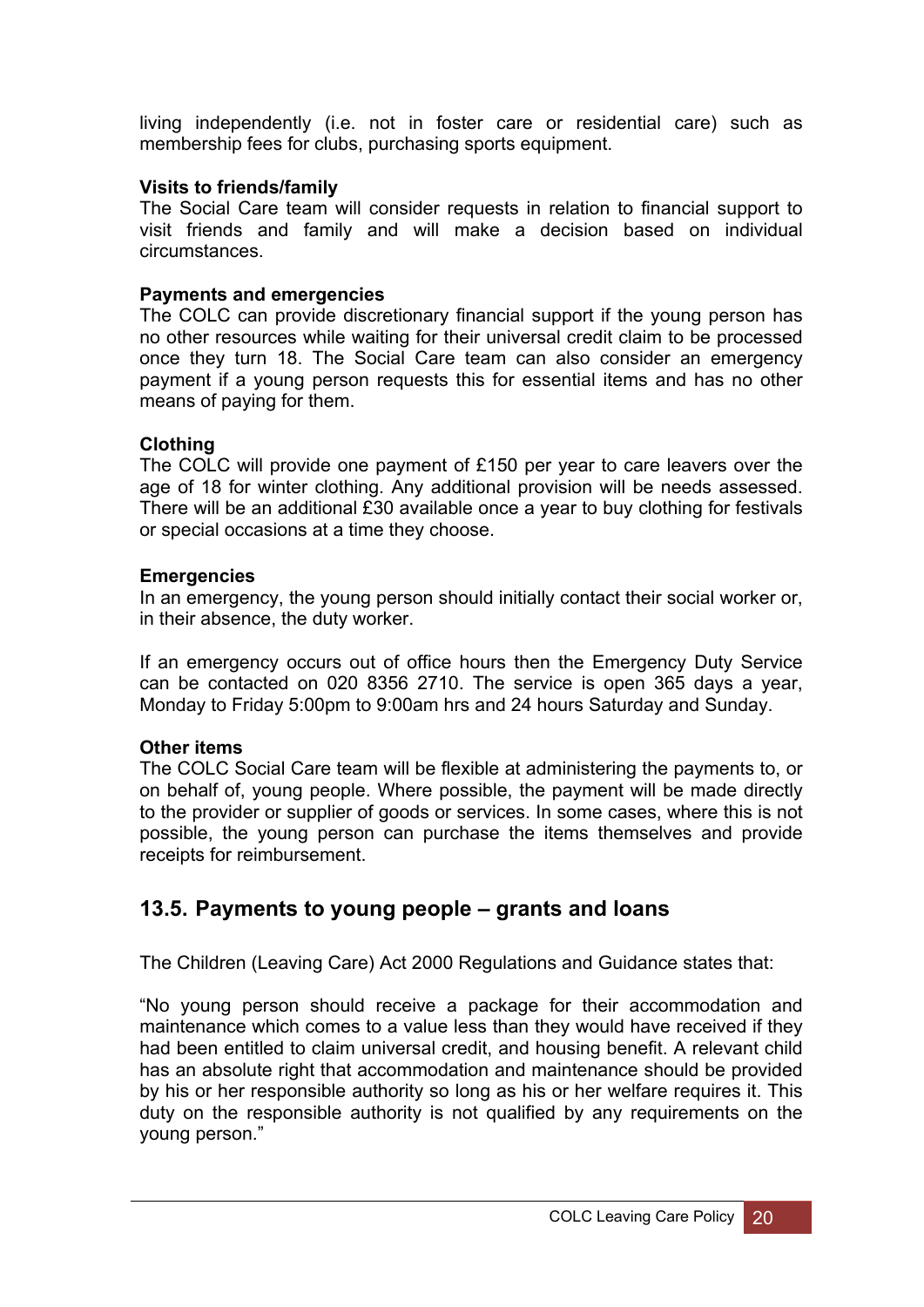The Children Act 1989 states that no one on: income support; any element of child tax credit other than the family element of working tax credit; or income-based jobseeker's allowance is liable to repay any assistance that is paid to them [from ss.17, 23, 23 A-D, 24A, 24B].

### *Payments should therefore, be grants not loans*

In view of the above legislation, it is not possible for Social Care to make payments to young people in the form of a loan. Any payments that are made would be a grant, and the young person should not be asked to repay them.

## <span id="page-24-0"></span>**14. Identification documents**

Discretionary financial support for passports and travel documents (that may be required by UASC) will be considered.

## **14.1. Birth certificate**

Social Care will ensure that all young people have a copy of their birth certificate, paying the fees to obtain a new one where necessary.

## **14.2. Provisional driving licence**

The COLC will not provide financial support for a provisional driving licence as public transport is very accessible in London and assistance with travel expenses will be provided as detailed above. However, the COLC will cover the cost of a provisional driving licence for young people who don't have UK citizenship or indefinite leave to remain, as it is a useful ID.

## **14.3. Passports**

Social Care will apply for a passport for young people if a passport is required and agreed in the Pathway Plan. Social Care may provide discretionary financial support to purchase a passport should the young person require one. If the young person had a passport that expired before the age of 21, one renewal may be paid for by Social Care.

## <span id="page-24-1"></span>**15. Housing**

## **15.1. The process for housing care leavers**

As soon as possible after a looked-after child's 16th birthday, a meeting will be arranged between the child, the social worker, a Housing Needs Officer and a Tenancy Support Officer, to discuss housing need for when the child leaves care, outlining all the options and potential housing routes. The COLC Social Care team do not encourage anyone under the age of 18 to apply for social housing and encourage young people to stay in care up until the age of 18 at least.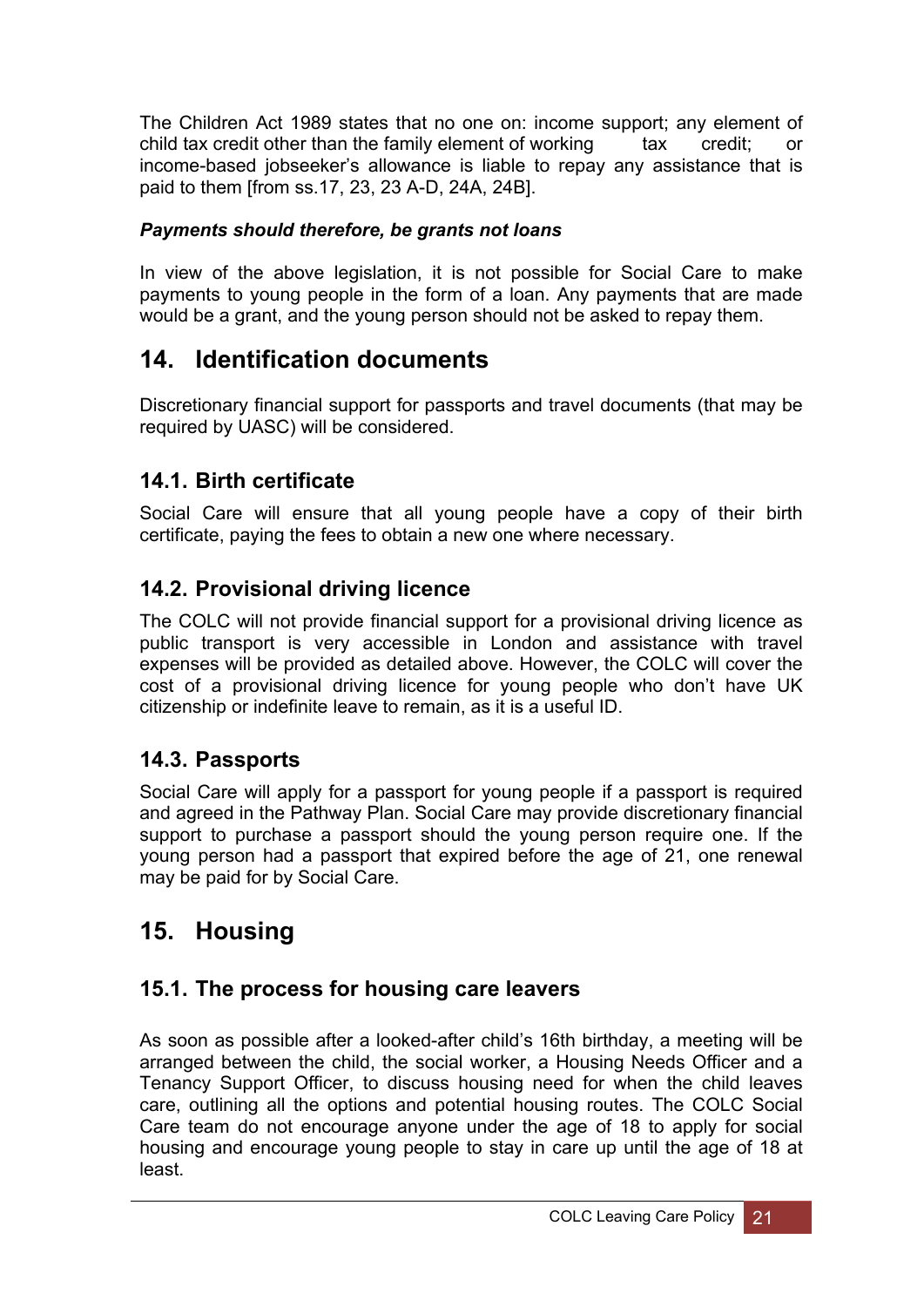A housing application form will be completed with the care leaver and submitted to the Housing Needs team in addition to the Pathway Plan, which will be signed by the child's social worker and care leaver. These documents will also include confirmation of eligibility of recourse to public funds and other necessary information, such as medical forms. The care leaver should submit a 'top three' choices from the available estates that contain appropriate accommodation.

- The Housing Needs team processes the application and creates a housing file. They may request an additional risk assessment or extra information regarding support needs or special requirements.
- A package of information, advice, training and support for the next two years will be agreed to make sure that care leavers are prepared to become tenants and can sustain their tenancy. This will include money management and budgeting training and information on tenants' rights and responsibilities.
- The Housing Needs team should be notified that the care leaver will need accommodation at least three months in advance. The housing application will then be updated and activated.
- The care leaver will be placed on a priority list for the next allocated and suitable property, in accordance with the Housing Needs' Lettings Plan. If there is no suitable accommodation likely to be available immediately, then alternative accommodation such as private rental may need to be found in the interim. The Housing Needs team will endeavour to make a suitable offer of a property on one of the 'top three' estates selected by the care leaver. If the need to house is urgent, this may not always be possible.
- The Housing Needs team will notify Social Care of the upcoming void prior to advertising the property. Social Care will then inform the Housing Needs team of the care leaver they wish to be nominated for the upcoming property.
- Regarding length of priority, care leavers will remain on the priority list until offered social housing, unless they get permanent social housing from another provider, in which case they would no longer qualify for housing via the COLC and would be removed from the register. Furthermore, if a care leaver becomes an ordinarily resident out of London, they may no longer remain a priority and could be placed in an alternative allocations banding. However, they will remain on the social housing waiting list unless they are housed in social housing by another provider.
- The offer of priority for social housing will be a 'one-off offer'. The care leaver will be taken off the priority list if the social housing property is turned down, unless there is reasonable cause – for example, poor health, or social factors.
- Once an offer of a property has been made and accepted, a sign-up meeting will be held. This will involve the care leaver, the social worker, the Estate Manager, and a Tenancy Support Officer. The care leaver should also be introduced to the Income Recovery Officer and other estate staff. This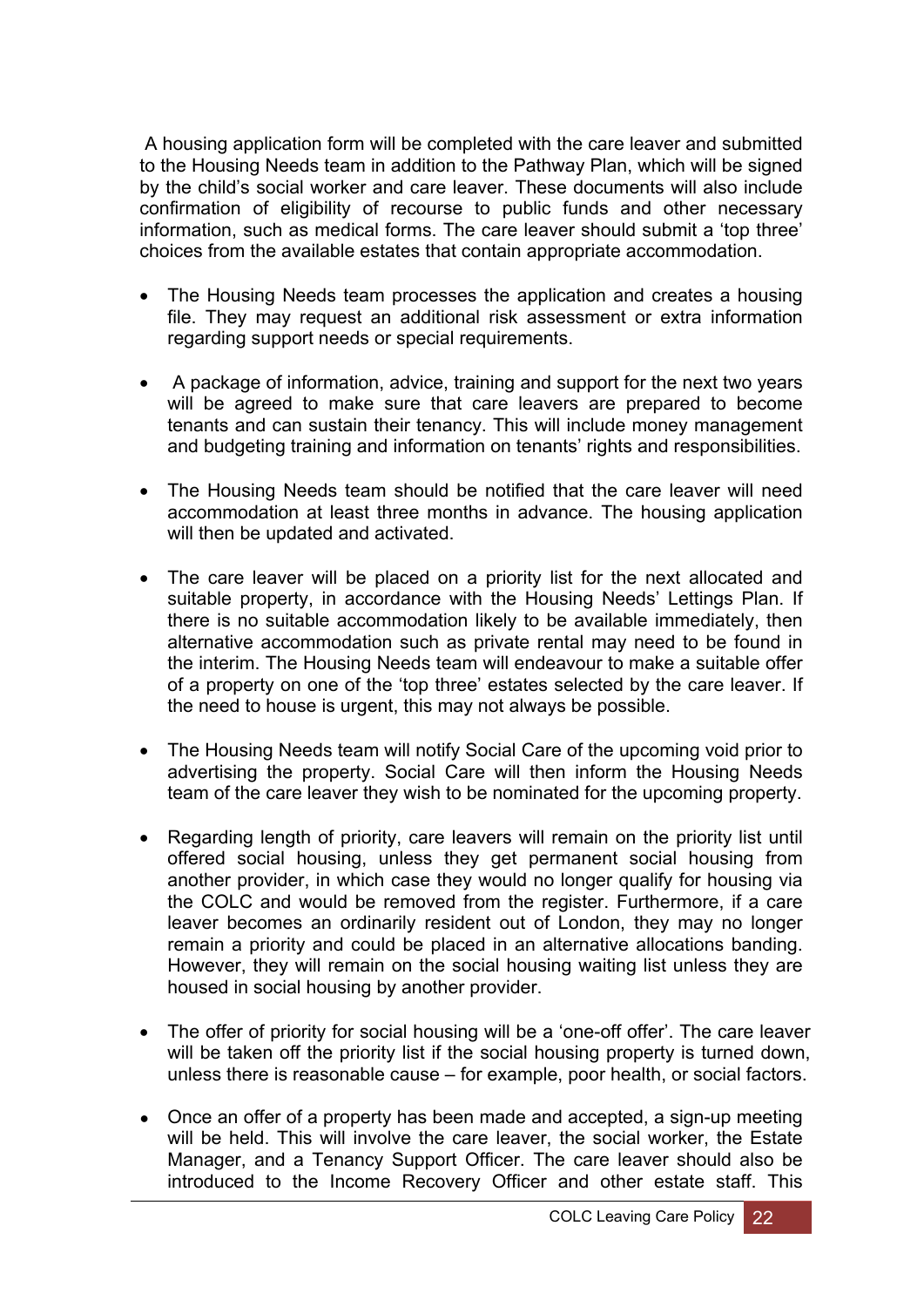meeting will be used to welcome the care leaver to the estate, to provide information to help them settle in, and to make sure they understand the terms of the tenancy agreement, their responsibilities and the support that will be available to them.

- Social Care will work alongside the Tenancy Support Officer and the Estate Manager to maintain support after the care leaver has been allocated a property for a minimum of six months, unless the care leaver has been closed to social care. After this, if required, the Tenancy Support Officer and Estate Manager will provide ongoing support.
- If a care leaver who has limited leave to remain is allocated a property, they will remain on an introductory tenancy until indefinite leave to remain has been granted. An introductory tenancy would normally last 12 months but may be extended if Housing staff have any concerns about the future sustainability of the tenancy. Any serious or continuous breaches of the tenancy agreement would result in the tenancy being withdrawn.

If the tenancy is relinquished (for example, due to rent arrears) it is the duty of Children's Social Care to support the care leaver to help find an appropriate alternative if they are still open to Social Care.

### **15.2. For those who require tenancy support or are not ready for independent living**

Some young people leaving care may not be ready to live independently. Social Care has a service level agreement in place for the supply of housing-related floating support provided internally or by an approved organisation.

Six months of tenancy support will be provided as standard for all rehoused care leavers. A referral will be made for ongoing support if required.

The COLC Social Care team will seek accommodation appropriate to the care leaver's needs in conjunction with the care leaver. For example, if the young person leaving care requires higher support than that offered by the floating support service, the Social Care team will aim to accommodate the care leaver in specialist accommodation for young people, such as a foyer, where possible.

Social housing is a desired outcome for all care leavers due to the security of tenure and comparatively low rent. Some care leavers, however, wish to remain in the borough in which they have grown up in care. In such cases, COLC social care will liaise with the host borough to discuss other possible housing options. Where possible, the care leaver will be placed on the social housing waiting list. However, given the length of the list and that the young person may not be deemed a priority by the host borough, alternative options will also be sought. The COLC Housing Needs team will be available to meet the young person leaving care to discuss alternative housing options.

For information on alternative housing options please see Appendix 4.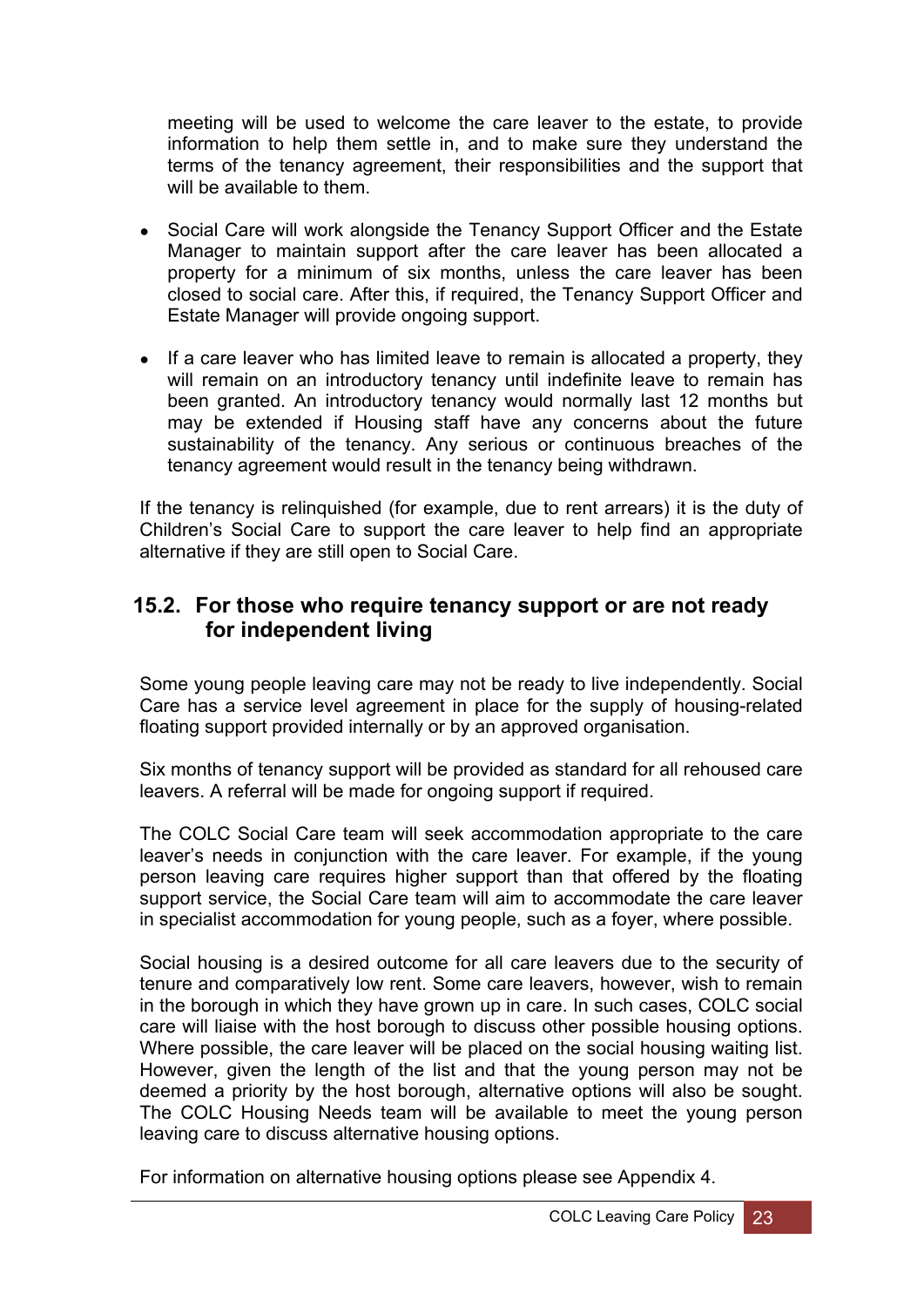## **16. Preparation for Independence**

The COLC offers a bespoke and tailored offer to support care leavers towards independence. Social workers work together with foster carers and their agencies to create bespoke plans for young people. Social workers work with My Life (a service for people with learning disabilities and mental health needs) to create bespoke plans for young people in supported lodgings. To add to our offer, social workers are able to refer to MyBnk (a charity that delivers financial education) to provide a mock week of independent living with training, which can be accessed on more than one occasion.

## **17. Preparation for employment**

All care leavers have access to the Information, Advice, Guidance and Resilience Practitioner (IAGRP), alongside the Virtual School Headteacher. Help is available for interview practice, support with application forms and careers guidance. Young people are encouraged to access career support in their colleges and universities.

The Children in Care Council (CiCC) looks at employment options alongside the Virtual School Headteacher, and offers interview practice in groups and with senior managers across the DCCS.

### **18. Risk management**

We are aspirational for our care leavers. Risk management is an important part of enabling care leavers to thrive. The practice standards set out the requirements for regular risk assessments for care leavers, in order to safety plan where needed. Social workers are able to use a generic, stand-alone risk assessment tool. Social workers have access to specific risk assessment tools where needed

Risk management is best shared. Social workers should:

- use supervision to explore and respond to risk, and to consider the use of professional or strategy meetings
- refer cases to 'Top 3' for rigour and challenge by the People Senior Management team, chaired by the Assistant Director
- use the Multi-agency Sexual Exploitation and Vulnerable Adolescent Forum to support safety planning and risk management.

## **19. Comments and complaints**

Young people are offered advocates to help them express their comments and complaints. Young people are given details of how to complain or provide feedback on the service when entering care and on their looked-after children reviews. Social workers are able to support young people to make complaints and can also refer young people to their managers.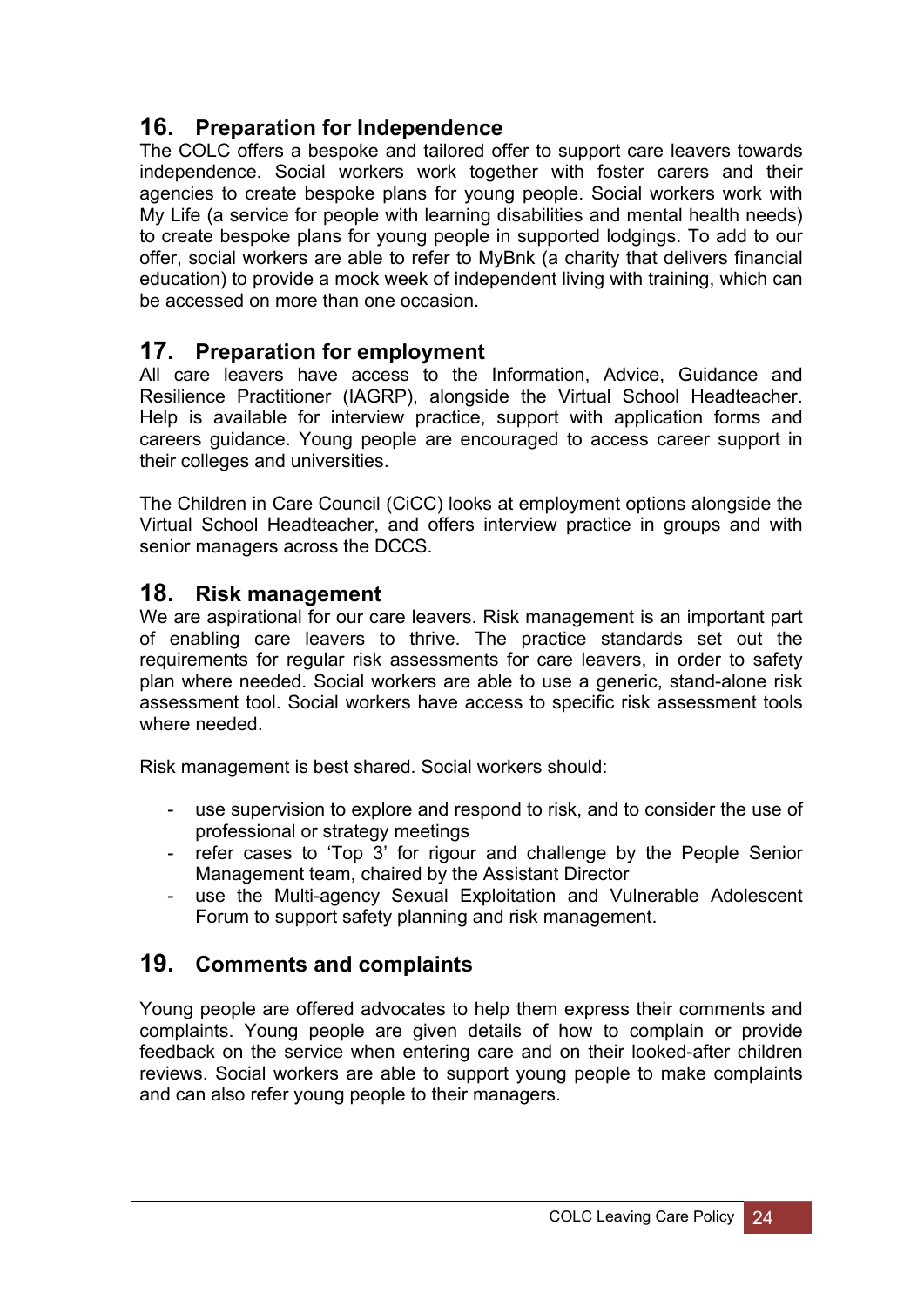## <span id="page-28-0"></span>**Appendix 1: Local Offer**

## **What are care leavers supported by the COLC entitled to?**

*Please note that financial support over and above the following must be agreed in advance with the budget-holding Service Manager.*

| Social worker (SW)<br>support*                                                                                                                                                                                                                                                                                                        | <b>Comments</b>                                                                                                                                                                                                                                                                                                                                                                                                                                                                                                                                                |
|---------------------------------------------------------------------------------------------------------------------------------------------------------------------------------------------------------------------------------------------------------------------------------------------------------------------------------------|----------------------------------------------------------------------------------------------------------------------------------------------------------------------------------------------------------------------------------------------------------------------------------------------------------------------------------------------------------------------------------------------------------------------------------------------------------------------------------------------------------------------------------------------------------------|
| Offer of SW support to all<br>care leavers who the local<br>authority had duties towards<br>under section 23C of the<br>Children Act 1989, up to age<br>25, irrespective of whether<br>they are engaged in<br>education or training.<br>*subject to a human rights<br>assessment where a young<br>person has all rights<br>exhausted. | This includes care leavers who return to the local<br>authority at any point after the age of 21 up to age 25<br>and request SW support. When a care leaver is<br>approaching 21, their social worker will discuss with<br>them whether they want SW support to continue.<br>The social worker ensures that the young person is<br>provided with the practical and emotional support they<br>need to make a successful transition to adulthood,<br>either directly or through helping the young person to<br>build a positive social network around them.      |
| Each care leaver will have a<br>Pathway Plan which will be<br>reviewed at minimum every<br>six months.                                                                                                                                                                                                                                | For care leavers aged 21 or over, the duties in the<br>Children Act 1989 introduced through the Children<br>and Social Work Act 2017 - to assess care leavers'<br>needs, and develop and keep their Pathway Plan<br>under review – apply only where the young person<br>requests support.                                                                                                                                                                                                                                                                      |
|                                                                                                                                                                                                                                                                                                                                       | The Pathway Plan may be partially completed after<br>the age of 21 to reflect only the area where the young<br>person requires ongoing support, unless the person is<br>experiencing numerous or complex difficulties.                                                                                                                                                                                                                                                                                                                                         |
| Frequency of visits                                                                                                                                                                                                                                                                                                                   | This will vary, dependant on need. A young person<br>aged 16-17 who has moved into a foster placement<br>or into independent or semi-independent<br>accommodation is visited by a social worker within<br>one week on first moving in and then every week for<br>the first four weeks and subsequently every four<br>weeks (six with agreement of the Team Manager). If<br>more frequent (or less frequent) visits are required,<br>this can be agreed by the young person, social worker<br>and Team Manager to no less than one visit every<br>three months. |
|                                                                                                                                                                                                                                                                                                                                       | For care leavers aged 18 and over, the frequency of<br>visits should be determined based on the care<br>leaver's wishes and feelings, alongside their needs.<br>They should be offered visits every six to eight weeks<br>in line with the Pledge. Methods and frequency of<br>keeping in touch should have some flexibility.                                                                                                                                                                                                                                  |
| Keeping in touch                                                                                                                                                                                                                                                                                                                      | The COLC will proactively keep in touch with all care<br>leavers until they reach age 21. Where contact has<br>been lost, they will take reasonable steps to re-                                                                                                                                                                                                                                                                                                                                                                                               |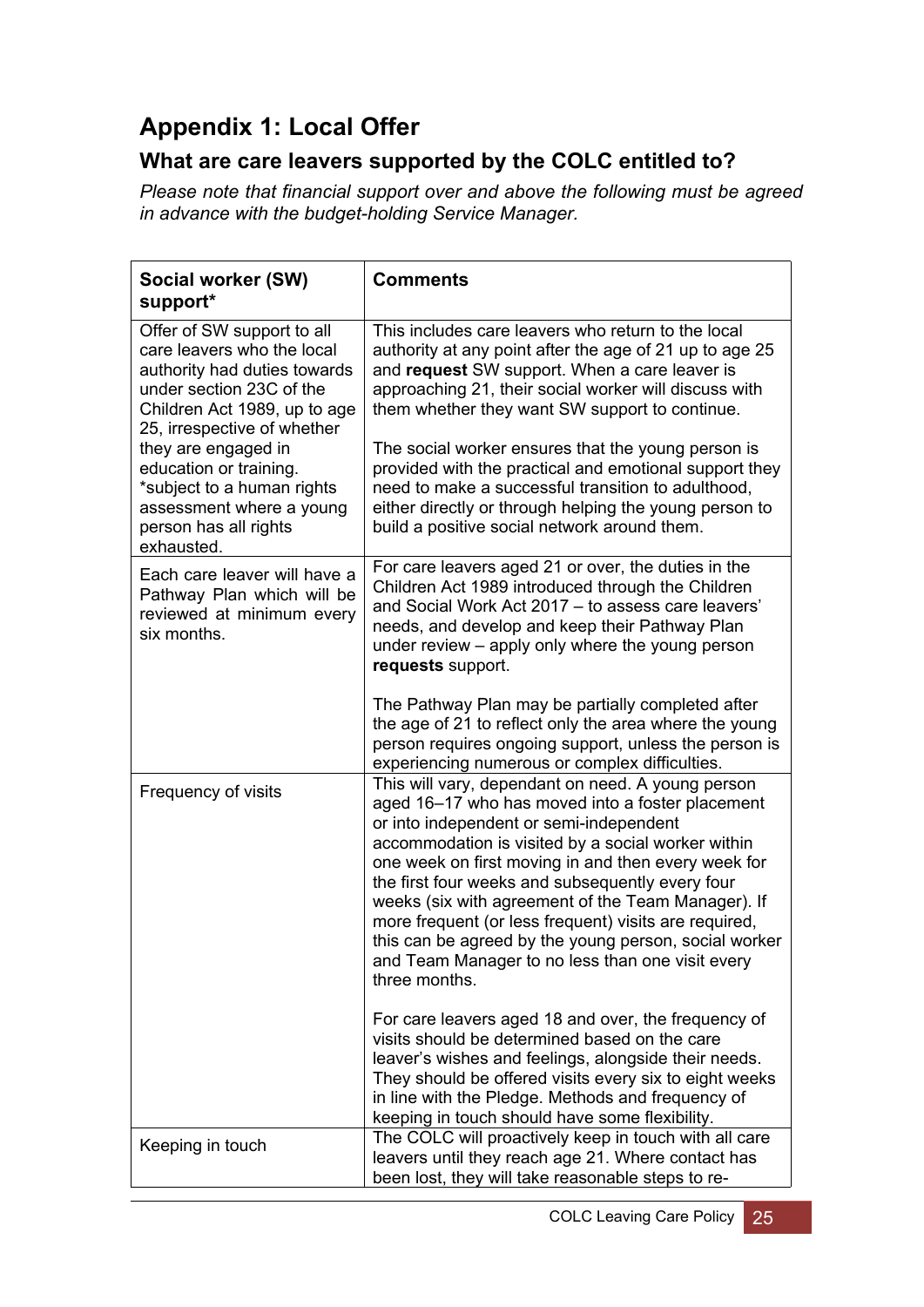|                                                                                   | establish contact until age 25.                                                                                                                                                                                                                                                                                                                                                 |
|-----------------------------------------------------------------------------------|---------------------------------------------------------------------------------------------------------------------------------------------------------------------------------------------------------------------------------------------------------------------------------------------------------------------------------------------------------------------------------|
| Offering<br>local authority<br>support to every care leaver<br>on an annual basis | The COLC will make care leavers aware that they can<br>continue to request SW support when they turn 21,<br>and at least on an annual basis thereafter to age 26.                                                                                                                                                                                                               |
| Former<br>unaccompanied<br>children<br>asylum-seeking<br>(UASC)                   | If a former UASC care leaver has not been<br>recognised as a refugee, or been granted any other<br>valid form of leave to remain, and becomes 'appeal<br>rights exhausted' (ARE), the Home Office ceases to<br>provide leaving care funding to the local authority<br>within three months. The COLC will provide support to<br>age 25, including accommodation and subsistence. |

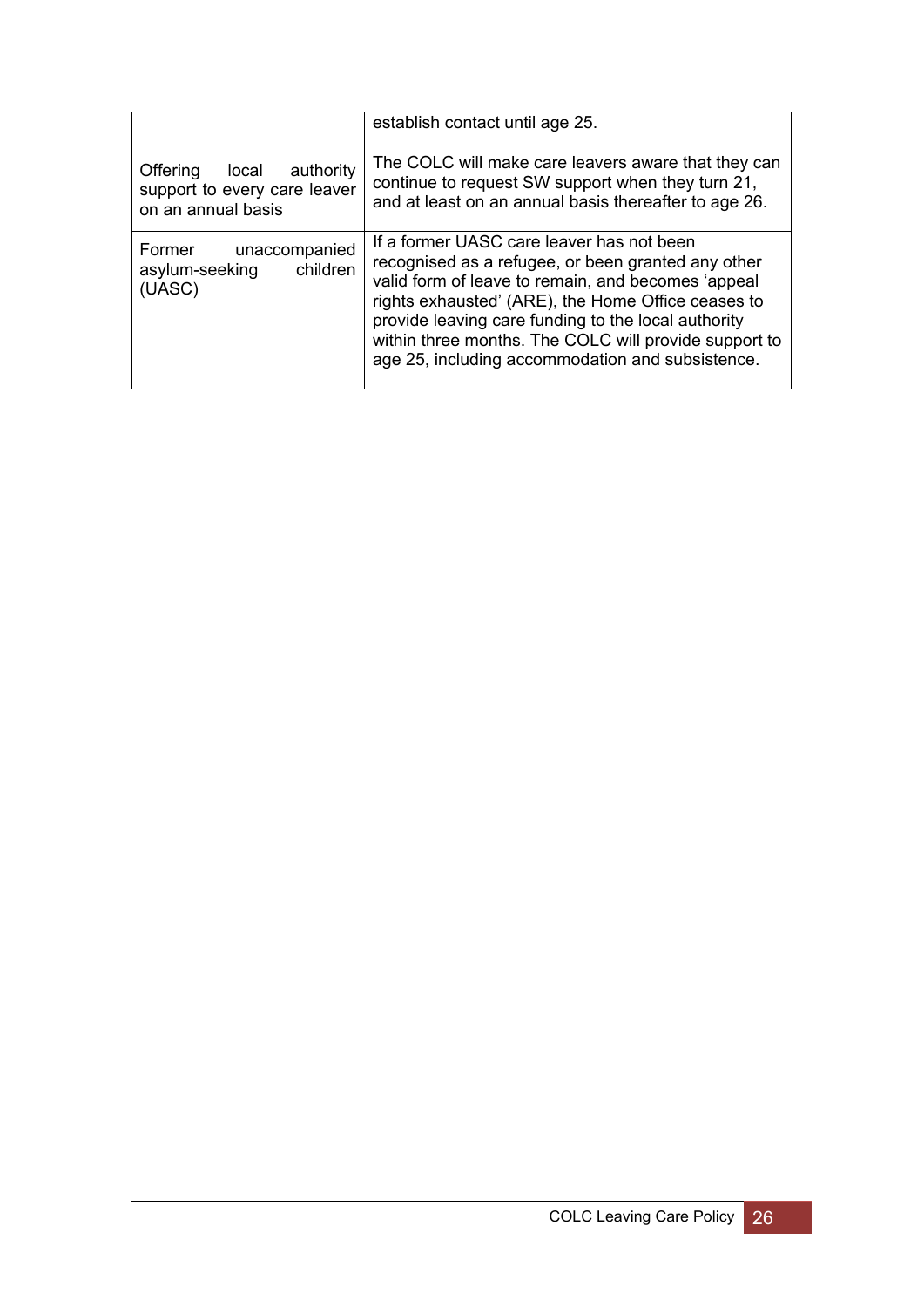| <b>Accommodation</b>                                                                  | <b>Payment</b>                                                                                                                                                                                                  | <b>Comments</b>                                                                                                                                                                                                                                                                                                                                          |
|---------------------------------------------------------------------------------------|-----------------------------------------------------------------------------------------------------------------------------------------------------------------------------------------------------------------|----------------------------------------------------------------------------------------------------------------------------------------------------------------------------------------------------------------------------------------------------------------------------------------------------------------------------------------------------------|
| Accommodation                                                                         | Dependent on need<br>and recourse to<br>public funding.<br>Options are foster<br>care (under<br>18/staying put), semi-<br>independent<br>accommodation,<br>private rented or<br><b>COLC</b> housing<br>tenancy. | Eligible young people must<br>apply for universal credit,<br>including the housing<br>component, with the support<br>of the City of London. Young<br>people will be assisted to<br>apply for COLC housing<br>tenancy if eligible. If young<br>people request private rented<br>accommodation, this will be<br>explored as part of their<br>Pathway Plan. |
| Setting Up Home Grant<br>(furnishings, equipment)<br>for independent<br>accommodation | Up to £3,000<br>(depending on<br>condition of the<br>property)                                                                                                                                                  | The young person does not<br>get this in a lump sum. It must<br>be spent on accommodation,<br>agreed and allocated with the<br>social worker.                                                                                                                                                                                                            |
| <b>TV</b>                                                                             | Up to £250                                                                                                                                                                                                      | This comes from the Setting<br>Up Home Grant but can be<br>allocated in semi-independent<br>accommodation.                                                                                                                                                                                                                                               |
| Winter heating allowance<br>for first winter of<br>independent living only            | £10 per month from<br>October-March                                                                                                                                                                             | This will be paid directly to the<br>young person who will need<br>to budget.                                                                                                                                                                                                                                                                            |
| Clothing                                                                              | Young people in care<br>receive an allowance<br>through their foster<br>carer. Care leavers<br>may get one £150<br>payment per year,<br>depending on means.                                                     | Needs are assessed as part<br>of the Pathway Plan.                                                                                                                                                                                                                                                                                                       |
| Removal expenses                                                                      | Up to full amount                                                                                                                                                                                               | One-off payment of removal<br>expenses and associated<br>expenses. Contribution<br>towards removal expenses for<br>subsequent or additional<br>removals may be made with<br>the agreement of the budget-<br>holding service manager.                                                                                                                     |
| TV licence                                                                            | First year paid in full                                                                                                                                                                                         | Young people will then be<br>encouraged to pay in<br>instalments towards the<br>following year's licence unless<br>there are exceptional<br>circumstances.                                                                                                                                                                                               |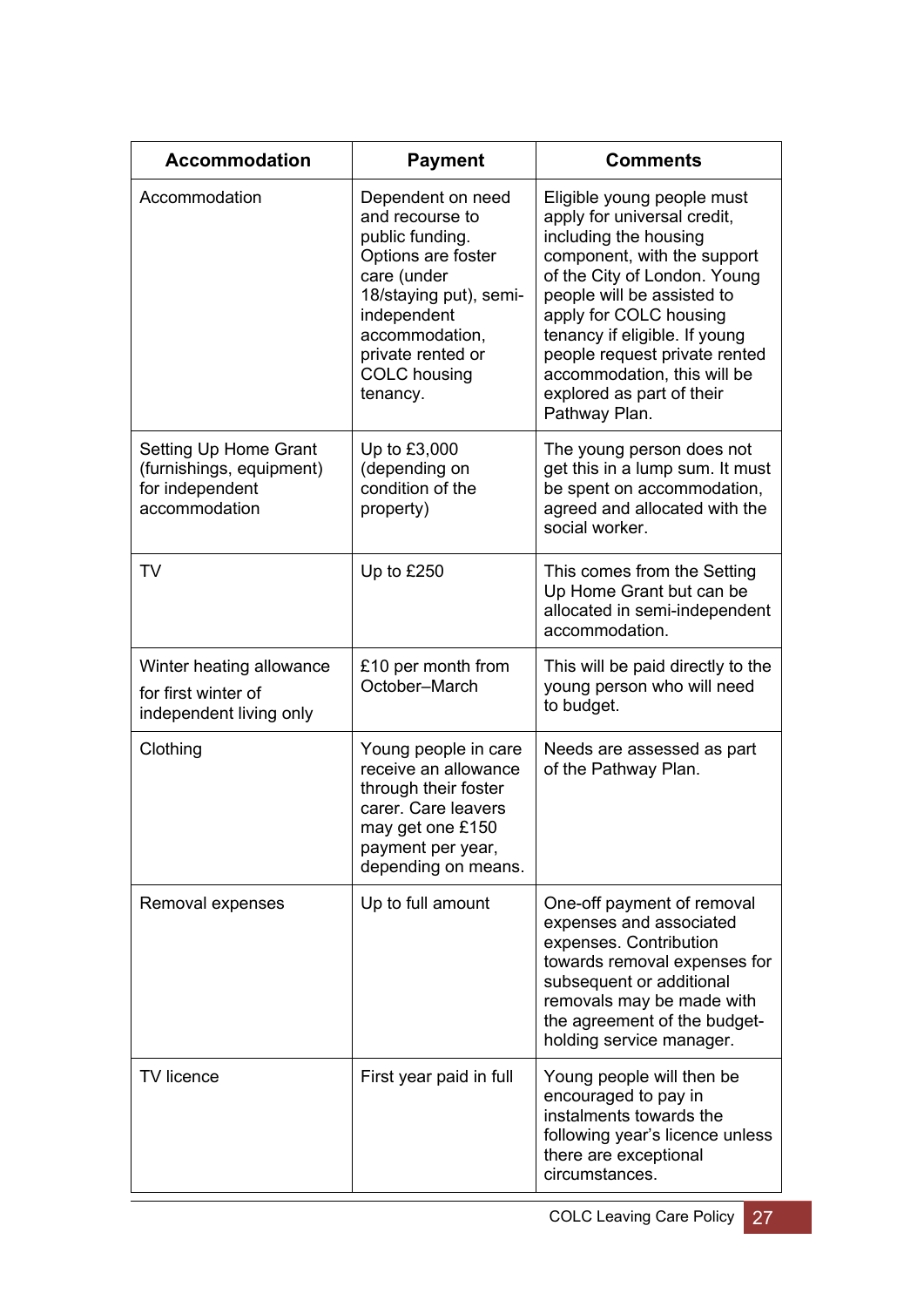| <b>Education</b>                                                                                                                                                                   | <b>Payment</b>                                                                                                                                                                                             | <b>Comments</b>                                                                                                                                                                                  |
|------------------------------------------------------------------------------------------------------------------------------------------------------------------------------------|------------------------------------------------------------------------------------------------------------------------------------------------------------------------------------------------------------|--------------------------------------------------------------------------------------------------------------------------------------------------------------------------------------------------|
| Part or full-time further/<br>higher education<br>course<br>fees                                                                                                                   | Only in exceptional<br>circumstances                                                                                                                                                                       | Care leavers are expected<br>to claim from loans and<br>grants to cover their tuition<br>fees, accommodation and<br>maintenance.                                                                 |
|                                                                                                                                                                                    |                                                                                                                                                                                                            | If they are unable to claim<br>grants and loans, young<br>people will be advised to<br>contact Buttle UK.                                                                                        |
|                                                                                                                                                                                    |                                                                                                                                                                                                            | Advice to be sought from<br>the Virtual School<br>Headteacher.                                                                                                                                   |
| University payment                                                                                                                                                                 | £2,000 per year of course<br>(paid in instalments termly)                                                                                                                                                  | The higher education grant<br>will continue to be paid for<br>four weeks after the<br>completion of a higher<br>education course in order to<br>assist the young people to<br>make a transition. |
| Registration, examination<br>and other miscellaneous<br>fees (if required to meet<br>curriculum)                                                                                   | Up to full amount                                                                                                                                                                                          |                                                                                                                                                                                                  |
| Activities (e.g. school<br>trips) and equipment<br>required to meet<br>curriculum (e.g. specified<br>specialist clothing and<br>essential<br>textbooks/stationery) and<br>computer | Per academic year, the<br>following will be needs<br>assessed:<br>Stationery grant<br>Educational trips grant<br>Books and equipment<br>Up to £300 computer grant<br>- one-off between age 16<br>and 21-25 | Activities required to meet<br>curriculum (e.g. outings) are<br>to be paid directly to the<br>education provision.<br>Computer grant to be paid<br>directly to the shop.                         |
| Education-related travel<br>(public transport to and<br>from education provision)                                                                                                  | All students up to the age of<br>19 are entitled to travel free.<br>We will cover education<br>travel costs for students<br>over 18.                                                                       | Students must apply for<br>subsidised travel card if<br>appropriate.                                                                                                                             |
| Graduation                                                                                                                                                                         | Up to £100 for robes, tickets<br>and photographs.                                                                                                                                                          |                                                                                                                                                                                                  |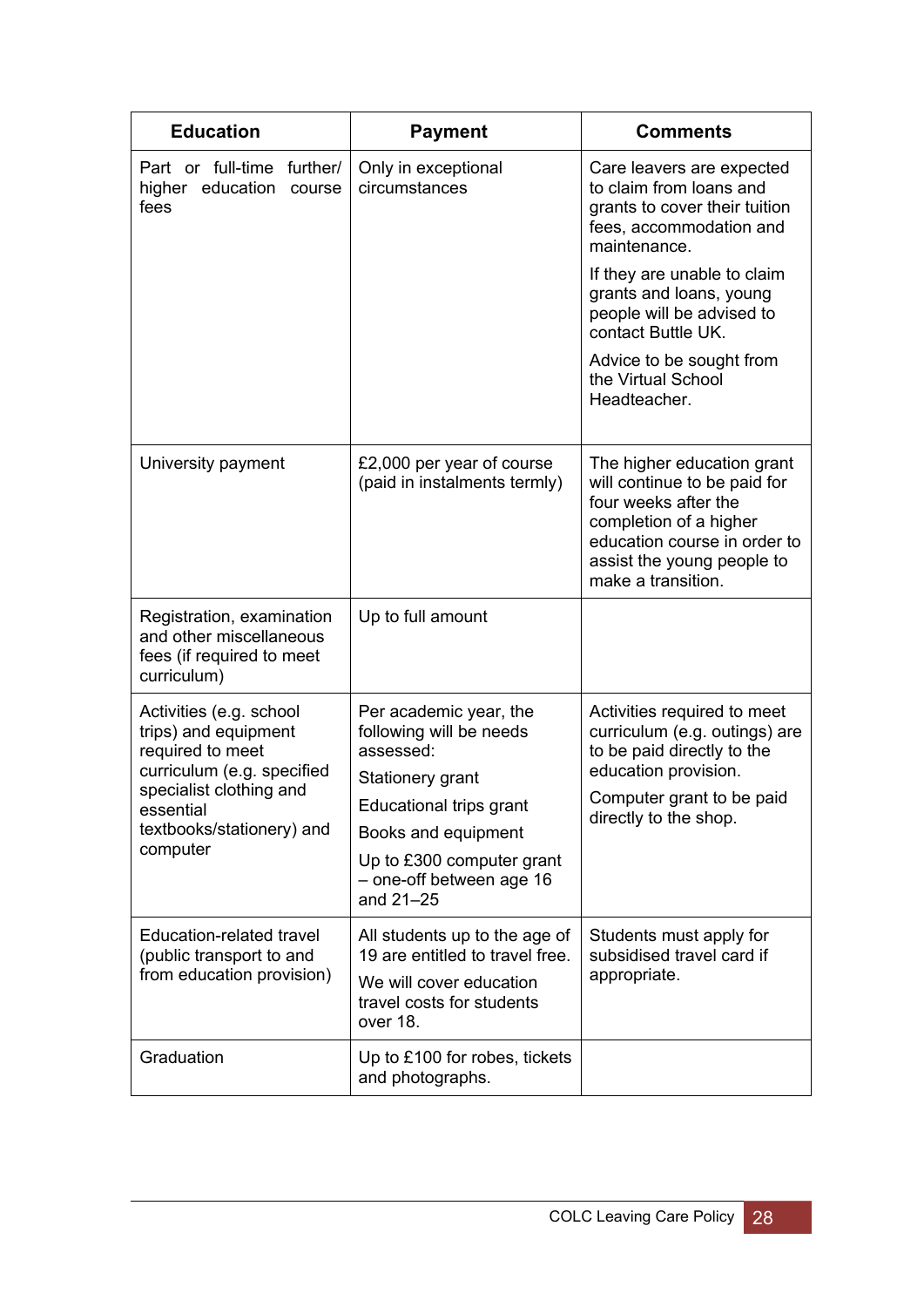| <b>Employment</b>                                                 | <b>Payment</b>    | <b>Comments</b>                                                                                                       |
|-------------------------------------------------------------------|-------------------|-----------------------------------------------------------------------------------------------------------------------|
| Specified clothing/ uniform<br>required                           | Needs assessed    |                                                                                                                       |
| Specified equipment<br>required                                   | Needs assessed    | This is usually a one-off<br>payment, although the<br>purchase of consumables<br>should be considered.                |
| Travel costs (for<br>interviews and first month<br>in employment) | Up to full amount | Young people should plan<br>for costs of travel from their<br>salary or wages after the<br>first month in employment. |

| Leisure and wellbeing                          | <b>Payment</b>                                                                                                                                                                                                                                                            | <b>Comments</b>                                                                                                                           |
|------------------------------------------------|---------------------------------------------------------------------------------------------------------------------------------------------------------------------------------------------------------------------------------------------------------------------------|-------------------------------------------------------------------------------------------------------------------------------------------|
| Leisure, religious and<br>cultural activities  | Social Care will assist<br>young people to access<br>services aimed at meeting<br>their leisure, cultural and<br>religious needs where<br>appropriate.                                                                                                                    | Leisure, religious and<br>cultural activities should be<br>identified in the Pathway<br>Plan.                                             |
| Eye and dental treatment,<br>including glasses | Social Care will assist<br>young people to access<br>services to meet their<br>needs. They will be assisted<br>to complete the HC1 form, if<br>applicable, which enables<br>young people to get free or<br>reduced-cost dental,<br>optician and prescription<br>services. | In exceptional<br>circumstances, dependent<br>on an assessment of need,<br>Social Care may provide<br>funds to secure health<br>services. |
| Counselling and<br>therapeutic needs           | Social Care will assist<br>young people to access<br>counselling and/or<br>therapeutic services via<br>universal health services.                                                                                                                                         |                                                                                                                                           |
| Baby grant                                     | One-off £200 just prior or<br>subsequent to the birth of a<br>baby.<br>If a young person is not<br>eligible for the maternity<br>grant, we will also match<br>the maternity grant<br>(currently £500) and give<br>the additional £200.                                    | Assistance to apply for<br>maternity grant if eligible.<br>Items for baby to be agreed<br>between social worker and<br>young person.      |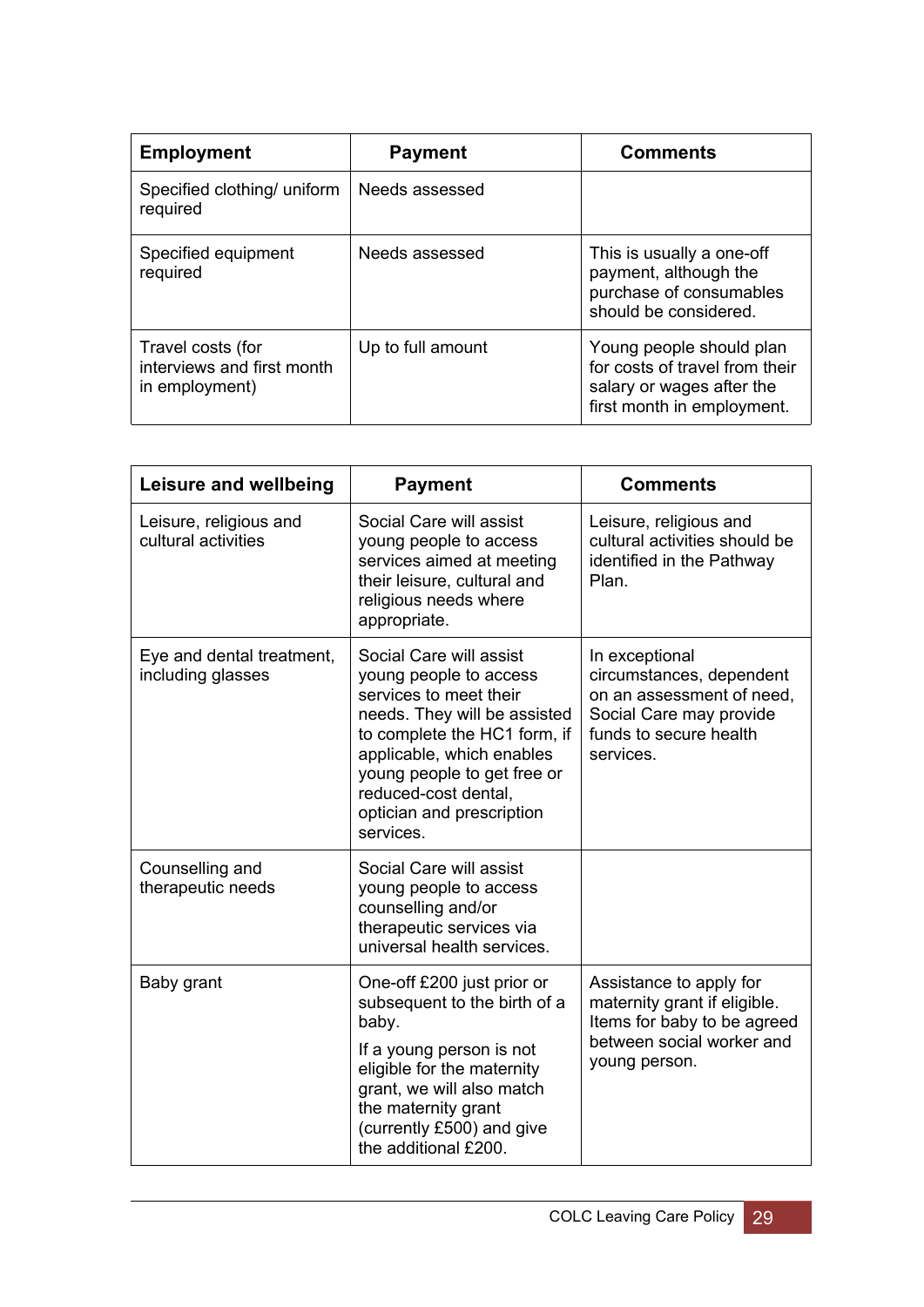| Driving | No support provided apart<br>from exceptional<br>circumstances, i.e. when<br>required for identification,<br>employment or training. |  |
|---------|--------------------------------------------------------------------------------------------------------------------------------------|--|
|         |                                                                                                                                      |  |

<span id="page-33-0"></span>

| <b>Personal allowances</b>                                                          | <b>Payment</b>                                                                                                                                                                                            | <b>Comments</b>                                                                                                                                                                                                           |
|-------------------------------------------------------------------------------------|-----------------------------------------------------------------------------------------------------------------------------------------------------------------------------------------------------------|---------------------------------------------------------------------------------------------------------------------------------------------------------------------------------------------------------------------------|
| <b>Celebration allowances</b><br>(birthday and festivals)                           | £50 to be paid yearly<br>around the young person's<br>birthday                                                                                                                                            |                                                                                                                                                                                                                           |
| Laptop                                                                              | Up to £300 for children in<br>care - so young people<br>leaving care should have<br>received a laptop. (If a<br>young person has not<br>received a laptop they will<br>be given one as a care<br>leaver.) |                                                                                                                                                                                                                           |
|                                                                                     | Maintenance/replacement<br>costs will be considered on<br>an exceptional basis.                                                                                                                           |                                                                                                                                                                                                                           |
| <b>Essential travel to</b><br>maintain contact with<br>family or significant others | At the discretion of the<br>Team Manager.                                                                                                                                                                 |                                                                                                                                                                                                                           |
| Wedding gift                                                                        | £100                                                                                                                                                                                                      | One-off payment                                                                                                                                                                                                           |
| <b>Emergency payment</b>                                                            | At the discretion of the<br>Team Manager.                                                                                                                                                                 | Payment made when the<br>young person requests<br>emergency payment due to<br>budgeting difficulties for<br>food or essentials, i.e.<br>energy payments. The<br>social worker will pay for<br>these directly if possible. |
| <b>Birth certificate</b>                                                            | Payment for one birth<br>certificate.                                                                                                                                                                     |                                                                                                                                                                                                                           |
| Passport                                                                            | Payment for one passport in<br>full.                                                                                                                                                                      | This will include checking<br>and sending.                                                                                                                                                                                |
| Citizenship                                                                         | Up to £400 towards costs.                                                                                                                                                                                 | This is a discretionary<br>payment.                                                                                                                                                                                       |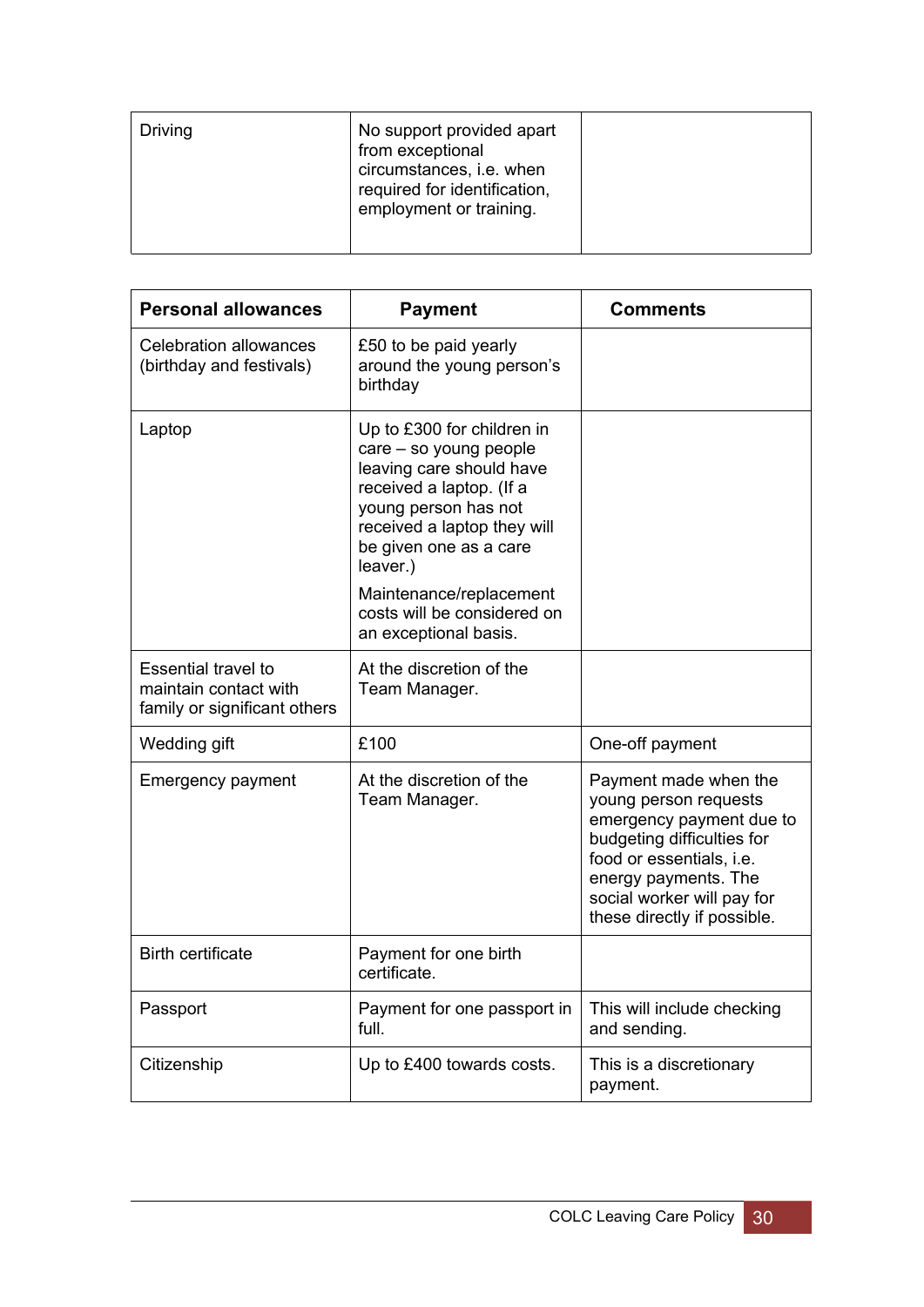## **Appendix 2: Legislation and definitions**

## **Legislation**

These pieces of legislation created four categories of young people and care leavers who are entitled to support from the local authority after their 16th birthday:

- Children Act 1989
- Children (Leaving Care) Act 2000
- Children and Young Persons Act 2008
- Higher Education Bursary Regulations 2009
- Care Leavers (England) Regulations 2010
- Care Planning, Placement and Case Review (England) Regulations 2010
- The Children Act 1989 Guidance and Regulations Volume 2: Care Planning, Placement and Case Review (March 2010)
- The Children Act 1989 Guidance and Regulations Volume 3: Planning Transition to Adulthood for Care Leavers (Oct 2010)
- The Children and Social Work Act 2017

### **Definitions**

The following definitions are taken from The Children Act 1989 Guidance and Regulations Volume 3: Planning Transition to Adulthood for Care Leavers (Oct 2010) and the Children and Social Work Act 2017.

All children who are over 16 and leaving care fall within one of the following categories.

#### **Eligible child**

Defined in paragraph 19B of Schedule 2 to the 1989 Act, and regulation 40 of the Care Planning Regulations as a child who is:

- (a) looked after
- (b) aged 16 or 17; and
- (c) has been looked after by a local authority for a period of 13 weeks, or periods amounting in total to 13 weeks, which began after they reached 14 and ended after they reached 16.

The main statutory obligations in relation to 'eligible children' include:

The local authority has the same statutory obligations to eligible children as they do towards other children looked after by them, including a duty to maintain their care plan, carry out regular reviews of their case and appoint an independent reviewing officer for the child.

In addition they must: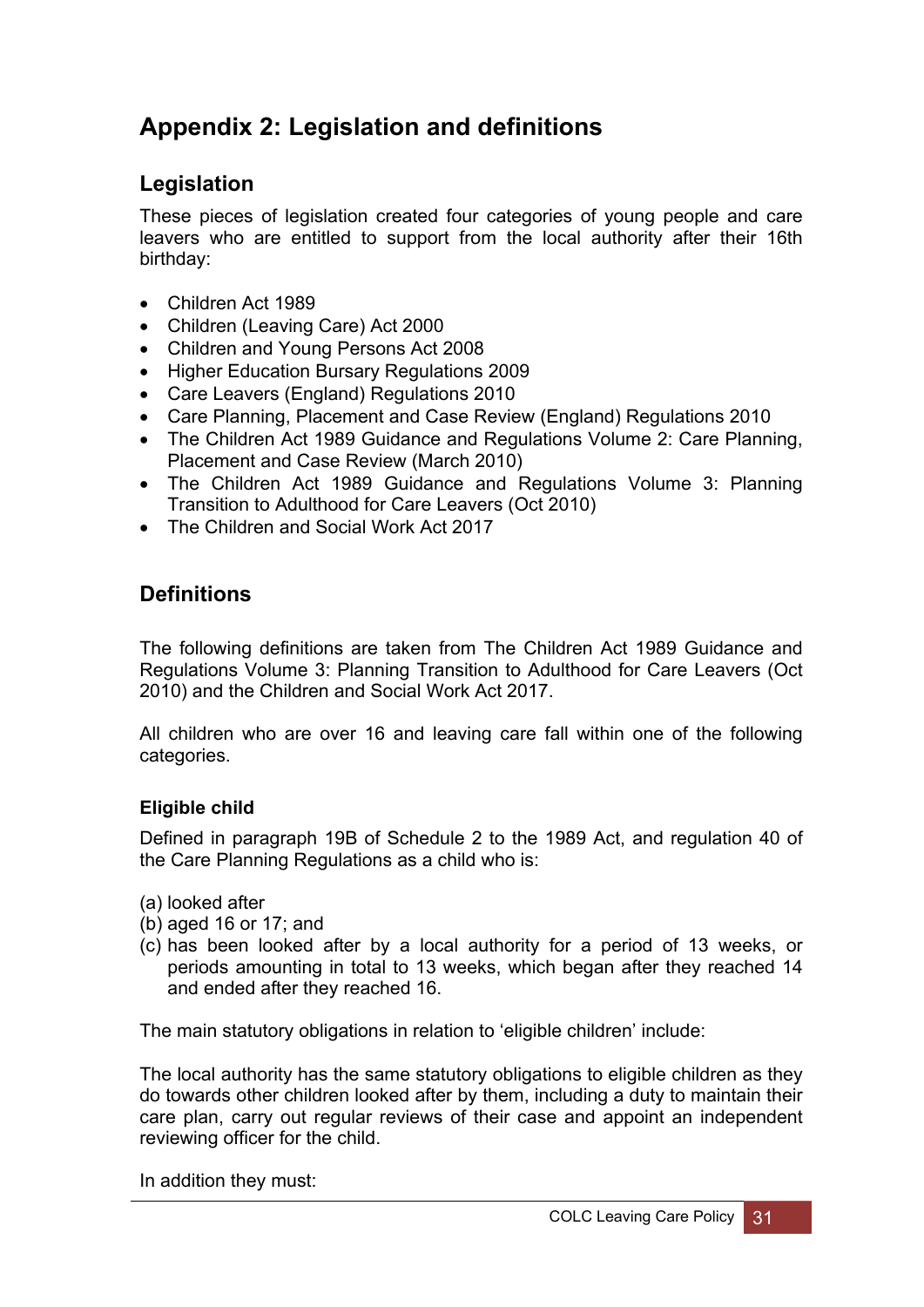- prepare an assessment of the eligible child's needs with a view to determining what advice, assistance and support would be appropriate to provide them (while they are being looked after and post their looked-after period) [paragraph 19B (4) of Schedule 2 to the 1989 Act; the requirements for carrying out the assessment are set out in regulation 42 of the Care Planning Regulations]
- prepare a Pathway Plan (which includes the child's care plan) as soon as possible after the assessment of needs is completed [paragraph 19B(4) of Schedule 2 to the 1989 Act; the requirements for preparing the Pathway Plan are set out in regulation 43 of the Care Planning Regulations]
- keep the Pathway Plan under regular review [paragraph 19B(5) of Schedule 2 to the 1989 Act]
- appoint a social worker for the child.

#### **Relevant child**

Defined in section 23A(2) of the 1989 Act as a child who is:

- (a) not looked after
- (b) aged 16 or 17; and
- (c) was, before he last ceased to be looked after, an eligible child.

Regulation 3 of the Care Leavers Regulations prescribes a further category of relevant child who is:

- (a) not looked after
- (b) aged 16 or 17; and
- (c) at the time he attained the age of 16 was detained (i.e. detained in a remand centre, a young offenders institution or a secure training centre, or any other centre pursuant to a court order), or in a hospital, and immediately before he was detained or in hospital he had been looked after by a local authority for a period or periods amounting in all to at least 13 weeks which began after he reached the age of 14.

Regulation 3 of the Care Leavers Regulations also provides that a child who has lived for a continuous period of six months or more with:

- (a) his parent
- (b) someone who is not his parent but who has parental responsibility for him
- (c) where he is in care and there was a residence order in force immediately before the care order was made, a person in whose favour the residence order was made then that child is not a relevant child despite falling within section 23A(2). Where those living arrangements break down and the child ceases to live with the person concerned, the child is to be treated as a relevant child.

The main statutory obligations of the local authority that last looked after the 'relevant' children are: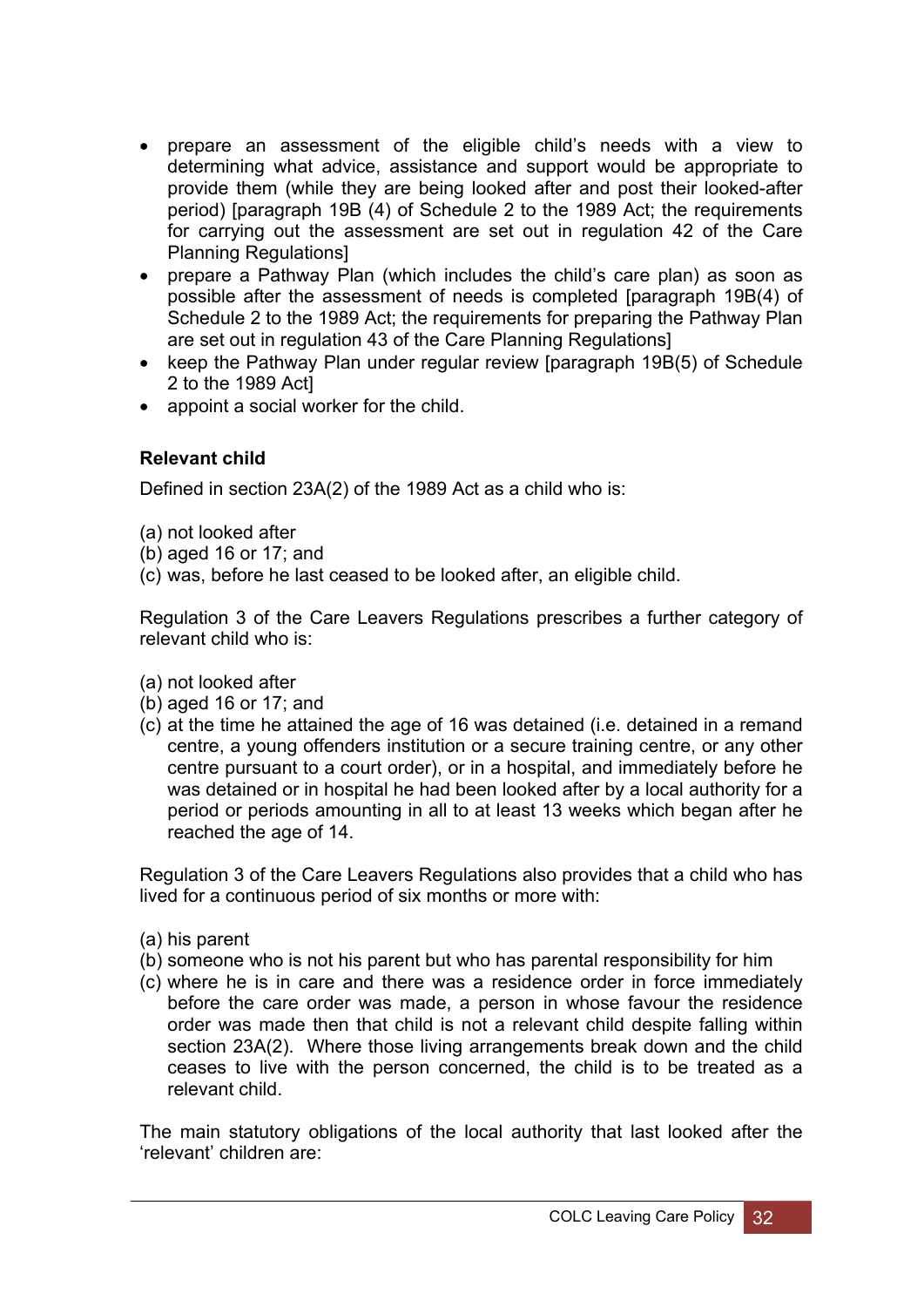- take reasonable steps to **keep in touch** with the relevant child [section 23B(1) of the 1989 Act]
- prepare an **assessment** of the relevant child's needs with a view to determining what advice, assistance and support it would be appropriate to provide (unless they already did so when the young person was an eligible child) [section 23B(3)(a) of the 1989 Act; the requirements for carrying out the assessment are set out in regulations 4 and 5 of the Care Leavers Regulations]
- as soon as possible after any assessment of needs is completed, prepare a **Pathway Plan** [section 23B(3)(b) of the 1989 Act; the requirements for preparing the Pathway Plan are set out in regulation 6 of the Care Leavers Regulations]
- keep the Pathway Plan under **regular review** [section 23E(1D) of the 1989 Act; the requirements for carrying out reviews are set out in regulation 7 of the Care Leavers Regulations]
- appoint a **personal advisor** for the child (unless they already did so when the young person was an eligible child) [section 23B(2) of the 1989 Act; the functions of the personal advisor are set out in regulation 8 of the Care Leavers Regulations]
- safeguard and promote the relevant child's welfare by **maintaining** them, providing them with or maintaining **suitable accommodation** and providing **assistance in order to meet their needs in relation to education, training or employment** as provided for in the Pathway Plan [section 23B(8) of the 1989 Act and regulation 9 of the Care Leavers Regulations; regulation 9 also makes provision about the meaning of "suitable accommodation"].

#### **Former relevant child**

Defined in section 23C(1) of the 1989 Act as a young person who is:

- (a) aged 18-25, and either
- (b) has been a relevant child and would be one if he were under 18, or
- (c) immediately before he ceased to be looked after at age 18, was an eligible child.

The local authority that last looked after the former relevant child must:

- take reasonable steps to **keep in touch** with the former relevant child, and if they lose touch, to re-establish contact [section 23C(2) of the 1989 Act]
- continue to keep the **Pathway Plan** under **regular review** [section 23C(3)(b) of the 1989 Act; the requirements for carrying out reviews are set out in regulation 7 of the Care Leavers Regulations]
- continue the appointment of the **personal advisor** for the child [section 23C(3)(a) of the 1989 Act; the functions of the personal advisor are set out in regulation 8 of the Care Leavers Regulations]
- if the child's welfare requires it, provide **financial assistance** by contributing to the former relevant child's expenses in living near the place where they are, or will be, employed or seeking employment [sections 23C(4)(a) and 24B(1) of the 1989 Act]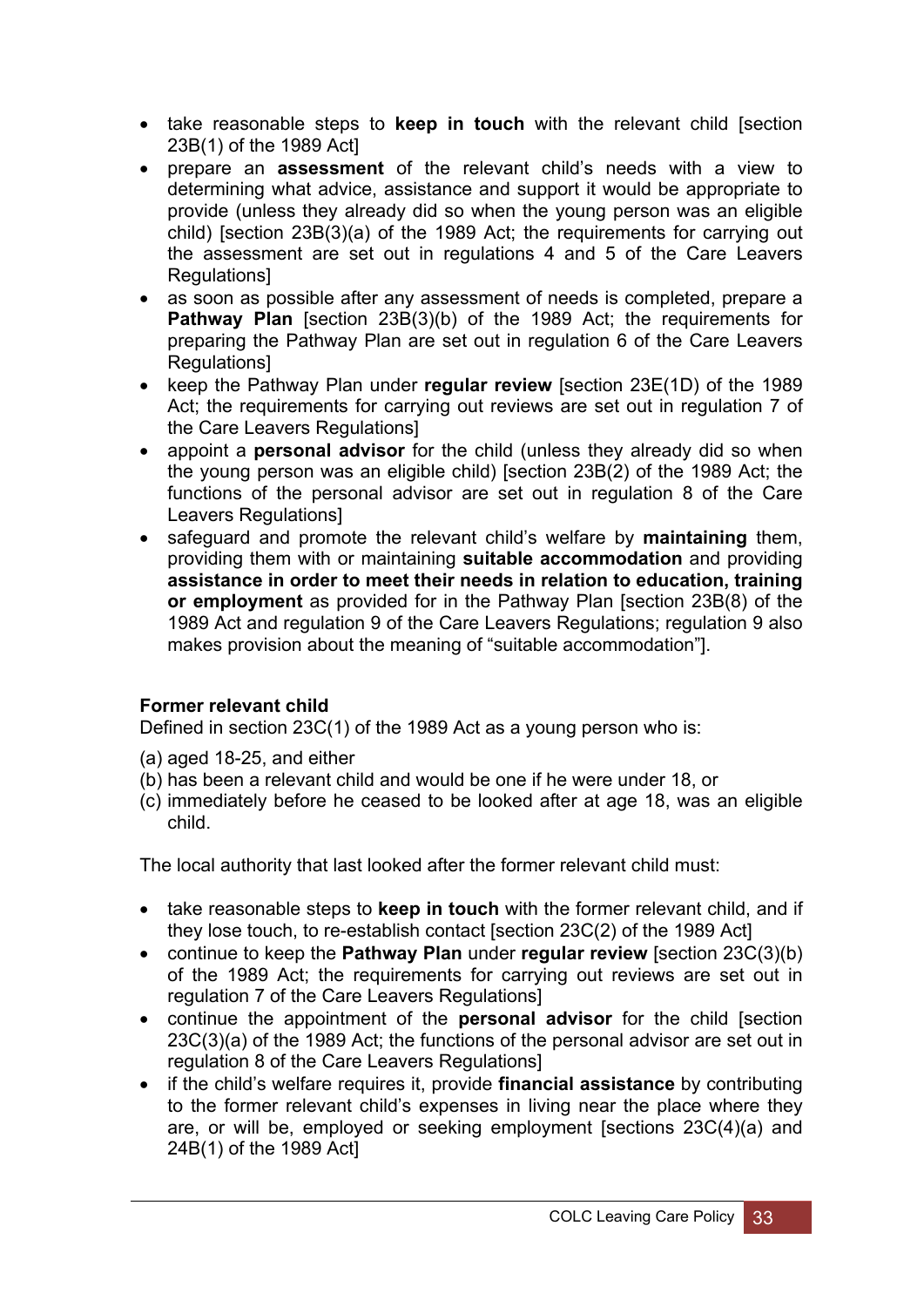- if the child's welfare and educational and training needs require it, provide **financial assistance** to enable them to pursue education or training [sections  $23C(4)(b)$  and  $24B(2)$  of the 1989 Act]
- if the former relevant child pursues higher education in accordance with their Pathway Plan, to pay them the higher education bursary [section 23C(5A) and the Children Act 1989 (Higher Education Bursary) (England) Regulations 2009]
- continue the duties in section  $23C(2)$ , (3) and (4)(b) until the former relevant child reaches the age of 25.

The new duty to extend personal advisor support to all care leavers up to age 25 means that they will be able to continue to receive support when they reach age 21 or request personal advisor support at any point after age 21 up to age 25, even if they had previously indicated that they did not want the support. Any financial support that is agreed on and provided to the young person will be detailed in their Pathway Plan.

#### **Persons qualifying for advice and assistance**

Defined in section 24 of the 1989 Act as a person who is:

- (a) aged at least 16 but is under 25
- (b) with respect to whom a special guardianship order is in force (or was in force when they reached 18) and was looked after immediately before the making of that order
- (c) at any time after reaching the age of 16 but while still a child was, but is no longer, looked after, accommodated or fostered.

The relevant local authority (as defined in section 24(5) of the 1989 Act) must consider whether the person needs the kind of help the local authority can give:

- under section 24A to **advise and befriend** and give **assistance**
- under section 24B to give **financial assistance** see above; or where the person is under the age of 25 and qualifies for advice and assistance, or would have done if under 21, assistance in relation to securing vacation accommodation [sections 24A(2) and (3), and 24B of the 1989 Act].

A qualifying child who is 16–17 years old and has previously been looked after, but ceased to be looked after before their 18th birthday, does not have the same restrictions to claiming welfare benefits as eligible and relevant young people do. Because of this, COLC will not pay a personal allowance or pay for the accommodation costs for these young people.

All qualifying children aged 16 and over who would like a service from COLC will have their needs assessed. Where, following the initial assessment, it is concluded that support will be necessary over a period of time, a plan will be drawn up with the young person. The plan will outline the support to be provided to the young person, including any financial support, if appropriate. A social worker or suitably qualified person will draw up the plan.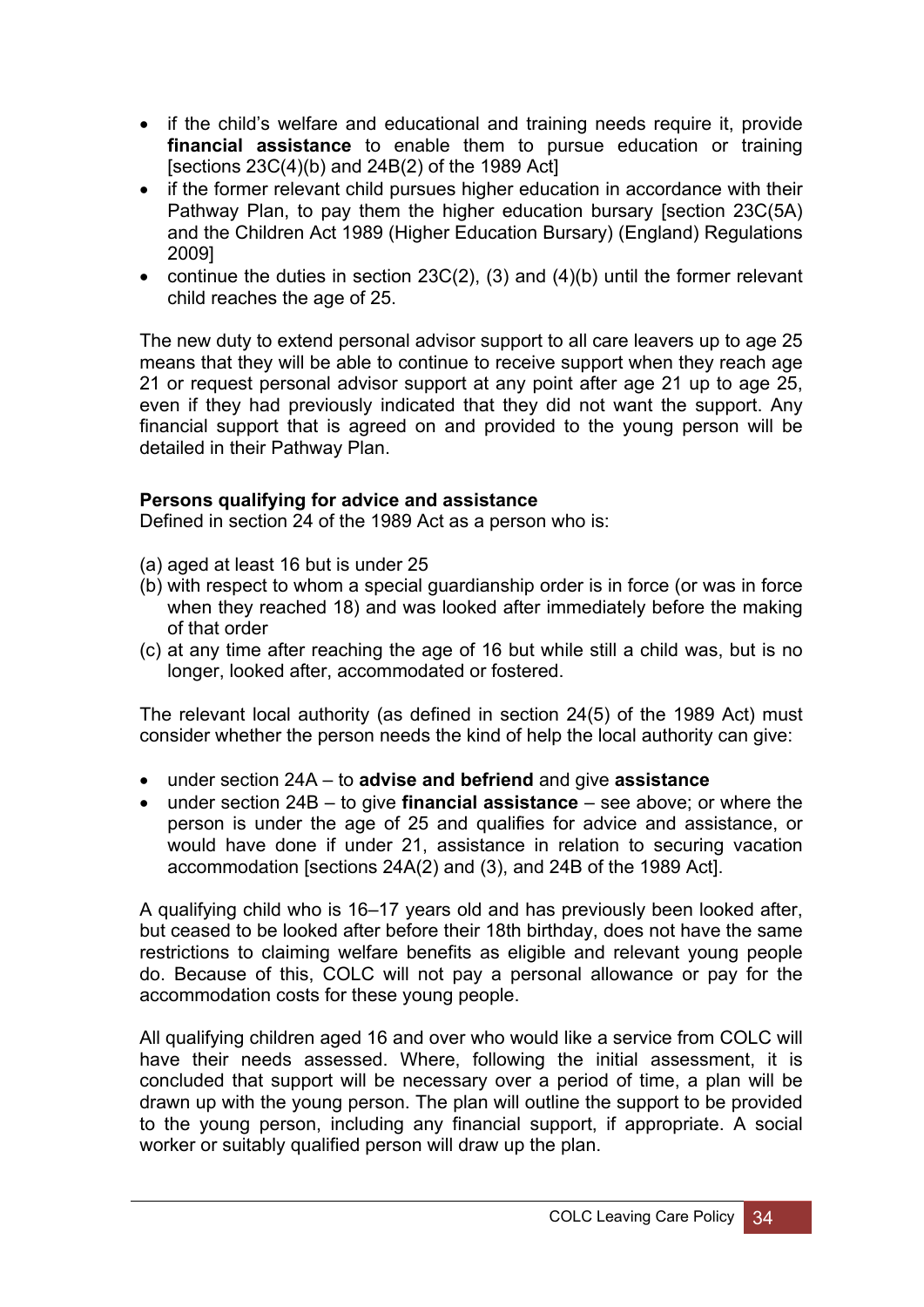#### **Unaccompanied asylum-seeking children (UASC)**

Asylum seeking young people within City of London usually have equal access to financial support from social care, as detailed within this document. However, depending on their immigration status, they may have differing entitlements to public funds, which could affect their entitlement to claim welfare benefits and to accessing education-related funding.

Most asylum-seeking children who arrive in the UK without a parent or guardian make an application to the Home Office and are granted Discretionary Leave for three years, or until they are 17-and-a-half years old, whichever comes first. They then have the opportunity to make an 'in-time application' for this leave to be extended. As long as they do this before their original leave has expired, they will usually have access to public funds, which includes entitlement to welfare benefits, while they are awaiting a decision from the UK Border Agency.

If the decision on their asylum claim is negative, but they make an 'in-time' appeal, they still have access to public funds until all of their asylum appeal rights have been exhausted.

For those young people who are refused asylum and have exhausted all of their appeal rights, their entitlement to public funds, including welfare benefits, would usually end. At this point, Social Care will liaise with the UK Border Agency to provide financial support to these young people while they are waiting for instructions and assistance in leaving the country. Social care will consider a Human Rights Assessment after the young person turns 21 to consider if financial and practical support should continue or if National Asylum Support Service (NASS) help is sufficient.

- This is the most common route for UASC entering the UK, but there are other possible outcomes of the asylum claim.
- The young person could be granted refugee status (i.e. granted asylum), they would have leave to remain and access to public funds for five years.
- The young person could be refused asylum but granted Humanitarian Protection (HP) with leave to remain for five years, again usually with access to public funds. HP is most commonly granted when the person is at some risk of 'ill treatment' in the particular country they left, but does not meet the criteria of the Refugee Convention. This is a rare category for UASC.
- There is also the possibility that the Home Office could refuse asylum with no grant of leave. In this case the UASC would be returned to his/her country of origin.

On 9 February 2011 new rules were announced concerning asylum seekers' access to higher education. From this date, only those with a settled status and right of permanent residence will be eligible to home fees and student support for a higher education course in England. This does not affect UASC who: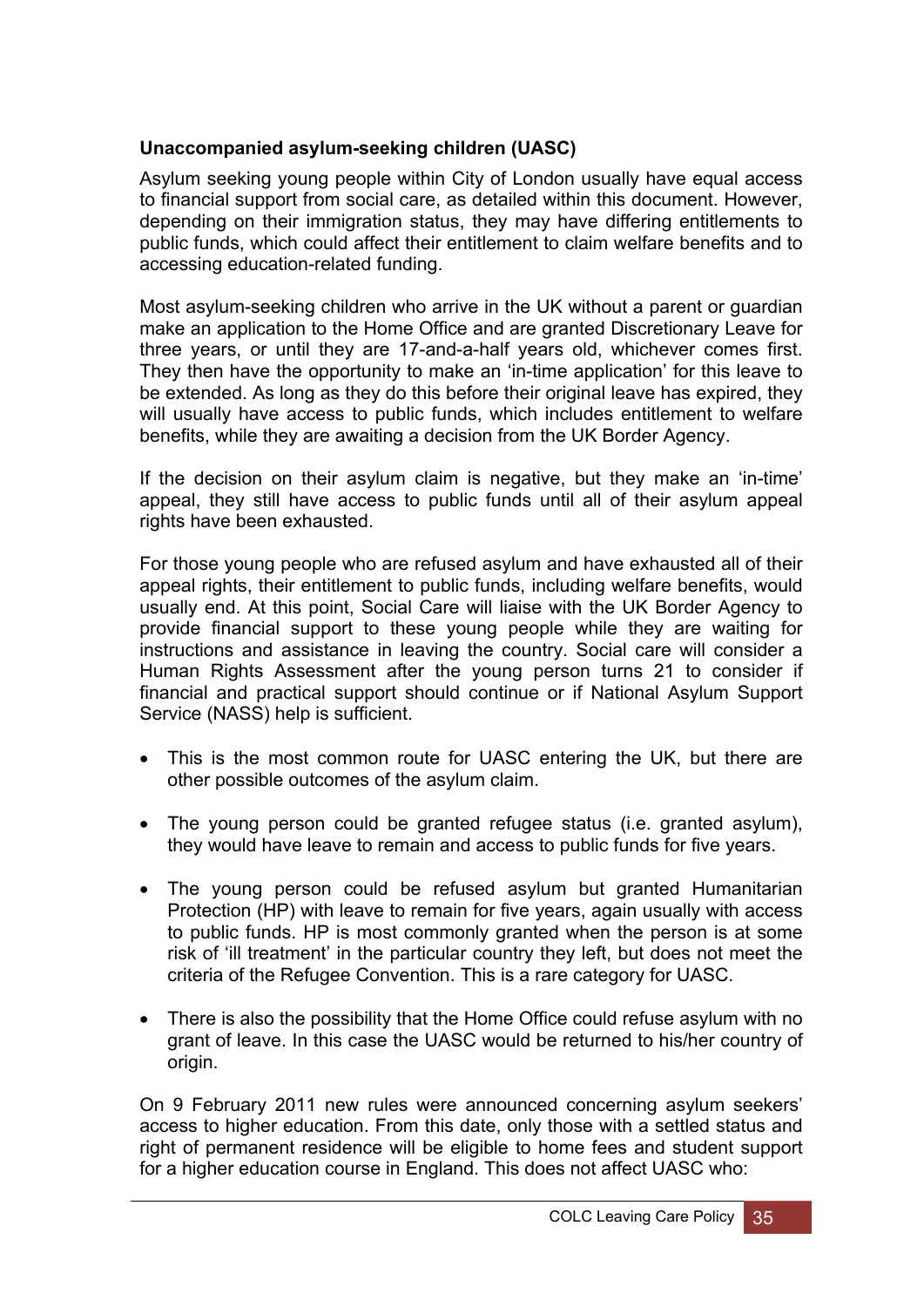- are studying in Wales, Scotland or Northern Ireland, or apply for student support in one of those countries
- are studying in England and their course began before 1 April 2011
- applied for Student Support before 9 February 2011
- are taking a further education course in England.

Plans for transition to adulthood must be in place for all looked-after children aged 16 and 17 who have been looked after for at least 13 weeks after they reached the age of 14. The 13 weeks can be continuous or made up of separate episodes of care; they exclude short-term placements made by way of respite care, but must include a period of time (at least 24 hours) after reaching the age of 16.

Young people who were previously eligible and have returned home and become relevant and are subsequently qualifying, will revert to being relevant if this arrangement breaks down before their 18th birthday.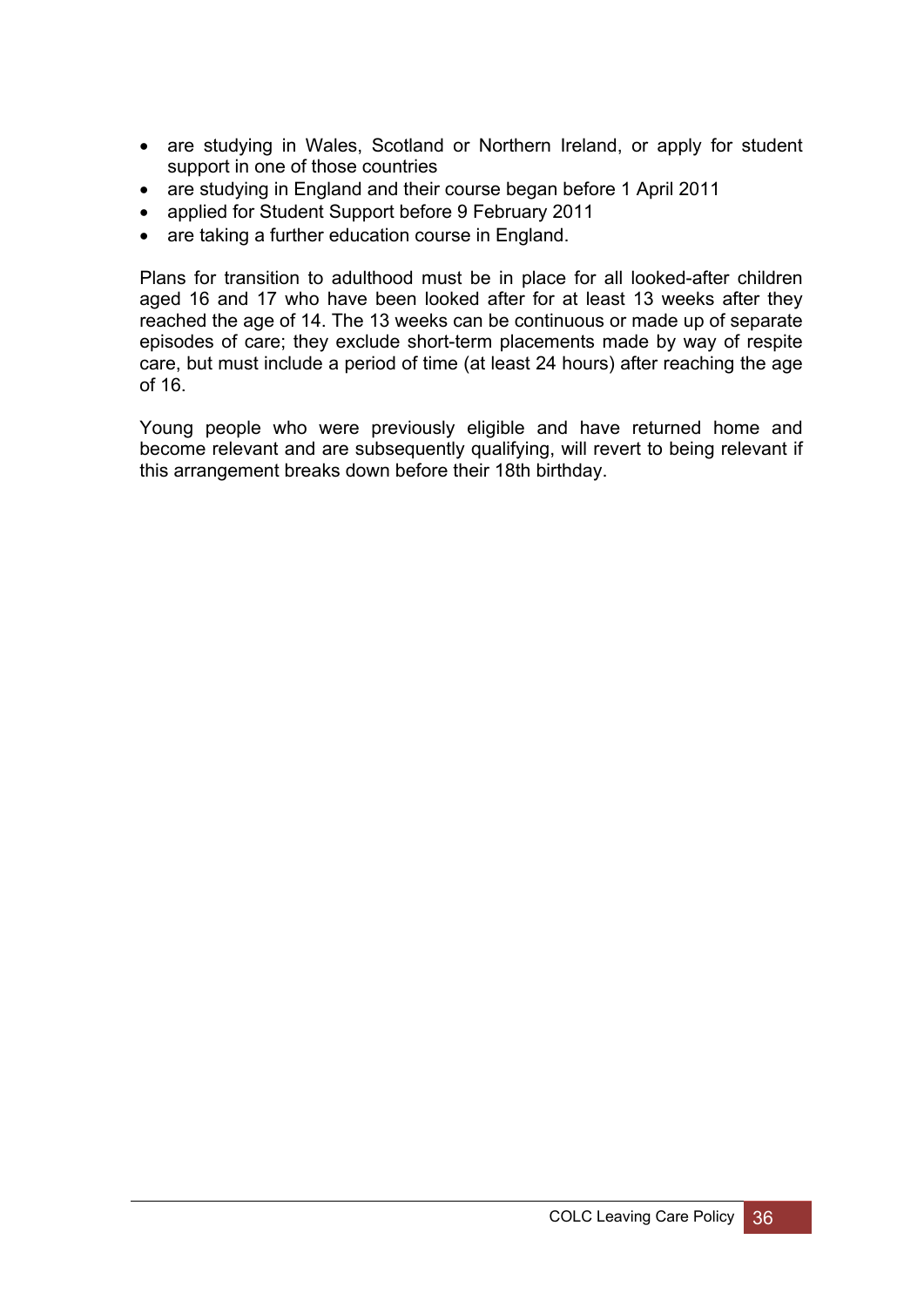## <span id="page-40-0"></span>**Appendix 3: Universal credit**

## **Universal credit**

Universal credit is a new benefit being rolled out across the UK. It is administered by the Department for Work and Pensions and is now live in the COLC and the surrounding boroughs. It replaces housing benefit in most circumstances for working-age people. Whether you claim universal credit or housing benefit will depend on your postcode and your personal circumstances. For more information about universal credit, see the GOV.UK website: [www.gov.uk/universal-credit](http://www.gov.uk/universal-credit).

If you have any questions on which benefit should be claimed, please contact the COLC Benefits Section on T: 020 7332 1622 or email: [benefits@cityoflondon.gov.uk.](mailto:benefits@cityoflondon.gov.uk)

For advice on universal credit, please contact City Advice at Toynbee Hall on T: 020 7392 2919 or email: [city.advice@toynbeehall.org.uk.](mailto:city.advice@toynbeehall.org.uk)